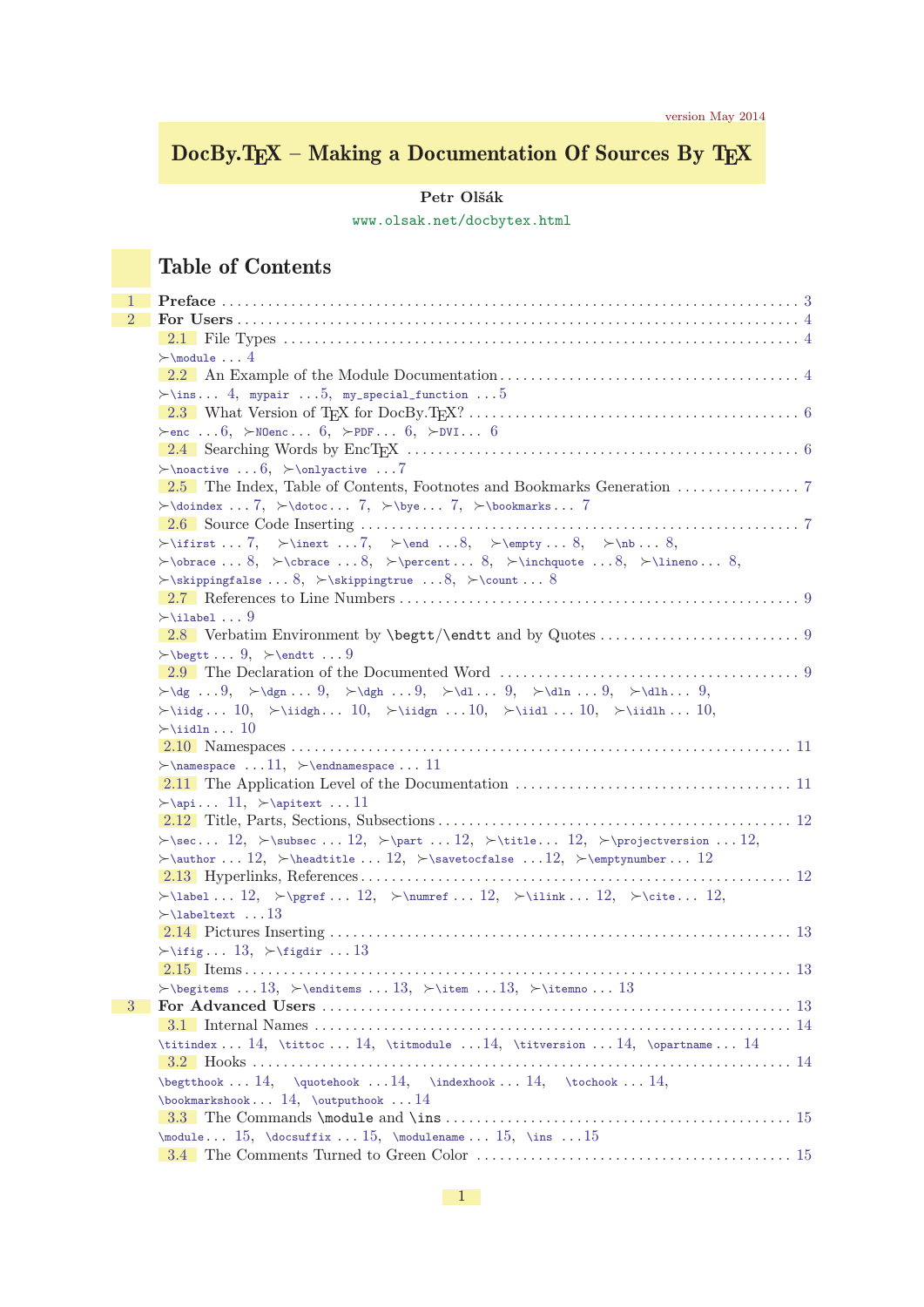|   | Table of Contents<br>DocBy. T <sub>F</sub>                                                                                                                                                                                                                                                                                                                                                                            |  |
|---|-----------------------------------------------------------------------------------------------------------------------------------------------------------------------------------------------------------------------------------------------------------------------------------------------------------------------------------------------------------------------------------------------------------------------|--|
|   |                                                                                                                                                                                                                                                                                                                                                                                                                       |  |
|   | \setlinecomment15, \setlrcomment15, \linecomment15, \leftcomment15,                                                                                                                                                                                                                                                                                                                                                   |  |
|   | \rightcomment  15, \returntoBlack 15                                                                                                                                                                                                                                                                                                                                                                                  |  |
| 4 |                                                                                                                                                                                                                                                                                                                                                                                                                       |  |
|   |                                                                                                                                                                                                                                                                                                                                                                                                                       |  |
|   | $\label{lem:main} $$\hspace  16, \vsize  16, \hwidetilde  16, \bbf.  16, \bbf.  16, \n}$                                                                                                                                                                                                                                                                                                                              |  |
|   | $\text{bit} \text{} 16, \times 16, \times 16, \times 16, \times 16, \times 16, \times 16, \times 16, \times 16, \times 16, \times 16, \times 16, \times 16, \times 16, \times 16, \times 16, \times 16, \times 16, \times 16, \times 16, \times 16, \times 16, \times 16, \times 16, \times 16, \times 16, \times 16, \times 16, \times 16, \times 16, \times 16, \times 16, \times 16, \times 16, \times 16, \times$ |  |
|   |                                                                                                                                                                                                                                                                                                                                                                                                                       |  |
|   | $\lambda$ 17, $\mathbb{C}$ 17, $\mathbb{C}$ 17, $\mathbb{C}$ 17, $\mathbb{C}$ 17,                                                                                                                                                                                                                                                                                                                                     |  |
|   |                                                                                                                                                                                                                                                                                                                                                                                                                       |  |
|   |                                                                                                                                                                                                                                                                                                                                                                                                                       |  |
|   | \printsec 17, \printsecbelow 17, \printsubsec 18, \printsubsecbelow 18,                                                                                                                                                                                                                                                                                                                                               |  |
|   | \printpart  18, \printpartbelow  18, \emptynumber  18                                                                                                                                                                                                                                                                                                                                                                 |  |
|   |                                                                                                                                                                                                                                                                                                                                                                                                                       |  |
|   | \title 18, \iititle 18, \projectversion  19, \author  19                                                                                                                                                                                                                                                                                                                                                              |  |
|   |                                                                                                                                                                                                                                                                                                                                                                                                                       |  |
|   | $\{footline \dots 19, \ \headline \dots 19, \ \hbox{nonrad,} \dots 19, \ \infty\}$                                                                                                                                                                                                                                                                                                                                    |  |
|   | \headtile $19$ , \headlinebox $19$                                                                                                                                                                                                                                                                                                                                                                                    |  |
|   |                                                                                                                                                                                                                                                                                                                                                                                                                       |  |
|   | \printdg $20$ , \printdginside $20$ , \printfnote $20$                                                                                                                                                                                                                                                                                                                                                                |  |
|   |                                                                                                                                                                                                                                                                                                                                                                                                                       |  |
|   | $\ptocline \ldots 20, \ptocsubline \ldots 20, \mydotfill \ldots 21, \ptocentry \ldots 21,$                                                                                                                                                                                                                                                                                                                            |  |
|   | \myldots 21, \printindexentry  21, \separeright  21                                                                                                                                                                                                                                                                                                                                                                   |  |
|   | $\lambda$ and $\lambda$ and $\lambda$ and $\lambda$ and $\lambda$ and $\lambda$ and $\lambda$ and $\lambda$ and $\lambda$ and $\lambda$ and $\lambda$ and $\lambda$                                                                                                                                                                                                                                                   |  |
|   | ററ                                                                                                                                                                                                                                                                                                                                                                                                                    |  |

```
21
         \printiabove ... 21\printiline ... 21\printibelow ... 21\specrule ... 22,
        \isnameprinted22
        4.8 The \begtt ... \endtt Printing . . . . . . . . . . . . . . . . . . . . . . . . . . . . . . . . . . . . . . . . . . . . . 22
        \printvabove . . . 22, \printvline . . . 22, \printvbelow . . . 22
         4.9 Pictures . . . . . . . . . . . . . . . . . . . . . . . . . . . . . . . . . . . . . . . . . . . . . . . . . . . . . . . . . . . . . . . . . . . . 22
        \rightarrow22, \rightarrow 22, \figdir...23
        4.10 Items . . . . . . . . . . . . . . . . . . . . . . . . . . . . . . . . . . . . . . . . . . . . . . . . . . . . . . . . . . . . . . . . . . . . . . . 23
        23,23, & 23, & 23, & 23, & 23, & 23, & 23, & 23, & 23, & 23, & 23, & 23, & 23, & 23, & 23, & 23, & 23, & 23, & 23, & 23, & 23, & 23, & 23, & 23, & 23, & 23, & 23, & 23, & 23, & 25 For TEX Wizards . . . . . . . . . . . . . . . . . . . . . . . . . . . . . . . . . . . . . . . . . . . . . . . . . . . . . . . . . . . . . . . . 23
        5.1 Auxiliary Macros . . . . . . . . . . . . . . . . . . . . . . . . . . . . . . . . . . . . . . . . . . . . . . . . . . . . . . . . . . . . 23
        \dbtwarning . . . 23, \defsec . . . 23, \edefsec . . . 23, \undef . . . 23, \nb . . . 23,
        \otimes23, \check{c}23, \operatorname{23}, \operatorname{23}, \operatorname{23}\setverb24
        5.2 Initialization . . . . . . . . . . . . . . . . . . . . . . . . . . . . . . . . . . . . . . . . . . . . . . . . . . . . . . . . . . . . . . . . 24
        \Delta24, \Delta24, \Delta . . . 24, \Delta . . . 24, \Delta . . . 24,
        \emptyset24, \sqrt{3}, 25}, \sqrt{25}, \sqrt{3}, \sqrt{25}5.3 The \ifirst, \inext, \ilabel Macros . . . . . . . . . . . . . . . . . . . . . . . . . . . . . . . . . . . . . . . . . 25
        \lineno25\ttlineno25,\ifcontinue\ifskipping . . . 25,
        \skippingfalse25\skippingtrue25, \iff \skippingfalse\inputfilename ... 25,
        \infty26\noswords\readiparamwhy\startline26,\stopline ...26,
        \sc26, \sc26, \sc . . 26, \sc . . 26, \sc . . 26,
        \insinternal . . . 26, \testline . . . 27, \nocontinue . . . 27, \returninsinternal . . . 27,
        \readnewline \ldots 27\printilineA 28\lastline \ldots 28\ilabellist \ldots 28,
        28, \tilde 28, \tilde 28, \text{testilabel} \ldots 285.4 Commands \begtt, \endtt . . . . . . . . . . . . . . . . . . . . . . . . . . . . . . . . . . . . . . . . . . . . . . . . . . . 28
        \begtt . . . 28, \startverb . . . 28, \runttloop . . . 28, \endttloop . . . 28,
        \scannexttoken . . . 28
        5.5 The Namespaces . . . . . . . . . . . . . . . . . . . . . . . . . . . . . . . . . . . . . . . . . . . . . . . . . . . . . . . . . . . . . 29
        \langle\namespacemacro29\namespace\locword\endnamespace29,
        3030, \ \text{1} \cdot . . 30, \ \text{1} \cdot . . 30, \ \text{1} \cdot . . 30, \ \text{1} \cdot . . 30, \ \text{1} \cdot . . 30, \ \text{1} \cdot . . 30, \ \text{1} \cdot . . 30, \ \text{1} \cdot . . . 30, \ \text{1} \cdot . . . 30, \ \text{1} \cdot . . . 30, \ \text{1} \cdot . . . 30, \ \text{1} \cdot . . . . 30, \ \text{1} \cdot . . . . 30, \ \text305.6 The \dg Command and Friends . . . . . . . . . . . . . . . . . . . . . . . . . . . . . . . . . . . . . . . . . . . . . . . . 30
```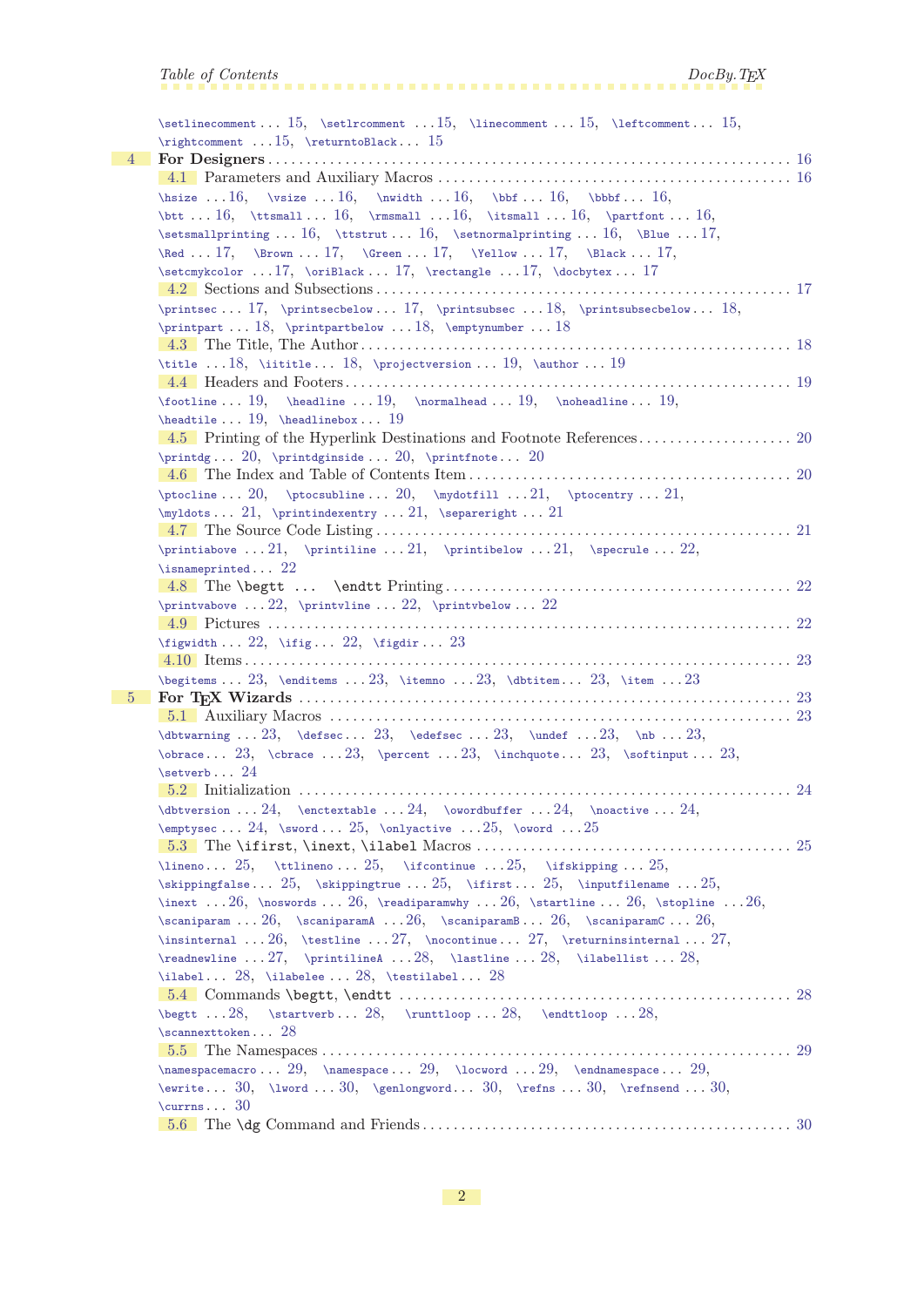<span id="page-2-1"></span> $\dg$  . . [30](#page-29-1),  $\ddot{2}$ ,  $\ddot{3}$ ,  $\ddot{2}$ ,  $\ddot{3}$ ,  $\ddot{2}$ ,  $\ddot{3}$ ,  $\ddot{2}$ ,  $\ddot{3}$ ,  $\ddot{3}$ ,  $\ddot{4}$  $\dagger$  . . . [30](#page-29-1),  $\dagger$  . . . 30,  $\text{uparam}$  . . . [31](#page-30-1),  $\qquad$  . . . 31,  $\qquad$  . . . 31,  $\verb+\managebrackets...31+, \verb+\managebrackets...31+, \verb+\managebrackets...31+$  $\verb+\managebrackets...31+, \verb+\managebrackets...31+, \verb+\managebrackets...31+$  $\verb+\managebrackets...31+, \verb+\managebrackets...31+, \verb+\managebrackets...31+$  $\verb+\managebrackets...31+, \verb+\managebrackets...31+, \verb+\managebrackets...31+$  $\verb+\managebrackets...31+, \verb+\managebrackets...31+, \verb+\managebrackets...31+$ [\iidl](#page-30-8) . . . [31,](#page-30-1) [\iidgh](#page-31-0) . . . [32,](#page-31-1) [\iidlh](#page-31-2) . . . 32, [\iidgn](#page-31-3) . . . [32](#page-31-1), [\iidln](#page-31-5) . . . 32, \iidln . . . 32,  $\texttt{1word...} 32$  $\texttt{1word...} 32$ [5.7](#page-31-7) The Special Footnotes . . . . . . . . . . . . . . . . . . . . . . . . . . . . . . . . . . . . . . . . . . . . . . . . . . . . . . . . [32](#page-31-1)  $\totalfootum ... 33, \totalfoodim ... 33, \spectootnote ... 33, \refcoef ... 33,$  $\totalfootum ... 33, \totalfoodim ... 33, \spectootnote ... 33, \refcoef ... 33,$  $\totalfootum ... 33, \totalfoodim ... 33, \spectootnote ... 33, \refcoef ... 33,$  $\totalfootum ... 33, \totalfoodim ... 33, \spectootnote ... 33, \refcoef ... 33,$  $\totalfootum ... 33, \totalfoodim ... 33, \spectootnote ... 33, \refcoef ... 33,$  $\totalfootum ... 33, \totalfoodim ... 33, \spectootnote ... 33, \refcoef ... 33,$  $\totalfootum ... 33, \totalfoodim ... 33, \spectootnote ... 33, \refcoef ... 33,$  $\totalfootum ... 33, \totalfoodim ... 33, \spectootnote ... 33, \refcoef ... 33,$  $\totalfootum ... 33, \totalfoodim ... 33, \spectootnote ... 33, \refcoef ... 33,$ [\gobblerest](#page-32-5) . . . [33](#page-32-1) [5.8](#page-33-0) Section, Subsection, Part. . . . . . . . . . . . . . . . . . . . . . . . . . . . . . . . . . . . . . . . . . . . . . . . . . . . . . [34](#page-33-1)  $\sec$ <del>mum... [34](#page-33-1), [\subsecnum](#page-33-3)... 34, [\sectitle](#page-33-4)... 34, [\ifsavetoc](#page-33-5)... [34,](#page-33-1) \sec... 34,</del>  $\substack{\text{subsec... } 34, \tempA ... 34, \secparam ... 34, \seclabel ... 34, \secparam. . 34,$  $\substack{\text{subsec... } 34, \tempA ... 34, \secparam ... 34, \seclabel ... 34, \secparam. . 34,$  $\substack{\text{subsec... } 34, \tempA ... 34, \secparam ... 34, \seclabel ... 34, \secparam. . 34,$  $\substack{\text{subsec... } 34, \tempA ... 34, \secparam ... 34, \seclabel ... 34, \secparam. . 34,$  $\substack{\text{subsec... } 34, \tempA ... 34, \secparam ... 34, \seclabel ... 34, \secparam. . 34,$  $\substack{\text{subsec... } 34, \tempA ... 34, \secparam ... 34, \seclabel ... 34, \secparam. . 34,$  $\substack{\text{subsec... } 34, \tempA ... 34, \secparam ... 34, \seclabel ... 34, \secparam. . 34,$  $\substack{\text{subsec... } 34, \tempA ... 34, \secparam ... 34, \seclabel ... 34, \secparam. . 34,$  $\substack{\text{subsec... } 34, \tempA ... 34, \secparam ... 34, \seclabel ... 34, \secparam. . 34,$  $\sec$  $34$ ,  $34$ ,  $34$ ,  $34$ ,  $34$ ,  $34$ ,  $34$ ,  $34$ [\iisubsec](#page-34-0) . . . [35,](#page-34-1) [\partnum](#page-34-2) . . . [35](#page-34-1), [\thepart](#page-34-3) . . . 35, [\part](#page-34-4) . . . 35, [\iipart](#page-34-5) . . . 35 [5.9](#page-34-6) Links and References . . . . . . . . . . . . . . . . . . . . . . . . . . . . . . . . . . . . . . . . . . . . . . . . . . . . . . . . . [35](#page-34-1) [\savelink](#page-34-7) . . . [35,](#page-34-1) [\iilink](#page-34-8) . . . [35](#page-34-1), [\linkskip](#page-34-9) . . . 35, [\savepglink](#page-35-0) . . . [36,](#page-35-1) [\pglink](#page-35-2) . . . [36](#page-35-1),  $\d{opglink ... 36, \reflabel... 36, \rumref ... 36, \rymref ... 36, \rambletext ... 36,$  $\d{opglink ... 36, \reflabel... 36, \rumref ... 36, \rymref ... 36, \rambletext ... 36,$  $\d{opglink ... 36, \reflabel... 36, \rumref ... 36, \rymref ... 36, \rambletext ... 36,$  $\d{opglink ... 36, \reflabel... 36, \rumref ... 36, \rymref ... 36, \rambletext ... 36,$  $\d{opglink ... 36, \reflabel... 36, \rumref ... 36, \rymref ... 36, \rambletext ... 36,$  $\d{opglink ... 36, \reflabel... 36, \rumref ... 36, \rymref ... 36, \rambletext ... 36,$  $\d{opglink ... 36, \reflabel... 36, \rumref ... 36, \rymref ... 36, \rambletext ... 36,$  $\forall$  [\writelabel](#page-35-8) . . . [36](#page-35-1), [\writelabelinternal](#page-35-9) . . . 36, [\label](#page-35-10) . . . [36,](#page-35-1) [\cite](#page-35-11) . . . 36, [\api](#page-36-0) . . . [37](#page-36-1), [\apitext](#page-36-2) . . . [37,](#page-36-1) [\bye](#page-36-3) . . . [37](#page-36-1), [\setrefchecking](#page-36-4) . . . [37](#page-36-1), [\ignoretorelax](#page-37-0) . . . [38](#page-37-1) [5.10](#page-37-2) Generating of Table of Contents, Index and PDF Outlines . . . . . . . . . . . . . . . . . . . . . . . . [38](#page-37-1)  $\addtext ... 38, \refiale ... 38, \reftocline ... 38, \tocbinfer ... 38, \dotoccline ... 38, \dots$  $\addtext ... 38, \refiale ... 38, \reftocline ... 38, \tocbinfer ... 38, \dotoccline ... 38, \dots$  $\addtext ... 38, \refiale ... 38, \reftocline ... 38, \tocbinfer ... 38, \dotoccline ... 38, \dots$  $\addtext ... 38, \refiale ... 38, \reftocline ... 38, \tocbinfer ... 38, \dotoccline ... 38, \dots$  $\addtext ... 38, \refiale ... 38, \reftocline ... 38, \tocbinfer ... 38, \dotoccline ... 38, \dots$  $\addtext ... 38, \refiale ... 38, \reftocline ... 38, \tocbinfer ... 38, \dotoccline ... 38, \dots$  $\addtext ... 38, \refiale ... 38, \reftocline ... 38, \tocbinfer ... 38, \dotoccline ... 38, \dots$  $\addtext ... 38, \refiale ... 38, \reftocline ... 38, \tocbinfer ... 38, \dotoccline ... 38, \dots$  $\istocsec \ldots 38, \refdg \ldots 38, \refapiword \ldots 39, \doteom. 39, \indextbuffer \ldots 39,$  $\istocsec \ldots 38, \refdg \ldots 38, \refapiword \ldots 39, \doteom. 39, \indextbuffer \ldots 39,$  $\istocsec \ldots 38, \refdg \ldots 38, \refapiword \ldots 39, \doteom. 39, \indextbuffer \ldots 39,$  $\istocsec \ldots 38, \refdg \ldots 38, \refapiword \ldots 39, \doteom. 39, \indextbuffer \ldots 39,$  $\istocsec \ldots 38, \refdg \ldots 38, \refapiword \ldots 39, \doteom. 39, \indextbuffer \ldots 39,$  $\istocsec \ldots 38, \refdg \ldots 38, \refapiword \ldots 39, \doteom. 39, \indextbuffer \ldots 39,$  $\istocsec \ldots 38, \refdg \ldots 38, \refapiword \ldots 39, \doteom. 39, \indextbuffer \ldots 39,$  $\istocsec \ldots 38, \refdg \ldots 38, \refapiword \ldots 39, \doteom. 39, \indextbuffer \ldots 39,$  $\istocsec \ldots 38, \refdg \ldots 38, \refapiword \ldots 39, \doteom. 39, \indextbuffer \ldots 39,$  $\istocsec \ldots 38, \refdg \ldots 38, \refapiword \ldots 39, \doteom. 39, \indextbuffer \ldots 39,$  $\istocsec \ldots 38, \refdg \ldots 38, \refapiword \ldots 39, \doteom. 39, \indextbuffer \ldots 39,$  $\istocsec \ldots 38, \refdg \ldots 38, \refapiword \ldots 39, \doteom. 39, \indextbuffer \ldots 39,$  $\dot{x} \ldots 39$ ,  $\ignoretwo \ldots 40$  $\ignoretwo \ldots 40$  $\ignoretwo \ldots 40$ ,  $\radbookmark \ldots 40$ ,  $\text{C}$ ... [40](#page-39-1), [\currsecb](#page-39-5)... 40, [\bookmarks](#page-39-6)... 40, [\setoutline](#page-39-7) ... [40,](#page-39-1) [\cnvbookmark](#page-39-8) ... 40,  $\infty$ races . . . [40,](#page-39-1)  $\infty$ A . . . [40](#page-39-1) [5.11](#page-39-11) Sorting by Alphabetical Order . . . . . . . . . . . . . . . . . . . . . . . . . . . . . . . . . . . . . . . . . . . . . . . . . [40](#page-39-1)  $\ifAleB \ldots 41, \mathnullbut \ldots 41, \quad \if. \ldots 41, \mathnoll. 41, \ldots 41, \ldots 41, \ldots$  $\ifAleB \ldots 41, \mathnullbut \ldots 41, \quad \if. \ldots 41, \mathnoll. 41, \ldots 41, \ldots 41, \ldots$  $\ifAleB \ldots 41, \mathnullbut \ldots 41, \quad \if. \ldots 41, \mathnoll. 41, \ldots 41, \ldots 41, \ldots$  $\ifAleB \ldots 41, \mathnullbut \ldots 41, \quad \if. \ldots 41, \mathnoll. 41, \ldots 41, \ldots 41, \ldots$  $\mergesort ... 41, \isAleB ... 42, \testAleB ... 42, \nanercarky ... 42$  $\mergesort ... 41, \isAleB ... 42, \testAleB ... 42, \nanercarky ... 42$  $\mergesort ... 41, \isAleB ... 42, \testAleB ... 42, \nanercarky ... 42$  $\mergesort ... 41, \isAleB ... 42, \testAleB ... 42, \nanercarky ... 42$  $\mergesort ... 41, \isAleB ... 42, \testAleB ... 42, \nanercarky ... 42$  $\mergesort ... 41, \isAleB ... 42, \testAleB ... 42, \nanercarky ... 42$  $\mergesort ... 41, \isAleB ... 42, \testAleB ... 42, \nanercarky ... 42$  $\mergesort ... 41, \isAleB ... 42, \testAleB ... 42, \nanercarky ... 42$  $\mergesort ... 41, \isAleB ... 42, \testAleB ... 42, \nanercarky ... 42$  $\mergesort ... 41, \isAleB ... 42, \testAleB ... 42, \nanercarky ... 42$ [5.12](#page-41-4) Merging of the List of the Page Numbers . . . . . . . . . . . . . . . . . . . . . . . . . . . . . . . . . . . . . . . [42](#page-41-1)  $\refuseword \ldots 42, \listofpages \ldots 42, \dgnum \ldots 42, \apinum \ldots 42, \transf \ldots 43,$  $\refuseword \ldots 42, \listofpages \ldots 42, \dgnum \ldots 42, \apinum \ldots 42, \transf \ldots 43,$  $\refuseword \ldots 42, \listofpages \ldots 42, \dgnum \ldots 42, \apinum \ldots 42, \transf \ldots 43,$  $\refuseword \ldots 42, \listofpages \ldots 42, \dgnum \ldots 42, \apinum \ldots 42, \transf \ldots 43,$  $\refuseword \ldots 42, \listofpages \ldots 42, \dgnum \ldots 42, \apinum \ldots 42, \transf \ldots 43,$  $\refuseword \ldots 42, \listofpages \ldots 42, \dgnum \ldots 42, \apinum \ldots 42, \transf \ldots 43,$  $\refuseword \ldots 42, \listofpages \ldots 42, \dgnum \ldots 42, \apinum \ldots 42, \transf \ldots 43,$  $\refuseword \ldots 42, \listofpages \ldots 42, \dgnum \ldots 42, \apinum \ldots 42, \transf \ldots 43,$  $\refuseword \ldots 42, \listofpages \ldots 42, \dgnum \ldots 42, \apinum \ldots 42, \transf \ldots 43,$  $\refuseword \ldots 42, \listofpages \ldots 42, \dgnum \ldots 42, \apinum \ldots 42, \transf \ldots 43,$  $\refuseword \ldots 42, \listofpages \ldots 42, \dgnum \ldots 42, \apinum \ldots 42, \transf \ldots 43,$  $\refuseword \ldots 42, \listofpages \ldots 42, \dgnum \ldots 42, \apinum \ldots 42, \transf \ldots 43,$  $\refuseword \ldots 42, \listofpages \ldots 42, \dgnum \ldots 42, \apinum \ldots 42, \transf \ldots 43,$  $\refuseword \ldots 42, \listofpages \ldots 42, \dgnum \ldots 42, \apinum \ldots 42, \transf \ldots 43,$  $\refuseword \ldots 42, \listofpages \ldots 42, \dgnum \ldots 42, \apinum \ldots 42, \transf \ldots 43,$  $\refuseword \ldots 42, \listofpages \ldots 42, \dgnum \ldots 42, \apinum \ldots 42, \transf \ldots 43,$ [\cykltransf](#page-42-2) . . . [43](#page-42-1) [5.13](#page-42-3) Multicolumn typesetting . . . . . . . . . . . . . . . . . . . . . . . . . . . . . . . . . . . . . . . . . . . . . . . . . . . . . . [43](#page-42-1) [\calculatedimone](#page-43-0) . . . [44](#page-43-1) [5.14](#page-43-2) The final settings, catcodes . . . . . . . . . . . . . . . . . . . . . . . . . . . . . . . . . . . . . . . . . . . . . . . . . . . . [44](#page-43-1) [\langleactive](#page-43-3) . . . [44](#page-43-1) [6](#page-43-4) Index . . . . . . . . . . . . . . . . . . . . . . . . . . . . . . . . . . . . . . . . . . . . . . . . . . . . . . . . . . . . . . . . . . . . . . . . . . . . [44](#page-43-1)

# <span id="page-2-0"></span>1 Preface

DocBy.TEX gives you a possibility to creating a documentation of source codes by TEX. The source codes can be i C language or whatever other computer language.

On the contrast of Knuth's "literal programming" this tool does not use any preprocessors for doing filters of information for human and for computer which is stored in single source file. I suppose that programmers prefer to write and tune the program in computer language before they start to write the documentation. It would be fine to write the documentation after that and without modifying of the source code of the working program. Modern systems gives possibility to open more windows with more than one text editors: you can see the source code in one editor and write the documentation of it in second. Now, there is no need to merge both information (for computer and for human being) to single file.

The first part of this document [\(2](#page-3-0)) describes the DocBy.TEX at user level. The next part documents the implicit macros implemented in DocBy.T<sub>E</sub>X, which are supposed that experienced user will want to change them in order to realize special wishes. The next section [4](#page-15-0) includes the documentation of design-like macros. User can change them to create a better look of his/her document. The last section [5](#page-22-8) describes all macros of DocBy.TEX at implementation level in detail.

This document is created by DocBy.T<sub>EX</sub> itself, it means that it can serve as an example of DocBy.T<sub>F</sub>X usage.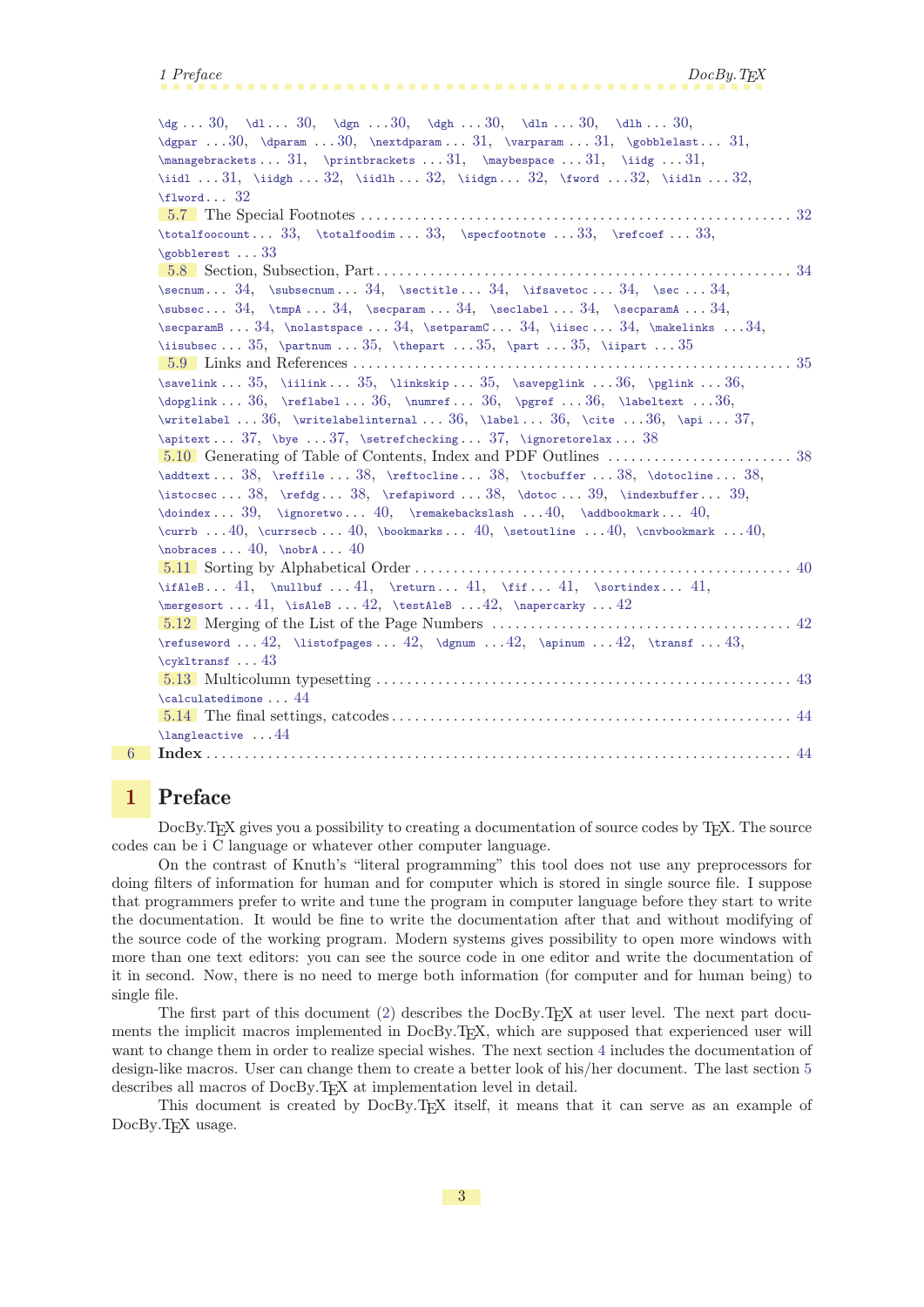# 2 For Users DocBy. TEX

### <span id="page-3-1"></span><span id="page-3-0"></span>2 For Users

# <span id="page-3-2"></span>2.1 File Types

The DocBy.TEX is proposed as a tool for making documentation of C language. That is a reason why the next example is a documentation of the hypothetical program written in this language. If you needs to document another computer language, you can change some macros (see the section [3\)](#page-12-10).

Wee suppose that the source code is separated into "modules". Each module is intended to one special problem which is solved by programmer. Each module has its own name (foo for example) and it is written in files foo.h and foo.c. These files are compiled into foo.o. All modules are linked at the end of compilation into the executable program.

If we want to document these source files, we create new file with .d extension for each module, for example foo.d. The documentation of the module will be written in that file. Next we create the main file (for example program.tex) where all \*.d files are included by the command [\module](#page-14-2). You can use commands [\title](#page-17-7) (name of the program), [\author](#page-18-2) (name of the author) and (for example) [\dotoc](#page-38-0) for making of table of contents, [\doindex](#page-38-3) for generating of the index. Of course, you can write first or general notes to the program in the main file too. The contents of the file program.tex can be:

```
\input docby.tex
\title The Program lup -- Documentation of The Source Codes
\author Progr and Ammer
\dotoc % the table of contents will be here
\sec The structure of the source files
The source files are in the three modules.
The auxiliary functions are defined in "base.c" and "base.h" files.
The window management are solved in "win.c" and "win.h" files.
The file "main.c" includes the function "main".
\module base
\module win
\module main
\doindex % the index will be created here
\bye
```
We decided to sort the documentation from "simple" functions to the more complicated problems. Somebody can prefer another way from main function first and the auxiliary functions at the end. He/she can write:

\module main \module win \module base \doindex \bye

Both ways are possible because the documentation is hyperlinked automatically. When the reader see the usage of some function, he/she can simply go to the definition of this function simply by one click. The reverse hyperlinks are included too.

# <span id="page-3-4"></span>2.2 An Example of the Module Documentation

Let we document the module foo in the file foo.d. This file is included by module foo command. We can document any part of source  $\texttt{foo.c}$  by words and combine this by a listing of parts of source foo.c or foo.h by command [\ins](#page-14-5) c<sub>u</sub> $\langle keyword \rangle$  or \ins h<sub>u</sub> $\langle keyword \rangle$ . The part of the source code is declared usually by  $//: \mathcal{E}(keyword)$  line. The example follows.

<span id="page-3-5"></span>Suppose that the following text is written in the file foo.d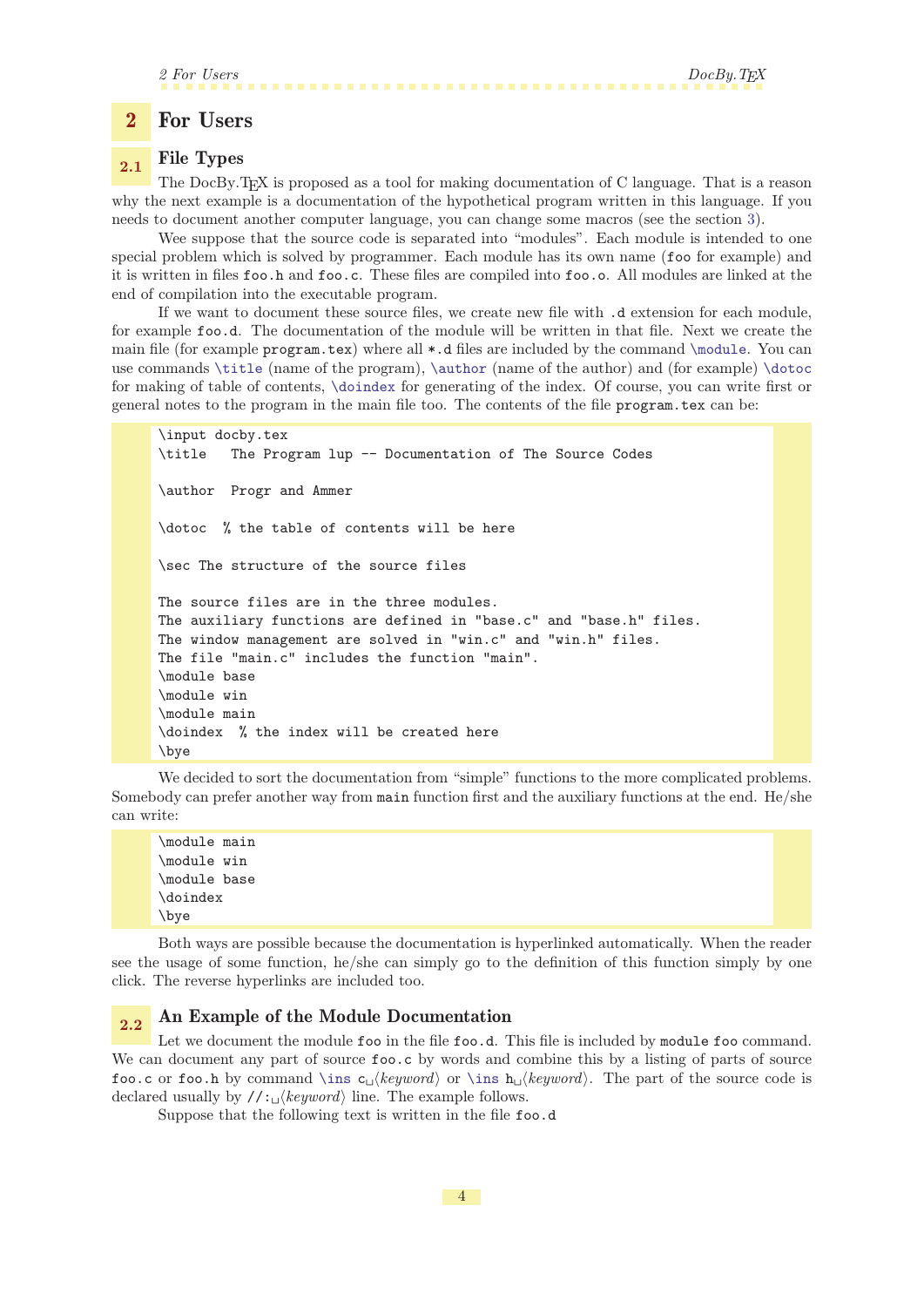foo.c

<span id="page-4-1"></span>The struct \dg [struct] mypair is used as a return value of "my\_special\_function". There are two "float" values. \ins c mypair The \dg [struct mypair] my\_special\_function() has one parameter "p" and returns double and triple of this parameter in "mypair" struct. \ins c my\_special\_function

The file foo.c has to include the comments  $//:$  mypair and  $//:$  my\_special\_function. These comments delimit the part of source code to be listed in the documentation:

```
#include <stdio.h>
//: mypair
struct mypair {
 float x, y;
};
//: my_special_function
struct my_special_function (float p)
{
 struct mypair return_pair;
 return_pair.x = 2*p; // double of p
 return_pair.y = 3*pi; // triple of p
 return return_pair;
}
```
<span id="page-4-0"></span>The result looks like that:

The struct mypair is used as a return value of [my\\_special\\_function](#page-4-2). There are two float values. foo.c

```
5: struct mypair {
6: float x, y;
7: };
```
The my\_special\_function has one parameter p and returns double and triple of this parameter in [mypair](#page-4-0) struct.

```
11: struct my_special_function (float p)
12: {
13: struct mypair return_pair;
14: return_pair.x = 2*p; // double of p
15: return\_pair.y = 3*p; // triple of p16: return return_pair;
17: }
```
The first listed part of source code is started by  $\frac{\partial}{\partial x}$  my pair and ended by firs occurrence of the //:. The second listed part is started by //:\_my\_special\_function and ended at the end of file. These delimiters (and the neighbouring empty lines) are not printed.

The order of the listed parts are independent of the order in source file. We can first comment my special function and include its source code. Afterward we can explain the structure mypair and show the source code of this structure.

Notice that the numbers of lines are inserted exactly by the lines in source code. It means that the missing line  $\text{\#include}} \text{tstate}$ . Stdio.h> has number one and first printed line has the number five.

The  $//: \Delta$ keyword delimiter and the closing delimiter //: can be at arbitrary place of the line, no essential at begin of line. The lines with the delimiters are not printed.

struct mypair: 5 struct mypair my\_special\_function(): 5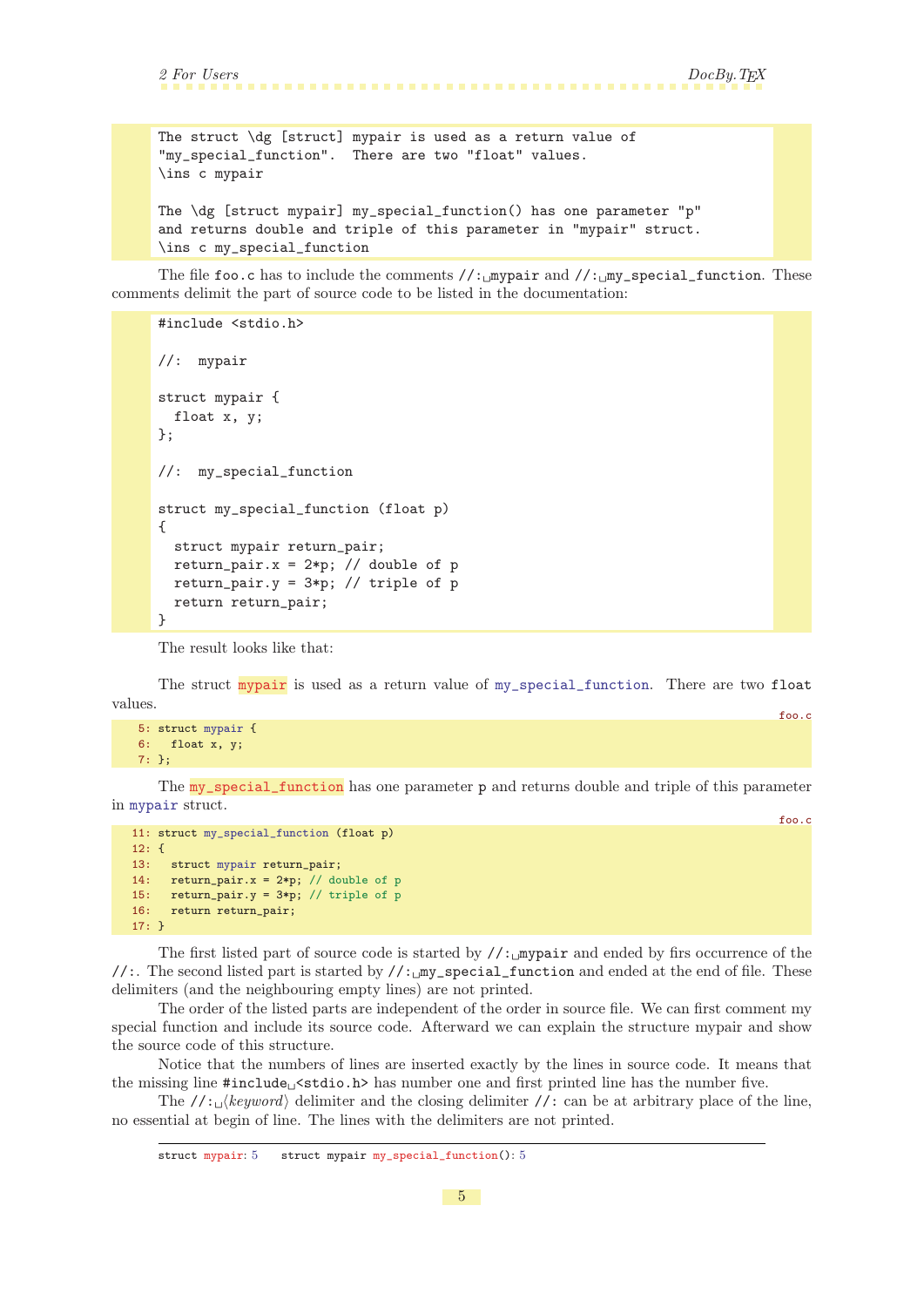<span id="page-5-1"></span>Notice the command [\dg](#page-29-8) in source of the documentation. The documented word (separated by space) follows immediately. The optional parameter in brackets is interpreted as "type" of the documented word. The documented word is printed in red color on the rectangle and all occurrences of that word in the documentation is printed in blue color and treated as hyperlink to the place where is the word documented (red color). The occurrence of that word have to be written between the quotes "..." or it is placed in the inserted source code. You need not do any marks in source code in order to highlight the usage of the documented word. This is done automatically.

If the documented word has the brackets () at the end, then it is the function. These brackets are not printed in the current place, but they are printed in the footnotes and in the index.

The quotes "..." are delimiters of "parts of listings inside paragraph". This text is printed by typewriter font and the occurrences of documented words are hyperlinked here. All characters have printed here without re-interpretation, it means this environment behaves like "verbatim".

The footnote includes a list of all documented words on the current page. Each word is followed by list of pages here. These pages points to all pages here the documented word occurs.

All documented words are automatically inserted to the alphabetical index created by [\doindex](#page-38-3) command.

<span id="page-5-0"></span>2.3 What Version of TEX for DocBy.TEX?

In order to activate all features mentioned above we need to use pdfT<sub>EX</sub> extended by encT<sub>EX</sub>. The language of automatically generated words (such as Contents, Index) is selected by current value of  $\langle$ language register when  $\langle$ input<sub>u</sub>docby.tex is processed. DocBy.TEX writes on the terminal the "modes" information:

This is DocBy.TeX, version May 2014, modes: enc+PDF+ENG

<span id="page-5-5"></span><span id="page-5-3"></span><span id="page-5-2"></span>DocBy.TEX can work in the following modes: enc/NOenc, PDF/DVI, ENG/CS.

The enc mode is activated if the encT<sub>E</sub>X is detected. Otherwise (if encT<sub>E</sub>X is unavailable), DocBy.TEX prints warning and sets the NOenc mode: the occurrences of documented words are not detected and hyperlinked. The index is much more poor, because the pages with occurrences of the words are missing. Only the places of documentation of the words are referred. It means that the encTEX extension is very important for DocBy.TEX. This extension is usually available in current TEX distributions and it is activated by pdfcsplain format. So the recommendation is: use pdfcsplain when you are using DocBy.T<sub>EX</sub>.

<span id="page-5-4"></span>The PDF mode is activated if the pdfT<sub>E</sub>X is used. Otherwise DocBy.T<sub>E</sub>X switches to the DVI mode and prints the warning message on the terminal. The colors and hyperlinks are not working in DVI mode but the list of pages with all occurrences of documented words is printed in index (if encTEX is activated).

If \language=0 or (pdf)csplain isn't used then language mode is set to ENG (English words will be generated). Else this mode is set to CS (Czech words will be generated). If you are using another language, you need to redefine some macros, see section [3.1](#page-13-0).

# <span id="page-5-6"></span> $_{2.4}$  Searching Words by EncTEX

The hyperlinked words are located by encT<sub>EX</sub> by "hungry algorithm". It means that if there are two documented words abc and abcde then the text abcdefg is divided to the hyperlinked part abcde (the blue color is used) and to the normal part fg (black color). The hyperlinked part points to the place of the documentation of the word abcde. On the other hand the text abcdx is divided to hyperlinked part abc and this part points to the documentation of the word abc.

EncT<sub>EX</sub> is not able to work with regular expositions. It means that there is no simple possibility to search only words bounded by spaces, other white characters or by punctuation. EncTEX searches the word as a part of another word. This leads to unexpected situations: the short word is documented but it is a part of longer undocumented words used in source code. For example, you document the structure turn but you don't need to hyperlink the part of the word return. In such case you can define the return word as a "normal" undocumented word by the command [\noactive{](#page-23-6) $\{word\}$ } (for example  $\Omega$  [\noactive](#page-23-6){return}). This command declares the  $\langle word \rangle$  as a searched word (for encTEX) but sets it as inactive.

<span id="page-5-7"></span>Imagine that you document a word which is used in code in "documented meaning" only if some text precedes this word and/or some text followed the word. If the word is used with another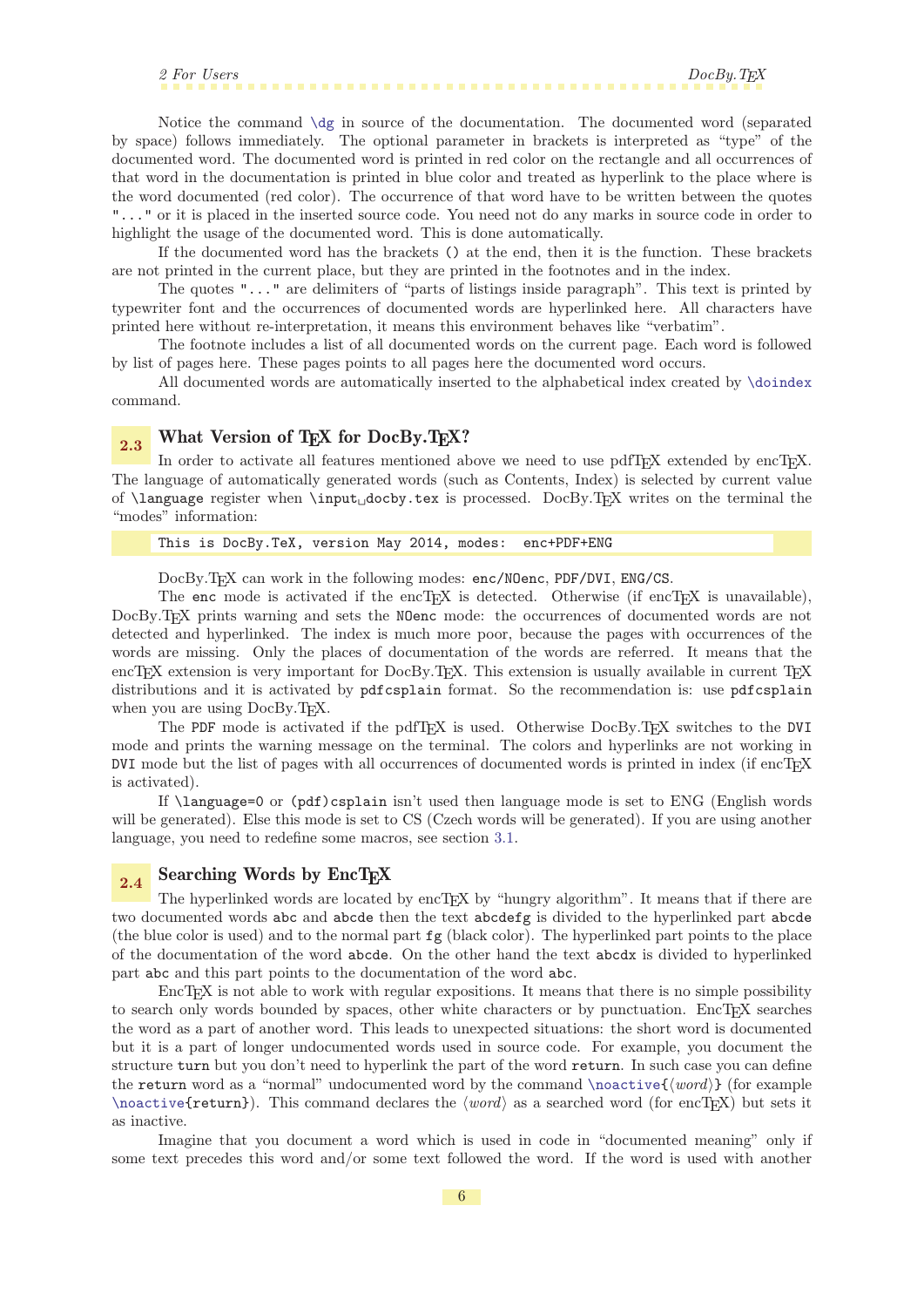<span id="page-6-1"></span><span id="page-6-0"></span>prefix/postfix then this is undocumented meaning of the word. You can use in such case a declaration  $\onumber \{\langle before \rangle\}$ {\word\}{\post\}. If you declare the word by  $\deg_u(word)$  (or by similar manner, see section [2.9\)](#page-8-6), then the word is hyperlinked in source code only if the text  $\langle before \rangle$  precedes and the text  $\langle post \rangle$  follows. The text  $\langle before \rangle$  and/or  $\langle post \rangle$  itself stays inactive. The parameters  $\langle before \rangle$  or  $\langle post \rangle$  can be empty (no both simultaneously) and you can use more [\onlyactive](#page-24-2) declarations of single  $\langle word \rangle$ .

DocBy.T<sub>EX</sub> activates the encT<sub>EX</sub> searching only inside the group " $\dots$ " or in listings of source codes. It means that \mubytein=1 (see encTEX documentation) is set only in these situations. We recommend to leave \mubytein=0 outside these environment. If you set \mubytein=1 (for example because of UTF-8 encoding) for the whole document then you do it on your own risk. The words inside your comments can be hyperlinked in such case.

### <span id="page-6-2"></span>2.5 The Index, Table of Contents, Footnotes and Bookmarks Generation

<span id="page-6-4"></span>The index and table of contents generation is fully done on macro level of DocBy.T<sub>E</sub>X. You needn't use any external program (DocBy.TEX itself does the alphabetical sorting). Just write [\doindex](#page-38-3) or [\dotoc](#page-38-0) on the desired place in your document. Warning: the table of contents is not correctly generated after first pass of TEX. You have to run TEX twice. The pages may be changed after second pass because of table of contents is inserted. Thus correct oputput is (may be) guaranteed after third pass of TEX. The words "may be" are written here due to the problem with footnotes mentioned in section [5.7.](#page-31-7) The footnotes are changed in all three TEX runs and this influences the vertical typesetting retrospectively. This is a reason why DocBy.TEX performs the check of consistency of references generated by current and previous T<sub>E</sub>X pass. This check is done during the [\bye](#page-36-3) macro is processing. Thus, it is usable to write [\bye](#page-36-3) command instead \end primitive command at the end of the document. If the [\bye](#page-36-3) macro is used then you can see the message "OK, all references are consistent" on the terminal or the warning "page references are inconsistent, run me again".

<span id="page-6-5"></span><span id="page-6-3"></span>You can do test of consistency in more detail by following script:

<span id="page-6-6"></span>#!/bin/bash cp document.ref document.r0 pdfcsplain document diff document.r0 document.ref

DocBy.TEX tries to fix the footnote processing after second pass in order to document convergence. If you do big changes in the document after that then DocBy.TEX does change the numbers of lines for footnotes and the Overfull/Underfull boxes may occur. We recommend to remove the .ref file and to run three passes of DocBy.TEX again in such case.

DocBy.TEX creates the structured bookmarks in PDF output if [\bookmarks](#page-39-6) command is used. The structured bookmarks include names of parts, sections, subsections and documented words. There is no matter where the command [\bookmarks](#page-39-6) is written because the information used in bookmarks is read from .ref file. The problem about encoding of texts of bookmarks is discussed in section [3.2.](#page-13-7)

### <span id="page-6-9"></span><span id="page-6-8"></span><span id="page-6-7"></span>2.6 Source Code Inserting

Instead of simply command [\ins](#page-14-5) you can use two more elaborate commands [\ifirst](#page-24-11) and [\inext](#page-25-0) in order to insert a part of source code in your documentation.

The [\ifirst](#page-24-11){ $\{file\}{\{from}\}{\{\langle to\rangle\}\{\langle why\rangle\}$  command inserts a part of the file  $\{file\}$  (full file name including extension) from first line with the pattern  $\langle from \rangle$  ending by line with the pattern  $\langle to \rangle$  or (if such line does not exists) to the end of file. If the pattern  $\langle from \rangle$  does not exists then the warning is printed on the terminal.

The parameters of [\ifirst](#page-24-11) command are first expanded and used thereafter. The active tie character is expanded to the space.

The parameter  $\langle why \rangle$  specifies if the line with  $\langle from \rangle$  pattern and/or the line with  $\langle to \rangle$  pattern have to be printed or not. This parameter has only two characters (plus and/or minus) with the following meaning:

| $w$ h $v:$ | $--$ | don't print first nor ending line |  |  |                                              |  |
|------------|------|-----------------------------------|--|--|----------------------------------------------|--|
| $w$ hy:    | $+-$ |                                   |  |  | print first line but don't print ending line |  |
| why:       | $-+$ |                                   |  |  | don't print first line but print ending line |  |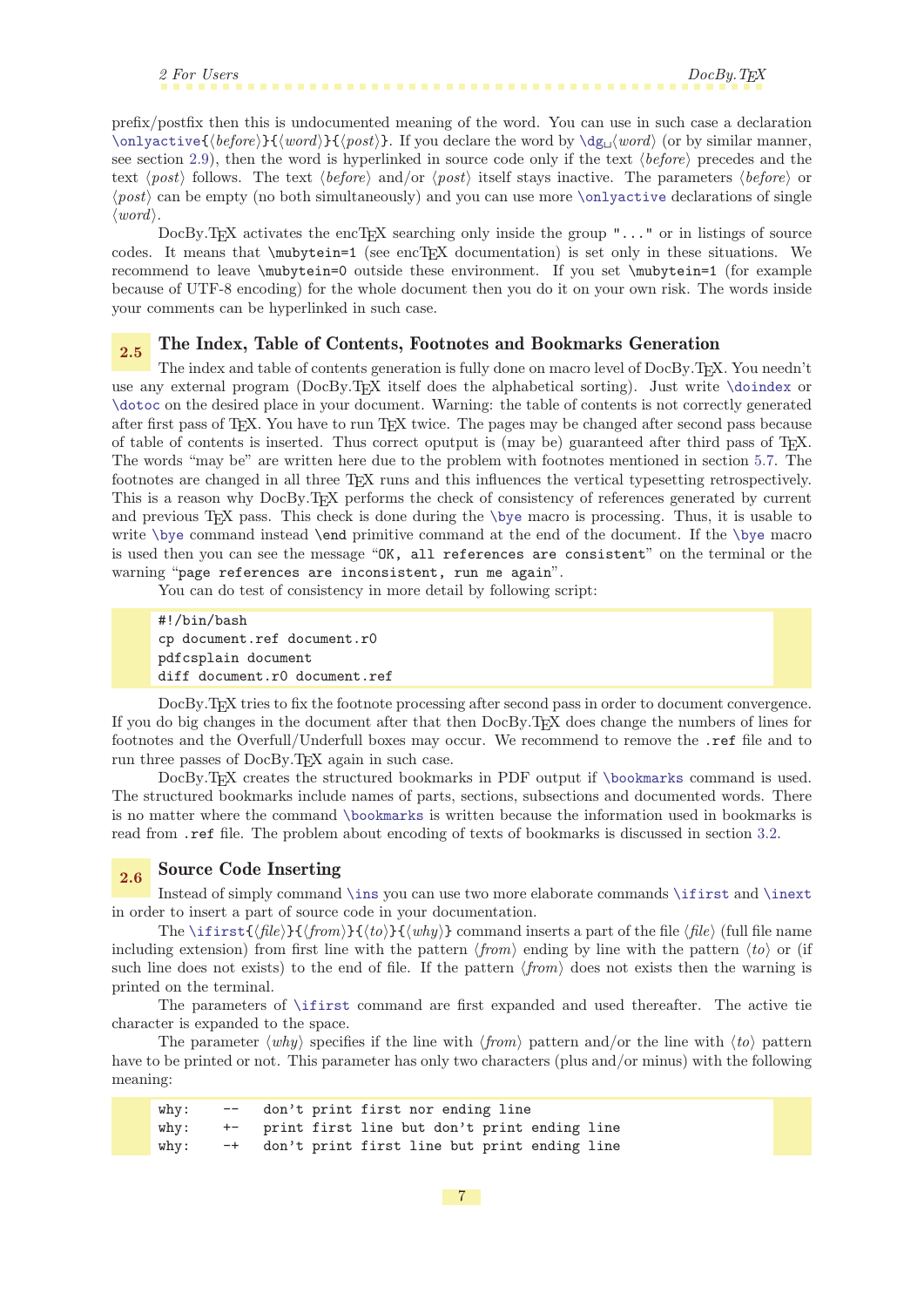### <span id="page-7-2"></span><span id="page-7-0"></span>why: ++ print both lines

<span id="page-7-1"></span>If the parameter  $\langle from \rangle$  is empty (use {} notation) then the printing starts on the begin of file. If the parameter  $\langle \text{to} \rangle$  is empty, only one line is printed. If  $\langle \text{to} \rangle$ =\end, then printing stops at the end of file. The ending line does not exists in such case.

If the parameter  $\langle from \rangle$  (or  $\langle to \rangle$  respectively) has  $\emptyset$  value (use  $\langle fremy \rangle$  notation) then the printing starts (or stops respectively) at the first empty line. You can specify if this line is printed by  $\langle why \rangle$  parameter.

The parameters  $\langle from \rangle$  and  $\langle to \rangle$  can be started by  $\hat{\phantom{a}}$  B character (it means that the pattern have to be at the begin of the line) and/or they can be ended by  $\hat{E}$  character (it means that the pattern have to be at the end of line). For example the parameter  $\hat{\ }$ Btext $\hat{\ }$ E means that text have to be on the line without nothing more.

The special T<sub>EX</sub> characters (special categories) are not allowed in  $\langle from \rangle$  and  $\langle to \rangle$  parameters. You have to use special control sequences  $\nb$ ,  $\otimes$ ,  $\therefore$   $\therefore$   $\therefore$   $\therefore$   $\therefore$   $\therefore$   $\therefore$   $\therefore$   $\therefore$   $\therefore$   $\therefore$   $\therefore$   $\therefore$   $\therefore$   $\therefore$   $\therefore$   $\therefore$   $\therefore$   $\therefore$   $\therefore$   $\therefore$   $\therefore$   $\therefore$   $\therefore$   $\therefore$   $\therefore$   $\therefore$   $\therefore$ of  $\langle, \{, \}, \rangle$ , " characters. You can define aditional sequences for another special T<sub>EX</sub> characters, for example:

### <span id="page-7-7"></span><span id="page-7-6"></span><span id="page-7-5"></span><span id="page-7-4"></span><span id="page-7-3"></span> ${\catcode'}$  +=12 \gdef\hashmark{#}}

If parameters  $\langle from \rangle$  and  $\langle to \rangle$  are the same or the  $\langle from \rangle$  pattern is on the same line as  $\langle to \rangle$ pattern then only this line is printed  $(\langle why \rangle)$  have to be ++ or +-). If this condition is true but  $\langle why \rangle$  is  $-+$  or  $-$ , then the printing of the code is stopped at next line with  $\langle to \rangle$  pattern or at the end of the file.

The [\ifirst](#page-24-11) command remembers the name of the included file and the number of the last line which was read. Next time you can use the command  $\in{\{from\}}{\{\to\}}({why})$ . This command starts the searching of the  $\langle from \rangle$  pattern from the first line which wasn't read by the previous  $\iint$ ifirst or [\inext](#page-25-0) command. The parameters of the [\inext](#page-25-0) command have the same meaning as the parameters of the [\ifirst](#page-24-11) command. The parameter  $\langle file \rangle$  is missing because the  $\langle file \rangle$  from the last \ifirst command is used.

The number of the last line read by [\ifirst](#page-24-11) or [\inext](#page-25-0) command is stored in [\lineno](#page-24-5) register (no matter if this line was printed or no). If the printing of code was stopped at the end of the file then [\lineno](#page-24-5) equals to the number of lines of the file. You can do test of reaching of the end of file by \ifeof\infile.

<span id="page-7-8"></span>Examples:

| \ifirst {file.txt}{foo}{foo}{++}                                 | % print the first line         |
|------------------------------------------------------------------|--------------------------------|
|                                                                  | % with the text "foo"          |
| $\in$ {foo}{foo}{++}                                             | % print the next line with     |
|                                                                  | % the occurence of "foo"       |
| \ifirst {file.c}{//: from}{//:}{--}                              | % the same as $\infty$ command |
| $\iff \{file.h\} \{func(\} \} \{++\}$                            | % print of function prototype  |
| \ifirst {file.c}{func(}{^^B\cbrace}{++} % print of the code func |                                |
| $\ifist \{file.txt\} {\end{}++}$                                 | % print of the whole file      |
| \ifirst {file.txt}{}{\empty}{+-}                                 | % print of the first block     |
|                                                                  | % separated by empty line      |

<span id="page-7-9"></span>If the first line of the code to be printed is empty then it is not printed. If the last line of the code to be printed is empty, it is not printed too. This is an implicit behavior. But if you write [\skippingfalse](#page-24-9), then this behavior is switched off. It means that the empty lines can occur at the begin or at the end of listings. You can use [\skippingtrue](#page-24-10) in order to return to the implicit behavior.

The parameter  $\langle from \rangle$  and  $\langle to \rangle$  can have the prefix in the form  $\count = \langle number \rangle$ . The value of the  $\langle number\rangle_{\sqcup}\neg_{\sqcup}1$  means how many occurrences of the pattern have to be skipped and ignored during searching. The  $\langle number \rangle$ -th occurrence of the pattern is only significant. For example  $\{\{\text{count=3} \text{ of } n\}$ means that two occurrences of foo have to be skipped and the third occurrence points to the right place, where the printing of the code starts (or ends).

<span id="page-7-11"></span><span id="page-7-10"></span>If the prefix  $\count = \number \in \{number\}_{1}$  is missing then DocBy.TEX supposes that  $\count=1$ .

If the parameters  $\langle from \rangle$  or  $\langle to \rangle$  are empty and  $\text{count}=\langle number \rangle$  is used then the space after  $\langle number \rangle$  needn't be written and the meaning is slightly different: If the  $\langle from \rangle$  parameter is empty then \count means the number of line from where the printing is started. If the parameter  $\langle \{t_0\} \rangle$  is empty then \count means the number of printed lines. The previous sentences are true for  $\langle why \rangle = ++$  and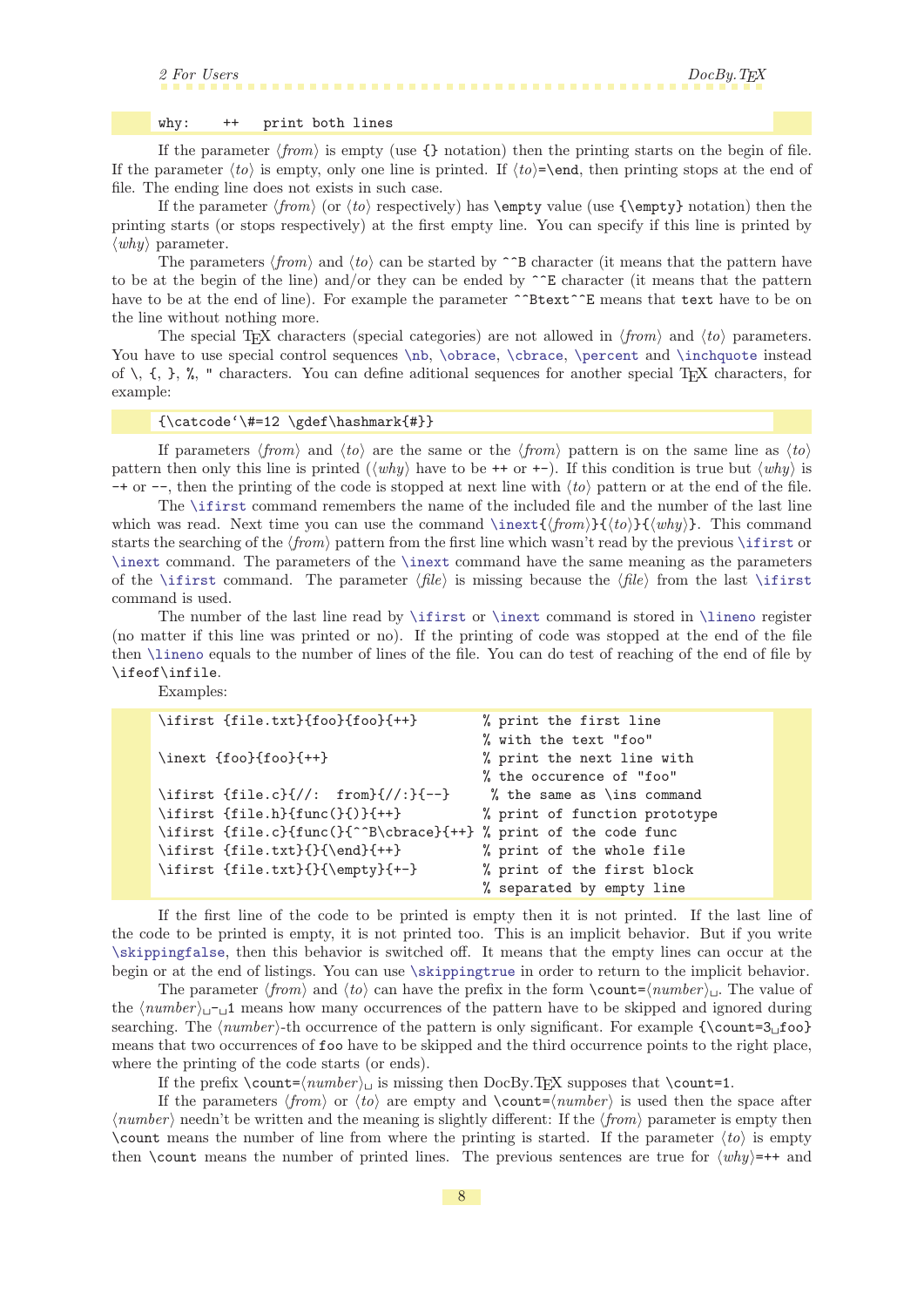<span id="page-8-1"></span>for [\skippingfalse](#page-24-9). If the  $\langle why \rangle$  parameter have different value and/or \skipingtrue then you must add/subtract one or two to/from the line number/number of lines. Examples:

```
\skippingfalse
\ifirst {file.txt}{\count=20}{\count=10}{++} % print from line 20 to 29
\ifirst {file.txt}{}{\count=2 \empty}{+-} % print to the second empty line
\ifirst {file.txt}{\count=50}{\end}{++} % print from 50th line to the end
\ifirst {file.tex}{\count=5 \nb section}{\count=2 \nb section}{+-}
                                  % print fifth section from TeX source
```
# <span id="page-8-0"></span>2.7 References to Line Numbers

The command  $\setminus$ cite $[\langle label \rangle]$  expands to the number of the line in source code. How to declare the  $\langle label \rangle$ ? You can do it by [\ilabel](#page-27-4)  $[\langle label \rangle] {\langle text \rangle}$ . command used before the [\ifirst](#page-24-11) or [\inext](#page-25-0) command. You can write more [\ilabel](#page-27-4) commands if you want to declare more  $\langle label \rangle$ s hidden in the following listing. The order of [\ilabel](#page-27-4) commands is irrelevant.

If the couple  $\langle label \rangle - \langle text \rangle$  is declared by [\ilabel](#page-27-4) then the [\ifirst](#page-24-11) or [\inext](#page-25-0) command recognizes the occurrence of the  $\langle text \rangle$  in the listing. The line number of the first occurrence of  $\langle text \rangle$  is connected to the  $\langle label \rangle$ , it means the [\cite](#page-35-11) expands to such line number.

The  $\langle label \rangle$  have to be unambiguous in the whole document. The [\cite](#page-35-11) reference works forward and backward (after second pass of T<sub>E</sub>X run).

The table of couples  $\langle label \rangle - \langle text \rangle$  created by set of [\ilabel](#page-27-4) commands is local. It means that it cooperate only with the first [\ifirst](#page-24-11) or [\inext](#page-25-0) command. These commands use this table and reset it to the null state. You have to create this table before next [\ifirst](#page-24-11)/[\inext](#page-25-0) command again.

DocBy.TEX does not write any warning if a  $\langle text \rangle$  doesn't occur in the listing. Of course, if you use the unconnected  $\langle label \rangle$  by  $\text{time}$  command then the warning is printed.

The following example uses the known file foo.c mentioned in the section [2.2](#page-3-4).

```
The declaration of my very special function is on the line~\cite[myfunct].
\ilabel [myfunct] {function (float}
\ilabel [returnx] {pair.x}
\ifirst {foo.c}{}{}{++}
There is very specific idea on the line~\cite[returnx] where the input
parameter is multiplied by two.
```
# <span id="page-8-3"></span> $2.8$  Verbatim Environment by \begtt/\endtt and by Quotes

Verbatim displays of the code can be included to the documentation by [\begtt](#page-27-8) and \endtt pair of commands. The material to be displayed is written between these commands. All lines are inserted without changes, without interpretation of special T<sub>EX</sub> characters. The lines are not numbered here and the occurrences of documented words are not hyperlinked automatically.

<span id="page-8-5"></span><span id="page-8-4"></span>The following sections [3.2](#page-13-7) and [4.8](#page-21-3) discuss more possibilities of this environment.

You can write verbatim text in paragraph between quotes "...". This text is written by typewriter font and documented words are hyperlinked automatically. We recommend to use this environment for all parts of documented code which is mentioned inside the paragraph. This is analogical to math environment separated by \$...\$.

# <span id="page-8-6"></span>2.9 The Declaration of the Documented Word

You can use commands [\dg](#page-29-8), [\dgn](#page-29-10), [\dgh](#page-29-11), [\dl](#page-29-9), [\dln](#page-29-12) or [\dlh](#page-29-13) in order to declare the documented word. The semantic of these commands is explained below. The syntax of these commands are slightly special. The purpose is to minimize the work of the writer, so the braces  $(\{\})$  are not used, parameters are separated by space for instance. All these commands have the same syntax thus the example below uses only [\dg](#page-29-8) command.

<span id="page-8-12"></span><span id="page-8-11"></span><span id="page-8-10"></span><span id="page-8-9"></span><span id="page-8-8"></span><span id="page-8-7"></span>The possibilities of the syntax follows: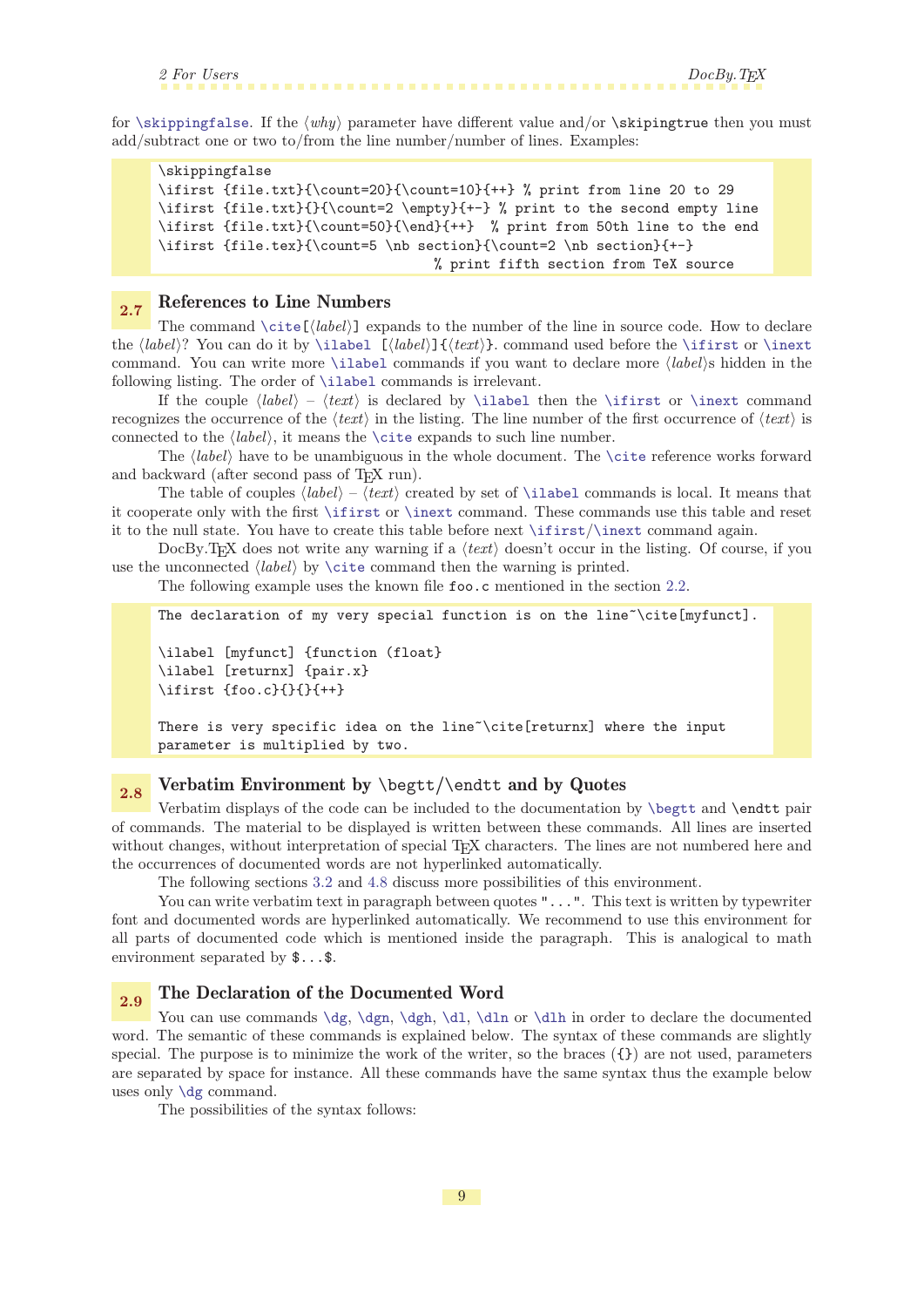<span id="page-9-1"></span>

| $\deg \ (word)$                                              | % $\langle word \rangle$ separed by space                                           |
|--------------------------------------------------------------|-------------------------------------------------------------------------------------|
| $\deg$ [ $\langle text \rangle$ ] $\langle word \rangle$     | % optional paremeter $\langle text \rangle$                                         |
| $\deg$ [ $\langle text \rangle$ ] $\langle word \rangle$     | % the space between $[\langle text \rangle]$ add $\langle word \rangle$ is optional |
| $\deg \ (word)$ ()                                           | % $\langle word \rangle$ with "()" separed by space                                 |
| $\deg$ $[(text)\} \langle word \rangle()$                    | % a combination of previous syntax                                                  |
| $\deg \; \langle word \rangle$ ,                             | % $\langle word \rangle$ separed by comma                                           |
| $\deg$ [ $\langle text \rangle$ ] $\langle word \rangle$ ,   | % a combination of previous syntax                                                  |
| $\deg (word)($ ,                                             | % $\langle word \rangle$ with "()" separed by comma                                 |
| $\deg$ [ $\langle text \rangle$ ] $\langle word \rangle()$ , | % a combination of previous syntax                                                  |
| $\deg$ $\langle word \rangle$ .                              | % $\langle word \rangle$ separed by period                                          |
| $etc.$                                                       |                                                                                     |

In general: The optional [ can follow after  $\deg$  command. The  $\langle text \rangle$  separated by ] is read in such case and subsequent optional space is moved to the end of the  $\langle text \rangle$ . It means that  $\{ \text{dest} \}$  word is the same as  $\deg$  [text<sub>1</sub>]word. Next, the  $\langle word \rangle$  is read. The  $\langle word \rangle$  parameter cannot include the space, comma, period, colon and semicolon because these characters can be separator of the  $\langle word \rangle$ . These punctuation characters are not part of the  $\langle word \rangle$  but they are printed. It means that  $\deg_U$ word: prints word: to the output and sets the word as a documented word. If the scanned  $\langle word \rangle$  ends by brackets () then these brackets are removed from  $\langle word \rangle$  parameter, they are not printed in the current place but they are printed in footnotes and in the index.

Attention: the space have to be written after comma, period, colon or semicolon separator. If the space does follow immediately then the scanning process works only if the text between comma-like separator and space does not contain active characters ("..." for example). If the first character after space is  $\prime$  (backward quote) then the space and this quote is not printed.

Examples:  $\deg (word)_{\iota}$ ' " $\langle next text \nwith outline \nthe \n probability \n\quad \n\deg (word)_{\iota}$ '"...".

The commands [\dgh](#page-29-11), [\dgn](#page-29-10), [\dln](#page-29-12), [\dlh](#page-29-13) with space as a separator doesn't print this separator because they usually print nothing (see below).

Semantic: The  $\langle word \rangle$  parameter is documented word. If this  $\langle word \rangle$  occurs on the other place in the document between "..." or in code listing then it is hyperlinked automatically (blue color). The documented word is highlighted by red color in the place where the [\dg](#page-29-8) command is used and the optional  $\langle text \rangle$  or () does not printed. This is the destination of all blue hyperlinks. The  $\langle word \rangle$  is printed in footnote of the current page too including the optional  $\langle text \rangle$  in and/or including the optional (). The list of pages where the word is used is printed here too. The same is printed in the index. The index is sorted alphabetically by the  $\langle word \rangle$ , not by the optional  $\langle text \rangle$ .

The  $\{word\}$  declared by  $\dg$  is declared globally. This place is a reference point for the whole document.

The [\dgh](#page-29-11) works like [\dg](#page-29-8) but the word is not printed in the place of \dgh (mnemonic: \dg hidden). But this place is still the destination of hyperlinks and the word occurs in the footnote and in the index.

The  $\d$ gn command (mnemonic:  $\deg$  next) saves its parameters but prints nothing. The first occurrence of the  $\langle word \rangle$  in the next listing will be treated as the  $\dg$  is written here.

The [\dl](#page-29-9) declares  $\langle word \rangle$  locally. If the short name  $\langle word \rangle$  is used in the same name space then it is hyperlinked and pointed to the place where [\dl](#page-29-9) is used. The name space is changed by [\module](#page-14-2) command. It means that  $\langle word \rangle$  is used locally in the module. The word declared by [\dl](#page-29-9) lives in two variants: short name " $\langle word \rangle$ " and long name (depends on the current name space, typically " $\langle word \rangle$ ./ $\langle modulename \rangle$ "). The long name is accessible in the whole document.

<span id="page-9-6"></span><span id="page-9-5"></span><span id="page-9-4"></span><span id="page-9-3"></span><span id="page-9-2"></span><span id="page-9-0"></span>The section [2.10](#page-10-0) explains the name spaces in more detail

Each word can be declared at most once in the document else the error is printed by DocBy.TEX on the terminal. In case of [\dl](#page-29-9) the short name is irrelevant but the long name have to be unambiguous.

The [\dlh](#page-29-13) command is [\dl](#page-29-9) hidden and the [\dln](#page-29-12) means [\dl](#page-29-9) next. They are similar as [\dgh](#page-29-11) and [\dgn](#page-29-10).

If somebody hate this complicated parameter scanning then he/she can use internal commands with three parameters in braces: [\iidg](#page-30-7), [\iidgh](#page-31-0), [\iidgn](#page-31-3), [\iidl](#page-30-8), [\iidlh](#page-31-2), [\iidln](#page-31-5). The usage of the parameters is:  $\iint g({text}{rath})$  (*brackets*). Of course, you can do more by these commands: you can declare  $\langle word \rangle$  with spaces or another delimiters, you can write something different than "()" as  $\langle brackets \rangle$  parameter.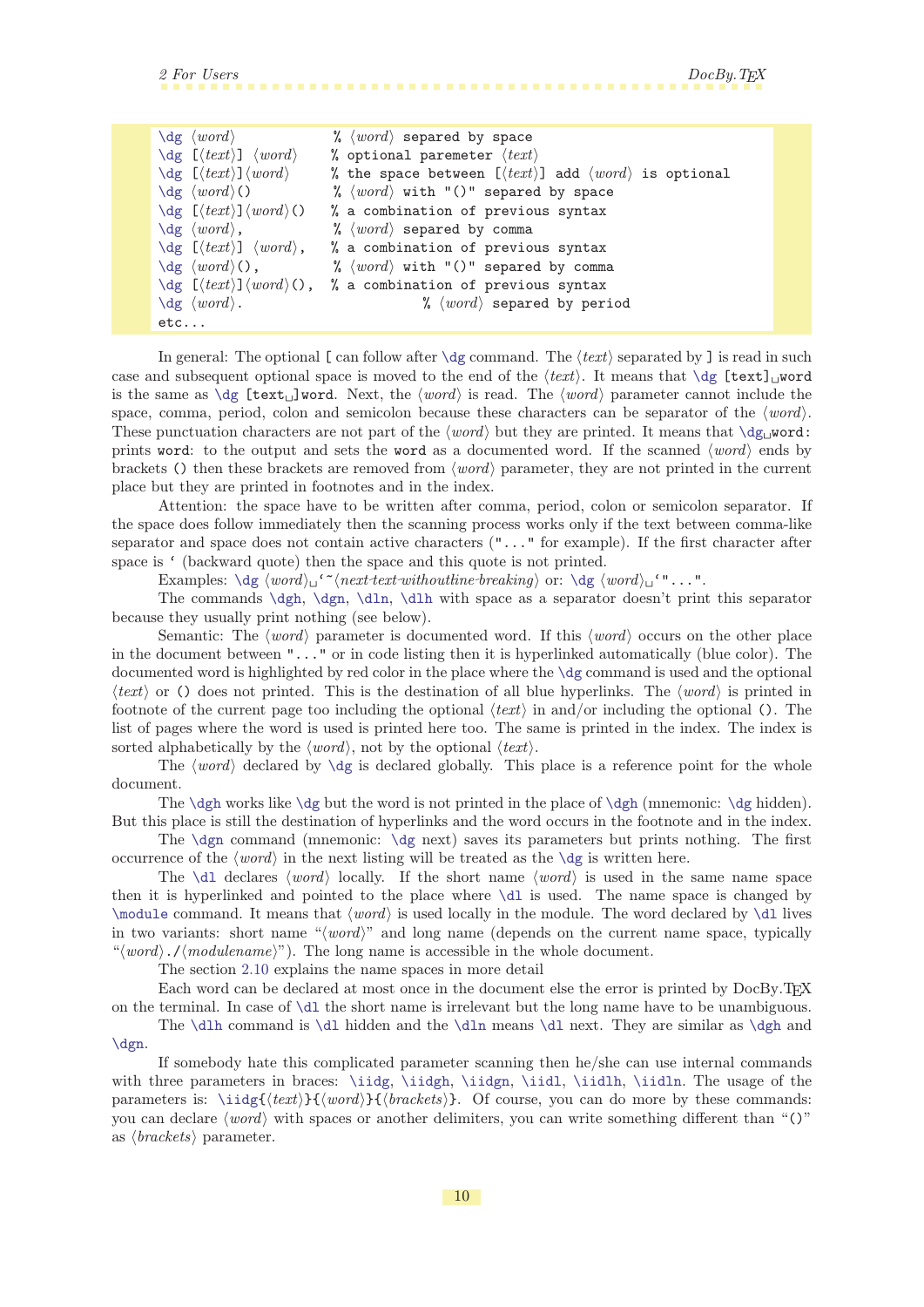# <span id="page-10-3"></span><span id="page-10-2"></span><span id="page-10-1"></span><span id="page-10-0"></span>2.10 Namespaces

The namespace is a rule by which the short name of documented word is transformed to long name when [\dl](#page-29-9) is used. You can set the namespace by the command [\namespace](#page-28-3). If the command  $\d{1(word)}$  is used inside the [\namespace](#page-28-3) { $\preceq$  { $\preceq$  \texti#1 $\post-text$ }...[\endnamespace](#page-28-5). environment then the short name is  $\langle word \rangle$  and the long name is  $\langle pre-text \rangle \langle word \rangle \langle post-text \rangle$ . All occurrences of  $\langle word \rangle$ are transformed to the long name inside the namespace environment. Outside of this environment the occurrence of short name  $\langle word \rangle$  is treated as no  $\langle \text{d}$  command is used. For example each word declared as  $\d1word$  inside [\namespace](#page-28-3) {#1//uff}..[.\endnamespace](#page-28-5) environment is transformed to the long name " $\langle word \rangle$ /uff" and the occurrences of  $\langle word \rangle$  inside this environment is hyperlinked and pointed to the place where  $\ddot{u}$  is used. Outside of this environment only sequences  $\langle word \rangle$ /uff are hyperlinked.

The namespace is undefined out of [\namespace](#page-28-3)...[\endnamespace](#page-28-5) environment thus the [\dl](#page-29-9) command cannot be used here. The [\module](#page-14-2) command declares namespace  $#1.$ / $\mod$ ulename} thus you can use [\dl](#page-29-9) command for local functions and variables used in current module.

The long names are printed in the footnotes and in the index. The index is sorted by the long names alphabetically. The table of contents uses short names.

An example about namespaces follows:

```
\namespace {ju::#1} %% namespace "ju" is set
The word \dl aha is declared here.
The word "aha" is hyperlinked to the place of its declaration.
The word "ju::aha" is hyperlinked too.
\endnamespace
\namespace {wow::#1} %% namespace "wow" is set
The word \dl aha is declared here again.
The word "aha" points to the declaration inside "wow".
\endnamespace %% namespace off
The word "aha" is inactive here but the words
"ju::aha" and "wow::aha" points to the right places.
```
The [\namespace.](#page-28-3).[.\endnamespace](#page-28-5) environments can be nested. The inner environment have to have another namespace than the outside environment. These environments work globally independent of the \bgroup and \egroup. The [\endnamespace](#page-28-5) command used outside of all namespace environments does nothing. You needn't to close these environments before [\bye](#page-36-3) command.

# <span id="page-10-4"></span> $2.11$  The Application Level of the Documentation

You can write the documentation to users of your code. For example the rules of the usage of functions are documented here (API) without codes of these functions. Suppose that you want to document the "inside behavior" of these functions by presenting their codes in the same document. The documented  $\langle word \rangle$  (a function name) can point to two different places in your documentation in such case: API documentation and CODE documentation.

<span id="page-10-5"></span>The place with the function code (detail documentation) is located by  $\dg$  command (or similar). The second place where the word is documented only for users without code can be declared by  $\apash \alpha\$ . This command inserts the invisible mark only, the destination of links. The table of contents mentions the word and points to this place. The list of pages with the occurrences of the word (in the index and in footnotes) contains one underlined page number. This is the page where [\api](#page-36-0) command is used. Of course, the  $\qquad$  command is not sufficient to including the word to the index. You need use the [\dg](#page-29-8) command (in another place of the document) too.

<span id="page-10-6"></span>The word declared by [\api](#page-36-0) command are printed in the index with the [\apitext](#page-36-2) prefix. The implicit value of [\apitext](#page-36-2) macro is the special right arrow. You can see it in the index and in the table of contents in this document. The  $\ap{i\ho_api}$  is used here but the code of  $\ap{i\phi_api}$ in section [5.9.](#page-34-6)

You can reference the place marked by  $\apaket{\text{word}}$  by  $\cite[+/word)]$  $\cite[+/word)]$ . This macro expands to the page number where the  $\apaket{word}$  is used. For example the  $\cite[+\hbar]api]$  $\cite[+\hbar]api]$  expands to [11](#page-10-5) in this document.

If there exist the API destination declared by [\api](#page-36-0) command then the red word printed in the [\dg](#page-29-8) place is hyperlinked and it points to the API destination. Typically, the occurrence of this word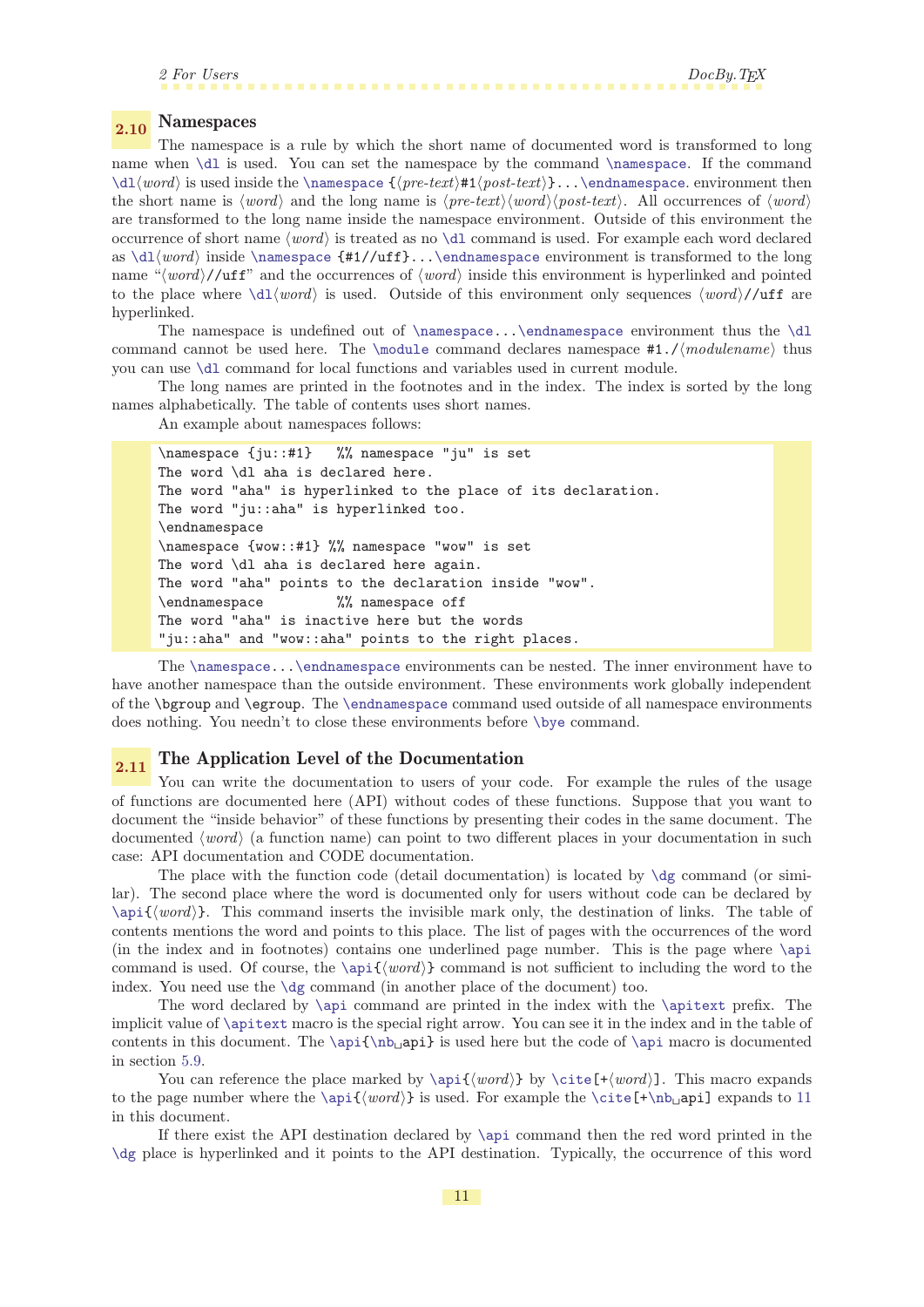<span id="page-11-10"></span><span id="page-11-9"></span><span id="page-11-8"></span><span id="page-11-4"></span><span id="page-11-3"></span><span id="page-11-2"></span>

<span id="page-11-1"></span>is hyperlinked here with the [\dg](#page-29-8) place as a destination. It means we have these two destinations cross hyperlinked.

# <span id="page-11-0"></span>2.12 Title, Parts, Sections, Subsections

Sections starts by  $\sec \left(Section~Name\right)$  $\sec \left(Section~Name\right)$  command. Each section can include subsections started by the command [\subsec](#page-33-7)  $\{Subsection \cdot Name\}\parrow$ . Of course, the \par separator can be replaced by empty line (see the example in section [2.1\)](#page-3-2). Sections and subsections are numbered automatically.

One or more sections can form a "part" which is started by  $\part$   $\Part\Name\parrow$ Parts are labeled by letters A, B, C, ... and they are printed more noticeable in table of contents than sections. The [\part](#page-34-4) command does not reset the section numbering. It means that sections are numbered from one in the whole document, no matter if the document is divided into parts.

The  $\mod_{e_{\text{model}}}$  command creates a new section  $\mod_{e_{\text{model}}}$ , creates namespace and includes the  $\langle modulence \rangle$ .d file. You can change this default behavior, see sections [3.1](#page-13-0) and [3.3](#page-14-0).

The  $\title\Name\para\partial\phi\$  $\title\Name\para\partial\phi\$  command prints the title of the document by huge font in rectangle. If the [\projectversion](#page-18-0) macro is defined then it expands to the text printed in the right upper corner of the rectangle by small font. The word "version" precedes. If our project has no version then you can define (for example):

<span id="page-11-7"></span><span id="page-11-6"></span><span id="page-11-5"></span>\def\projectversion{\the\day. \the\month. \the\year}

The [\author](#page-18-2){text}\par command centers the  $\text{ }$  i the line and prints it bold. The common meaning is name(s) of the author(s).

The headline is created at each page of the document with the current section (from left) and title of the document (from right). You can redefine the right headline by new definition of the \headtitle macro.

The optional parameter  $\langle label \rangle$  in square brackets can be used with  $\sec$  and  $\substack{\text{subsec} \text{commands.}}$ The parameters looks like:  $\sec \left( \frac{\langle \delta \rangle}{\sqrt{\langle \delta \rangle}} \right)$  $\sec \left( \frac{\langle \delta \rangle}{\sqrt{\langle \delta \rangle}} \right)$  har. If the  $\langle \delta \rangle$  parameter is used then you can reference this place by  $\cite[label]$  $\cite[label]$ . This macro prints the number of referenced (sub)section and acts like hyperlink.

You can disable the transport of  $\langle (Sub)Section Name \rangle$  into table of contents by \savetocfalse used before [\sec](#page-33-6) or [\subsec](#page-33-7) command. This section has no number. The macro [\emptynumber](#page-17-5) expands instead of number printing. This macro is set to empty by default. The \savetocfalse command influences only first [\sec](#page-33-6) or [\subsec](#page-33-7) command.

# <span id="page-11-11"></span>2.13 Hyperlinks, References

<span id="page-11-12"></span>The destination of the hyperlink and/or reference have to be marked by  $\langle label \rangle$ . This can be done by optional parameter of the [\sec](#page-33-6) or [\subsec](#page-33-7) command (see the section [2.12\)](#page-11-0) or by the command  $\label{li:li:llabell}$  $\label{li:li:llabell}$  itself. You can make labels to line numbers of inserted code too (see the section [2.7\)](#page-8-0). All labels have to be unambiguous in whole document (independent of their type).

The command  $\perp$ gref $[\langle label \rangle]$  expands to the number of the page where the  $\langle label \rangle$  is. The command  $\mathcal{\Lambda}$  expands to the result which depends on the type of the destination:

- <span id="page-11-14"></span><span id="page-11-13"></span> $\bullet$  sections number if the destination is the section
- the pair  $\langle secnumber \rangle$ .  $\langle subsecnumber \rangle$  if the destination is the subsection.
- the number of the line if the destination is the line in the printed code
- <span id="page-11-16"></span><span id="page-11-15"></span>• empty if the destination is marked by **[\label](#page-35-10) command**.

Both macros [\pgref](#page-35-6) and [\numref](#page-35-5) expand to the texts mentioned above without any more processing. It means that the printed text is not treated as hyperlink.

You can use the command \ilink  $[\langle \text{label} \rangle]$  { $\langle \text{text} \rangle$ } in order to create the hyperlink in PDF mode. This macro prints the  $\langle text \rangle$  in blue color and it is treated as hyperlink to the destination specified by  $\langle label \rangle$ . For example the command  $\cite[*label*)]$  $\cite[*label*)]$  does the same as  $\tilde{\langle label \rangle}$ [{\numref\[](#page-35-5) $\langle label \rangle$ ]}. The real macro [\cite](#page-35-11) executes a test if the [\numref](#page-35-5)  $(\text{label})$  is empty and prints the [\pgref](#page-35-6) in such case.

If the  $\langle label \rangle$  is not declared then  $\perp_{\langle label}$  and  $\text{}{\langle label}$  have no destination. The [\pgref](#page-35-6) expands to the text -1000 and [\numref](#page-35-5) is empty in such case. These macros work on expand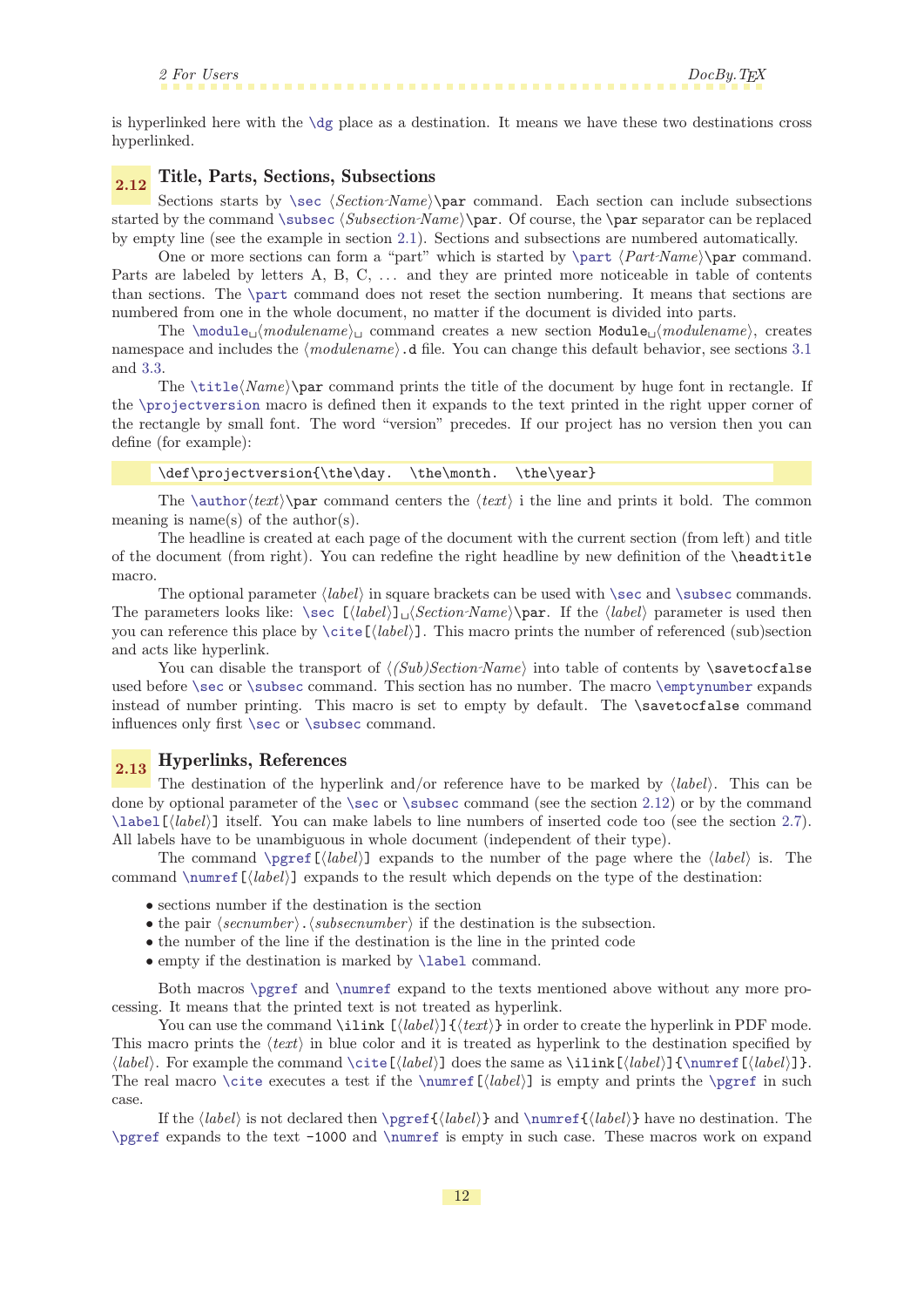<span id="page-12-1"></span>processor level thus no warning message is implemented here. On the other hand the [\cite](#page-35-11) command implements warnings. See the code of [\cite](#page-35-11) on the page [36](#page-35-11) for more detail.

The  $\mod$  (modulename) command creates the section with the label "m: $\mod$ ulename)". You can reference it by:

### $\def\ref{+1}{\iint[m:#1]}{\ttt#1}$

The  $\mathcal{M}$  and  $\mathcal{M}$  and  $\mathcal{M}$  defined in the example above prints  $\langle \text{modulename} \rangle$  and creates it as hyperlink. For example \refmodule[base] prints the word "base" in blue typewriter font and creates it as the hyperlink to the begin of the section "Module base" if this section is crated by  $\mod l_{\text{base}}$ command.

The [\dg](#page-29-8), [\dgn](#page-29-10) and [\dgh](#page-29-11) commands perform the command \label  $[\mathbb{Q}(word)]$  internally and the [\dl](#page-29-9), [\dln](#page-29-12) and [\dlh](#page-29-13) perform the command [\label](#page-35-10)[ $\&longname$ ] internally. The  $\langle longname \rangle$  is the long name of the  $\langle word \rangle$  in context of the current namespace. For example, you can reference these places by  $\langle \text{link}[\mathbb{Q}(word)\]\{\text{The}\n_1(word)\n_0\text{documented}\n_0\text{n}\n_1\text{the}\n_1\text{page}\n_0\text{green}[\mathbb{Q}(word)\n_0\text{green}]\n_1\text{green}$ 

The [\api](#page-36-0){ $\{word\}$ } command executes [\label](#page-35-10)[+ $\{word\}$ ] internally. It means that you can reference this place by  $\tilde{\mathcal{F}}(word)$  {API:  $\langle word \rangle$ } for instance.

No more automatic numbering is processed by DocBy.TEX. Only numbers of sections, subsections and line numbers of the printed code. If you want to create the numbers of figures, publications etc. Then you have to write your own macros. You can use the [\labeltext\[](#page-35-7) $\langle \delta v \rangle$ ]  $\langle \delta v \rangle$ } command in such case. This macro expands it parameters immediately and inserts invisible hyperlink destination into typeset material in horizontal mode. Then macro  $\umref({label})$  expands to  $\text{ }$  in the next pass of the TEX run. Example: we define the macro \bib[label] which inserts the destination marked by the  $\langle label \rangle$ . The hyperlink with the number of the book can be created by  $\citeb:}_{\label{color:1} \{label\}$  $\citeb:}_{\label{color:1} \{label\}$ ].

<span id="page-12-3"></span><span id="page-12-0"></span>\newcount\bibnum \def\bib [#1]{\par\advance\bibnum by1 \indent \llap{[\the\bibnum] }\labeltext[b:#1]{[\the\bibnum]}\ignorespaces}

### <span id="page-12-2"></span>2.14 Pictures Inserting

The command  $\int$ ifig  $\langle width \rangle$ <sub>1</sub> (*picname*)<sub>11</sub> inserts the picture into your document. The picture have to be prepared in the file  $fig//picname\rangle$ .eps (if [DVI mode](#page-5-5) is used) and in the file  $fig//picname\rangle$ .pdf (if [PDF mode](#page-5-4) is used). You can use another directory for pictures than  $fig/ - this$  name is stored in the  $\text{rigdir}$  macro and you can redefine it. The  $\text{width}$  parameter is the ratio of the width of inserted picture to the [\hsize](#page-15-3) (unit-less). The inserted picture is placed to left side with the paragraph indentation. For example  $\iint g_D 0.5$  foo inserts the picture prom foo.pdf (in PDF mode). The picture is scaled that its width is one half of the width of the printed text.

<span id="page-12-4"></span>If you have the picture in eps format and you need to convert it to pdf then you can use:

<span id="page-12-9"></span><span id="page-12-8"></span><span id="page-12-7"></span><span id="page-12-6"></span>ps2pdf  $-dEPSCrop \ (picname) .eps$ 

### <span id="page-12-5"></span> $_{2.15}$  Items

The list of items are surrounded by [\begitems](#page-22-3) and [\enditems](#page-22-4) commands. The text is printed with one indent space ( $\partial$ marindent) more in this environment. These environments can be nested. Each item is started by [\item](#page-22-7)  $\langle mark \rangle$ . The  $\langle mark \rangle$  is printed left from the text. If the  $\langle mark \rangle$  is the star (\*) then it is changed to the bullet. You can write  $\theta$  the  $\theta$  if you want to print numbered items. The [\itemno](#page-22-5) register counts from one in each [\begitems](#page-22-3)...[\enditems](#page-22-4) environment.

The [\item](#page-22-7) macro is redefined only inside [\begitems](#page-22-3)...[\enditems](#page-22-4) environment. If you wish to use the plainTFX macro [\item](#page-22-7) then just don't use [\begitems](#page-22-3) and [\enditems](#page-22-4) commands.

### <span id="page-12-10"></span>3 For Advanced Users

The definitions of basis macros of DocBy.TEX are mentioned in this section. The user can change these definitions if he need different behavior of DocBy.TEX than default one. For example, user documents different language than C and he/she redefine the [\docsuffix](#page-14-3) macro or he/she redefine the code of [\module](#page-14-2) and [\ins](#page-14-5) commands completely.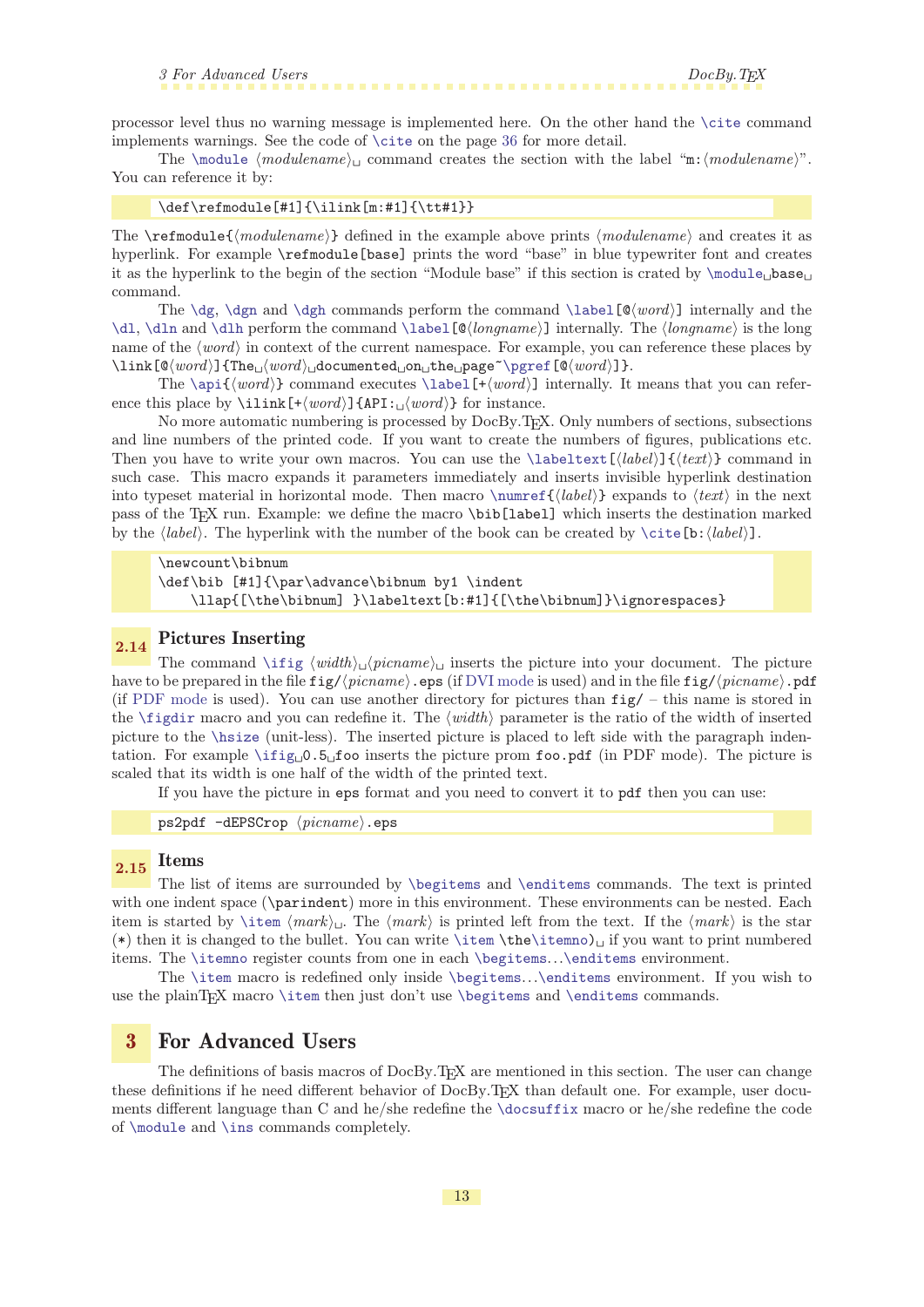<span id="page-13-12"></span><span id="page-13-9"></span><span id="page-13-6"></span>docby.tex

# <span id="page-13-1"></span><span id="page-13-0"></span>3.1 Internal Names

The [\doindex](#page-38-3) command creates new section with the name "Index". The sections with names "Table Of Contents" or "Module" are inserted when table of contents is generated or [\module](#page-14-2) command is executed. The word "version" is prefixed when the number of version is printed (if \projectverion is used). The text  $\geq$  PART is inserted into bookmarks by [\part](#page-34-4) command. These texts are defined in the following macros: \titindex, \tittoc, \titmodule, \titversion and \opartname.

```
docby.tex
24: \def\titmodule{Module}
25: \def\tittoc{Table of Contents}
26: \def\titindex{Index}
27: \def\titversion{version }
28: \def\opartname{>> PART}
29: \ifx\chyph\undefined
30: \else \ifnum\language=0
31: \else
32: \def\tim{Modul}f\tittoc{Obsah}
f\titindex{Rejstřík}<br>35: \def\titversion{verze }
            f\titversion{verze }
f\opartname{>> CAST}
37: \fi \fi \fi
```
Note that different names are used by default when plain or csplain format is processed. But user can redefine these macros independently of the used format.

### <span id="page-13-7"></span> $\overline{3.2}$  Hooks

Some more elaborate macros ([\begtt](#page-27-8), quotes, [\ifirst](#page-24-11), [\inext](#page-25-0), [\doindex](#page-38-3), [\dotoc](#page-38-0)) execute so called "hook" before processing of more code. These hooks are macros and they are empty by default.

- 41: \def[\begtthook](#page-13-8){}
- 42: \def[\quotehook](#page-13-9){}
- 43: \def[\indexhook](#page-13-10){}
- 44: \def[\tochook{](#page-13-11)}
- 45: \def[\bookmarkshook](#page-13-12){}
- <span id="page-13-11"></span><span id="page-13-10"></span><span id="page-13-8"></span>46: \def[\outputhook](#page-13-13){}

The \begtthook macro is inserted after begin of the group and after all catcodes are set by default before text inside the environment [\begtt](#page-27-8)...\endtt is processed. The \quotehook macro is inserted after begin of the group and after all cactodes are set by default before the text inside [\begtt](#page-27-8)...\endtt is processed. The \indexhook macro is inserted by [\doindex](#page-38-3) command after new section name is printed and before two column printing is activated. You can insert the notice to index here (see the index of this document for example). The \tochook macro is inserted by [\dotoc](#page-38-0) command after new section name is inserted and before first line of table of contents is printed. The **bookmarkshook** macro is inserted inside the group at the begin of bookmarks processing. You can set the different expansion of macros used in bookmarks here. For example \def\mylogo{MyProgram(R)}. Moreover, if you say \let[\cnvbookmark=](#page-39-8)\lowercase here then all characters is converted to lower case in bookmarks. This is done by \lowercase primitive thus the different meaning of special characters can be set by \lccode. I use it for removing of accents because accents in bookmarks are interpreted by most PDF viewers wrongly. The **\outputhook** macro is inserted at the begin of the output routine. We recommend to set chosen macros to \relax meaning in order to they are not expanded in .ref file.

<span id="page-13-13"></span>Examples:

```
\def\quotehook{\obeyspaces} % normal spaces inside "..."
\def\quotehook{\langle\text{leactive}\] % <text> is changed to \text{let}\\def\begtthook{\mubytein=1} % auto-hyperlinks between \begtt...\endtt
\def\begtthook{\setsmallprinting} % \begtt...\endtt printed by small font
\def\begtthook{\catcode'\!=0} % !commands can be used in \begtt...\endtt
\def\indexhook{The special index with such and such properties follows.}
```
<sup>\</sup>titindex: 14, [39](#page-38-1) \tittoc: 14, [39](#page-38-1) \titmodule: 14–[15](#page-14-1) \titversion: 14, [19](#page-18-1) \opartname: 14, [40](#page-39-1) \begtthook: 14, [28](#page-27-1) \quotehook: 14, [44](#page-43-1) \indexhook: 14, [39](#page-38-1) \tochook: 14, [39](#page-38-1) \bookmarkshook: 14, [40](#page-39-1) \outputhook: 14–[15](#page-14-1), [34](#page-33-1)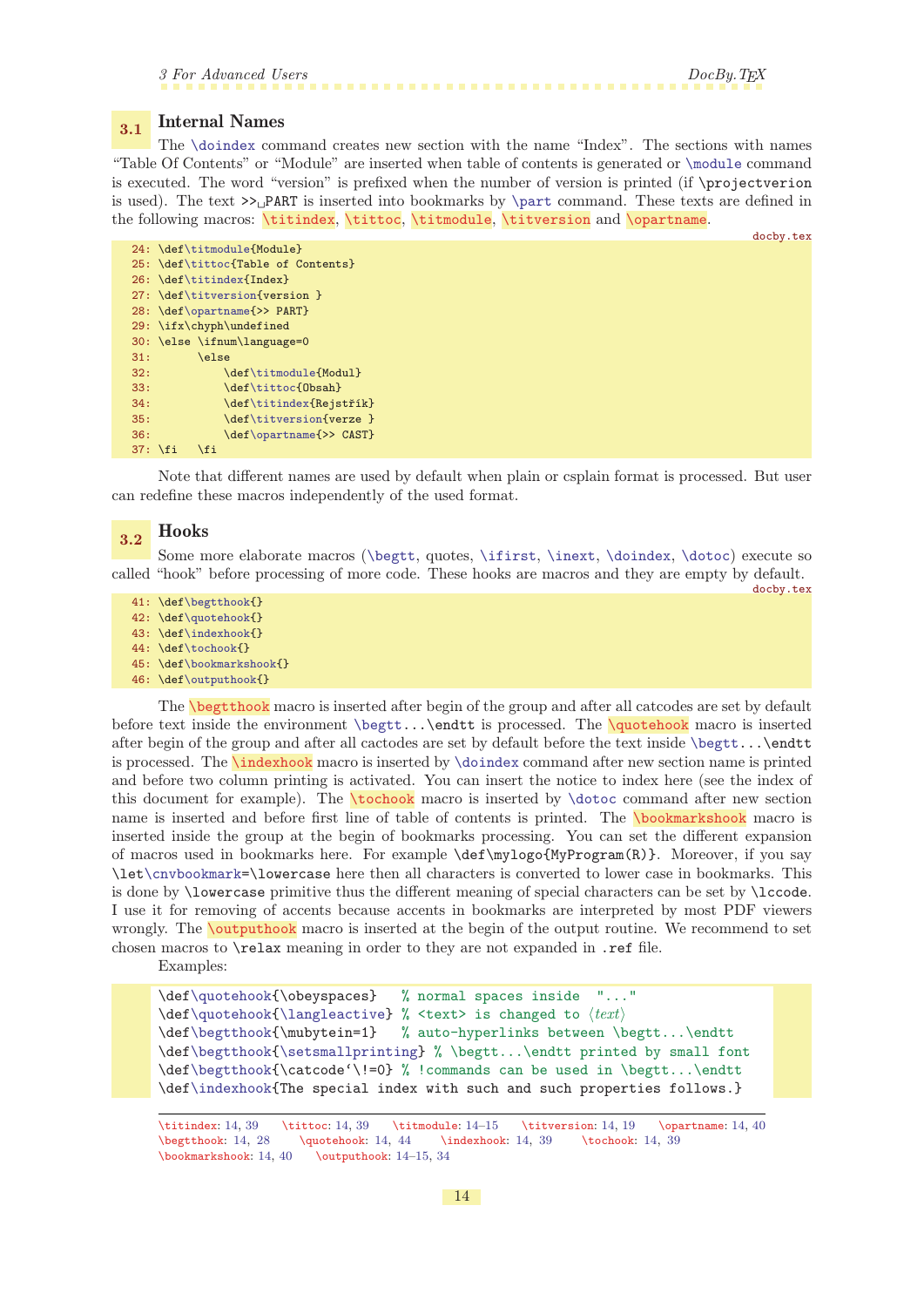<span id="page-14-3"></span><span id="page-14-2"></span>docby.tex

docby.tex

\def[\outputhook](#page-13-13){\let\mylogo=\relax} % \mylogo is not expaded in \*.ref

# <span id="page-14-1"></span><span id="page-14-0"></span> $3.3$  The Commands \module and \ins

The user documentation of these commands is in section [2.1](#page-3-2). The  $\mathcal{L}$  file)<sub>Li</sub> command reads the file with the name  $\langle file \rangle$  docsuffix where **docsuffix** macro includes the suffix including the period.

```
50: \def\docsuffix {.d} % implicit filename extension (for \module command)
51: \def\module #1 {\endnamespace\namespace{##1./#1}\sec [m:#1] \titmodule\space #1 \par
52: \def\modulename{#1} \input #1\docsuffix\relax
53: }
```
<span id="page-14-4"></span>The [\module](#page-14-2) command inserts the name of the file (without the suffix) into the auxiliary macro \modulename. This macro is used by the  $\infty$  (extension)  $\det(text)$  command.

54:  $\def\in #1 #2 {\liftist {\modulename.*1}{//: #2}{//:}-} \def\in #1 #2 {\liftist {\modulename.*1}{//: #2}{//:}-} \def\in #1 #2 {\liftist {\modulename.*1}{//: #2}{//:}-}-$ 

### <span id="page-14-6"></span>3.4 The Comments Turned to Green Color

The [\ifirst](#page-24-11) and [\inext](#page-25-0) commands recognise C comments in the form  $//..\langle e0\rangle$  and  $/*_{..}$ These comments are printed in green color. You can disable this behavior by  $\n\cdot \frac{\langle string \rangle}{\langle g \rangle}$ mand. You can set a new type of comments by **\setlinecomment**  $\{\langle string \rangle\}$  command. These commands will be turned to green color from  $\langle$ *sting* $\rangle$  to end of line. These commands work globally. For example

```
\noactive{/*}\noactive{*/}\noactive{//}
\setlinecomment\percent\noactive{\nb\percent}}
```
activates comments used in TEX sources and PostScript language.

You can set the comments of the type  $/*...*/$  by the command  $\setminus$  setlrcomment  ${\left\{\langle\mathit{left}\right\rangle\right\}}{\left\langle\mathit{right}\right\rangle}.$ 

If you are interested what these macros do internally then you can read the following part of this section.

```
58: \ifx\mubyte\undefined
59: \def\setlinecomment#1{}
60: \def\setlrcomment#1#2{}
61: \else
62: \def\setlinecomment#1{\mubyte \linecomment ##0 #1\endmubyte}
63: \def\setlrcomment#1#2{\mubyte \leftcomment ##0 #1\endmubyte
64: \mubyte \rightcomment #2\endmubyte \gdef\rightcomment{#2\returntoBlack}}
65: \fi
```
These macros are empty in no-enc mode. When encT<sub>E</sub>X is detected, they write information to encTEX table by \mubyte...\endmubyte primitive commands.

<span id="page-14-9"></span>The *linecomment* a *leftcomment* commands are inserted by encT<sub>E</sub>X before each occurrence of declared character sequence. These commands sets the current color to green:

docby.tex

<span id="page-14-8"></span>docby.tex

```
67: \def\linecomment {\let\Black=\Green \Green}
68: \def\leftcomment {\global\let\Black=\Green \Green}
```
On the other hand, the  $\rightarrow$  rightcomment command have to switch off the green color after the declared sequence is detected. Thus encTFX cancels the detected sequence and [\rightcomment](#page-14-11) command returns this sequence back. After the returned sequence the \returntoBlack command set the current color to black.

70: \def[\returntoBlack](#page-14-12) {\global\le[t\Black=](#page-16-6)[\oriBlack](#page-16-8) [\Black}](#page-16-6)

<span id="page-14-12"></span>docby.tex

Each line of listing is started by [\Black](#page-16-6) switch. So, the green comments to the end of line work. But the green comment can be interrupted by the pair [\Blue.](#page-16-0).[.\Black](#page-16-6) (see line [50](#page-14-13) in previous section). In this case the [\Black](#page-16-6) command have the [\Green](#page-16-4) meaning so it returns to the green color. Next line is started with original [\Black](#page-16-6) switch because each line is printed inside its own T<sub>F</sub>X group.

```
413,7, 13, 15
\setlinecomment: 15–16 \setlrcomment: 15–16 \linecomment: 15, 26, 44 \leftcomment: 15, 26,
44 \rightcomment: 15 \returntoBlack: 15–16, 26, 44
```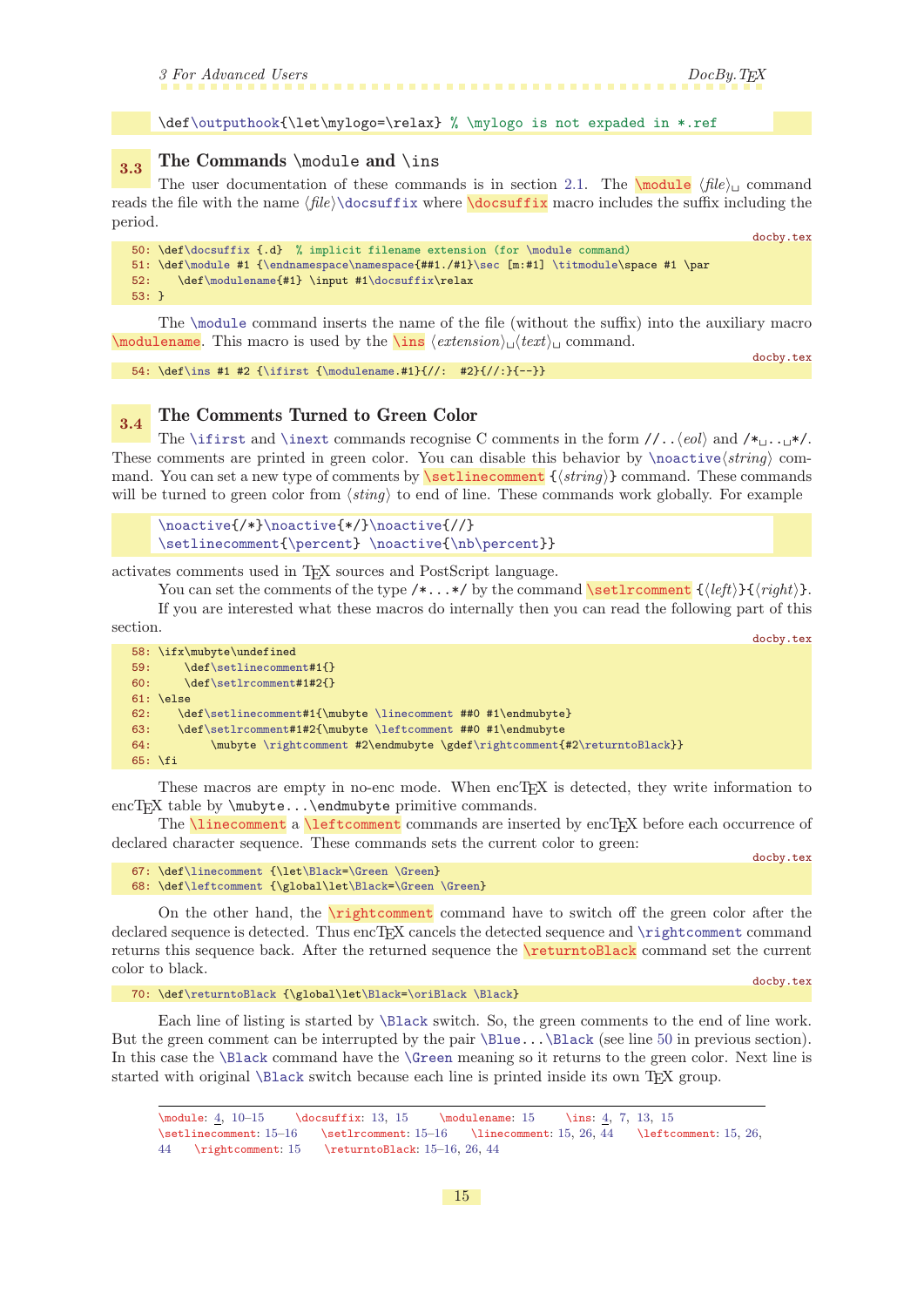4 For Designers DocBy.TEX

<span id="page-15-1"></span>The comments of type  $/\star_{\sqcup} \ldots \downarrow \star$  can affect more lines. So more lines have to be green and we re-define [\Black](#page-16-6) to [\Green](#page-16-4) globally. The lines starts with [\Black](#page-16-6) command with [\Green](#page-16-4) meaning in such case. The [\returntoBlack](#page-14-12) returns to the original [\Black](#page-16-6) switch globally.

DocBy.T<sub>EX</sub> initializes the comments by the rules of C language:

docby.tex

docby.tex

<span id="page-15-14"></span><span id="page-15-12"></span><span id="page-15-11"></span>docby.tex

72: [\setlinecomment](#page-14-7){//} [\setlrcomment{](#page-14-8)/\*}{\*/}

# <span id="page-15-0"></span>4 For Designers

The documentation of macros which influence the look of the document follows. You can redefine it in order to change the design of your document. I mean that it is better to write simply and good documented macros for one purpose than the complicated macros with many parameters. You can simply use them or redefine them.

The main processing of docbytex is hidden in more complicated macros described in section [5.](#page-22-8) This differentiation of levels gives possibility to the designers to concentrate to design-like problems and not to drown in complicated recursive loops etc. of internal macros.

There are two different version of design macros: for pdfTEX mode and for DVI mode (without pdfTEX). This is the reason why you can see that the listings of following macros are often started by the text \ifx\pdfoutput\undefined.

# <span id="page-15-4"></span><span id="page-15-3"></span><span id="page-15-2"></span>4.1 Parameters and Auxiliary Macros

The parameters **\hsize** and **\vsize** are unchanged in DocBy.T<sub>E</sub>X. User can set his/her own preferred values. If they are unchanged by user then the default values from plain (usable for letter format) or csplain (usable for A4) are used.

DocBy.TEX sets new value for \parindent because we need more space here for colourised squares in section names. docby.tex

<span id="page-15-5"></span>

| 76: \parindent=30pt |  |
|---------------------|--|
|                     |  |

The \nwidth dimen is used like "narrowed [\hsize](#page-15-3)" for many situations: the width of headline, footline and for title text. docby.tex

78: \newdimen[\nwidth](#page-15-5) [\nwidth=](#page-15-5)[\hsize](#page-15-3) \advanc[e\nwidth](#page-15-5) by-2\parindent

The glue at the bottom of each page is set by \raggedbottom macro (defined in plainTEX). Moreover, the \exhyphenpenalty=10000 is set in order to deny the linebreaking after dashes (like pp 11–13).

```
80: \raggedbottom
```
81: \exhyphenpenalty=10000

<span id="page-15-10"></span><span id="page-15-9"></span><span id="page-15-8"></span><span id="page-15-7"></span><span id="page-15-6"></span>The fonts \bbf, \bbbf, \btt, \ttsmall, \rmsmall, \itsmall and \partfont are loaded here.

```
83: \font\bbf=csb10 at12pt
```
- 84: \fon[t\bbbf](#page-15-7)=csb10 at14.4pt
- 85: \fon[t\btt=](#page-15-8)cstt12
- 86: \fon[t\ttsmall=](#page-15-9)cstt8
- 87: \fon[t\rmsmall=](#page-15-10)csr8
- 88: \fon[t\itsmall=](#page-15-11)csti8
- <span id="page-15-13"></span>89: \fon[t\partfont](#page-15-12)=csb10 at80pt

The **\setsmallprinting** macro sets the typewriter font and prepares the **\ttstrut** of appropriate size and activates the line printing without vertical spaces between them by \offinterlineskip macro. The  $\partial$  ratio value is set to  $-\text{1pt}$  in order to a small overlaps of struts guarantee that no dashes-artifacts occur at background of listings. The  $\setminus$ setnormalprinting is similar.

<span id="page-15-15"></span>\hsize: [13,](#page-12-1) 16, [22](#page-21-1), [33](#page-32-1), [39,](#page-38-1) [43](#page-42-1) \vsize: [33](#page-32-1), [43](#page-42-1)[–44](#page-43-1) \nwidth: 16, [19,](#page-18-1) [33](#page-32-1) \bbf: 16, [18](#page-17-1) \bbbf: 16, [18](#page-17-1)–[19,](#page-18-1) [21](#page-20-1) \btt: 16, [18](#page-17-1) \ttsmall: 16[–17,](#page-16-1) [20](#page-19-1)[–22,](#page-21-1) [33](#page-32-1) \rmsmall: 16[–17,](#page-16-1) [19](#page-18-1)[–20,](#page-19-1) [33](#page-32-1) \itsmall: 16–[17](#page-16-1) \partfont: 16, [18](#page-17-1) \setsmallprinting: [14,](#page-13-1) 17, [21](#page-20-1)[–22](#page-21-1) \ttstrut: [17,](#page-16-1) 21–22 \setnormalprinting: [17,](#page-16-1) [22](#page-21-1)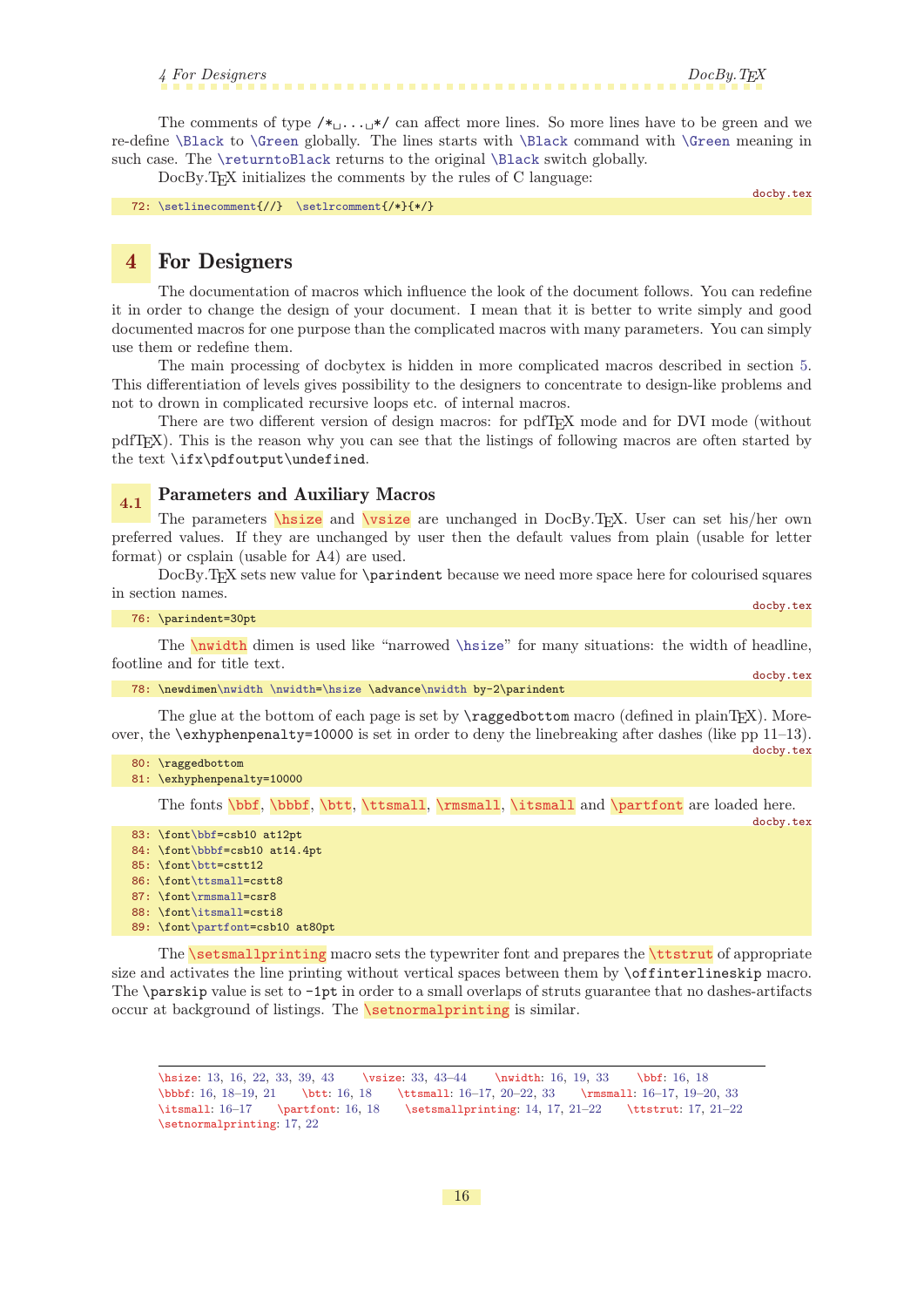```
4 For Designers DocBy.TEX
                                                                       docby.tex
\setsmallprinting{\ttsmall=\itsmall\rmsmall
\ttstrut{\vrule height8pt depth3pt width0pt}%
93: \offinterlineskip \parskip=-1pt\relax
94: }
95: \def\setnormalprinting{\tt \baselineskip=0pt \hfuzz=4em
96: \def\ttstrut{\vrule height10pt depth3pt width0pt}%
97: \offinterlineskip \parskip=-1pt\relax
98: }
```
<span id="page-16-6"></span>The design is projected only with the following colors: \Blue, \Red, \Brown, \Green, \Yellow a \Black. If you need other colors you can define more similar macros.

<span id="page-16-5"></span><span id="page-16-4"></span><span id="page-16-3"></span><span id="page-16-2"></span><span id="page-16-0"></span>docby.tex

```
100: \ifx\pdfoutput\undefined
\setcmykcolor#1{}
102: \else
\setcmykcolor#1{\special{PDF:#1 k}}
104: \fi
105: \def\Blue{\setcmykcolor{0.9 0.9 0.1 0}}
106: \def\Red{\setcmykcolor{0.1 0.9 0.9 0}}
107: \def\Brown{\setcmykcolor{0 0.85 0.87 0.5}}
108: \def\Green{\setcmykcolor{0.9 0.1 0.9 0.2}}
109: \def\Yellow{\setcmykcolor{0.0 0.0 0.3 0.03}}
\Black{\setcmykcolor{0 0 0 1}}
111: \let\oriBlack=\Black
```
<span id="page-16-8"></span><span id="page-16-7"></span>All colors are defined by **\setcmykcolor** macro which is empty in DVI mode but a proper \special is used in PDFTEX mode. It means that the commands [\Brown](#page-16-3) etc. can be used in DVI mode too, but they do nothing in that mode. The  $\overline{\text{or}iBlack}}$  macro switches to black color and this macro is never changed. On the other hand, the [\Black](#page-16-6) macro can be redefined in special environments and we need to return to real black color by [\oriBlack](#page-16-8) macro at the end of such environment.

<span id="page-16-9"></span>The **\rectangle**  $\{\langle height\rangle\}{\langle depth\rangle\}$ {\*uidth*}}{\*contents*}} command creates a rectangle with specified dimensions and contents. This rectangle is filled by yellow color in PDF mode. The same rectangle has only black outline in DVI mode. Attention: the  $\langle contents \rangle$  have to be prefixed by color switch otherwise it is invisible in PDF version (yellow on yellow). The [\rectangle](#page-16-9) macro returns back to black color after rectangle is created.

```
docby.tex
113: \ifx\pdfoutput\undefined
\rectangle#1#2#3#4{\vbox to0pt{\vss\hrule\kern-.3pt
115: \hbox to#3{\vrule height#1 depth#2\hss#4\hss\vrule}%
116: \kern-.3pt\hrule\kern-#2\kern-.1pt}}
117: \else
118: \def\rectangle#1#2#3#4{\vbox to0pt{\vss\hbox to#3{%
119: \rlap{\Yellow \vrule height#1 depth#2 width#3}%
\Black\hss}\kern-#2}}
121: \fi
```
<span id="page-16-13"></span><span id="page-16-10"></span>The DocBy.TEX logo is typeset by **\docbytex** macro.

docby.tex 123: \def[\docbytex](#page-16-10) {\leavevmode\hbox{DocBy}.\TeX}

# <span id="page-16-12"></span><span id="page-16-11"></span>4.2 Sections and Subsections

The  $\prime$  { $\langle$ sec-title}} and  $\prime$ printsecbelow macros are invoked from  $\setminus$ sec macro. Their main task is to print the title of the section. You can redefine these implicit macros. You can concern with design of section here and you need not solve other problems (reference to the TOC, numbers, running heads etc.) which are hidden in [\sec](#page-33-6) macro.

The following rules are mandatory: The vertical mode have to be initialized at the begin of the [\printsec](#page-16-12) macro. Then you can insert vertical space and then you can insert the text of title. The [\makelinks](#page-33-16) macro have to be inserted in the horizontal mode here. It creates the aim of hyperlinks. The \par command have to be the last command of your [\printsec](#page-16-12) macro. No more vertical spaces

```
\Blue: 15, 17, 20, 36 \Red: 17, 20, 37 \Brown: 17–19, 21–22 \Green: 15–17, 36
20,22152733,36-37 \setcmykcolor: 17
\oriBlack: 15, 17, 20, 27 \rectangle: 17–21 \docbytex: 17, 34, 40 \printsec: 17–18, 34–35
\printsecbelow: 18, 34–35
```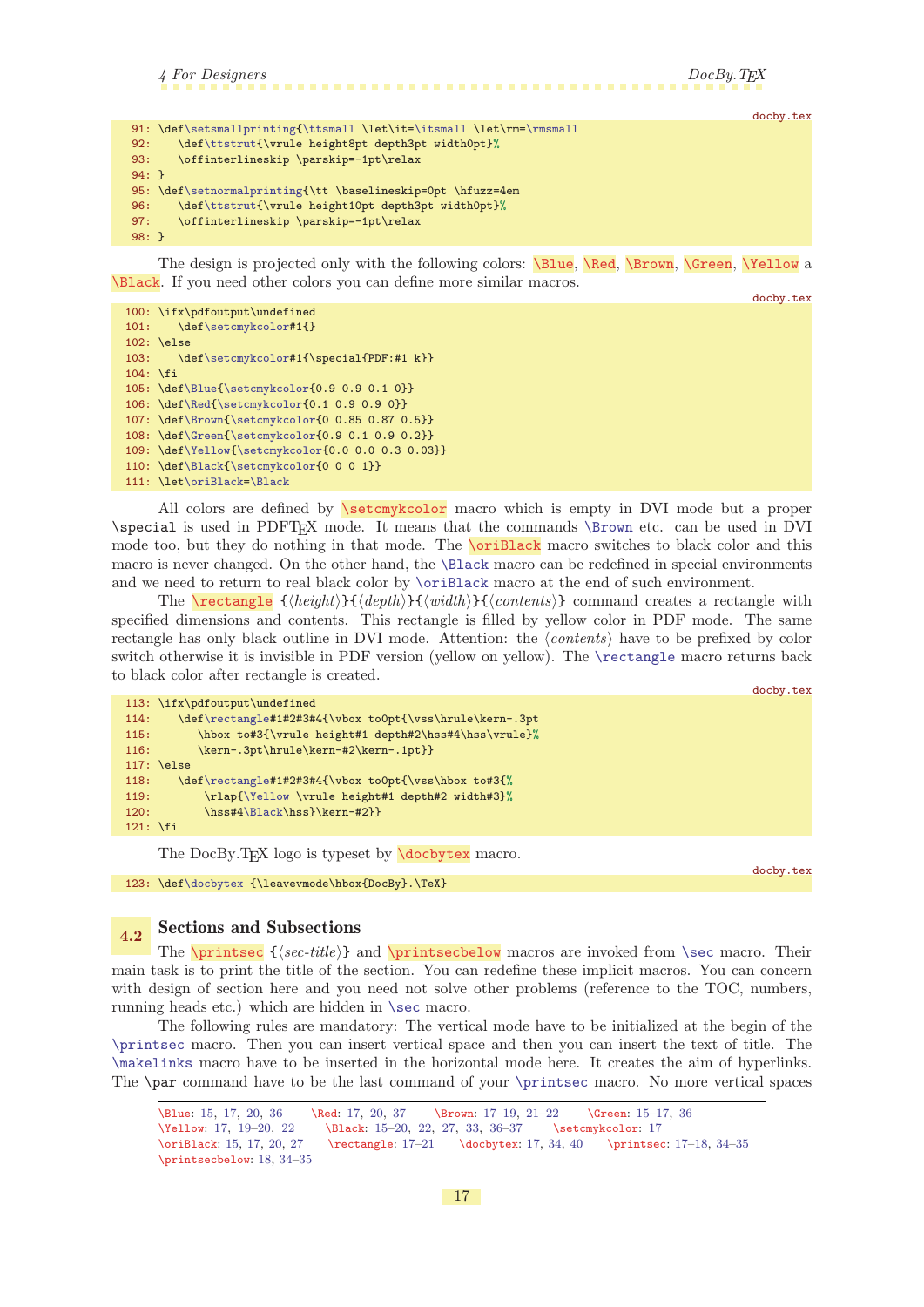4 For Designers DocBy.TEX

<span id="page-17-1"></span>can be inserted here. The main [\sec](#page-33-6) macro inserts another elements below the text and then it call the second macro [\printsecbelow](#page-16-13). The vertical space below the text is inserted from this macro (probably protected by \noberak. The right order of elements in TEX's vertical list is: "box, (whatsit, mark, etc.), penalty, glue". The objects mentioned in the brace here is inserted by [\sec](#page-33-6) macro. You can insert the "box" (by [\printsec](#page-16-12) macro) and the "penalty+glue" (by [\printsecbelow](#page-16-13) macro).

There are numerical registers [\secnum](#page-33-2) and [\subsecnum](#page-33-3) which store the actual (sub)section number. Moreover you can use the [\ifsavetoc](#page-33-5) test. This is true if the title is printed in table of contents. If it is false then you can use [\emptynumber](#page-17-5) macro instead of \th[e\secnum](#page-33-2).

The [\seclabel](#page-33-10) includes the  $\langle label \rangle$  of processed section or it is empty. You can use it for draft printing is you wish to see the labels (in margins, for example). DocBy.TEX doesn't implement this feature by default.

docby.tex

```
128: \removelastskip\bigskip\medskip
```

```
\makelinks
```
127: \def[\printsec](#page-16-12) #1{\par

```
\rectangle{\Brown\bbbf\ifsavetoce\secnum\e\emptynumber\fi}%
```

```
\bbbf\let\_=\subori #1}\par
```

```
132: }
```

```
133: \def\printsecbelow {\nobreak\medskip}
```
The  $\prime$  printsubsec and  $\prime$  printsubsecbelow macros does the same things but subsection is printed. They are invoked by [\subsec](#page-33-7) macro. docby.tex

|          | 135: $\def\printsubsec #1{\par5}$                                    |
|----------|----------------------------------------------------------------------|
| 136:     | \removelastskip\bigskip                                              |
| 137:     | \noindent \makelinks                                                 |
| 138:     | \vbox to0pt{\vss                                                     |
| 139:     | \rectangle{16pt}{9pt}{25pt}{\Brown\bf                                |
| 140:     | \ifsavetoc\the\secnum.\the\subsecnum\else\emptynumber\fi}\kern-5pt}% |
| 141:     | \kern5pt{\bbf\let\_=\subori \let\tt=\btt #1}\par                     |
| $142:$ } |                                                                      |
|          | 143: \def\printsubsecbelow {\nobreak\smallskip}                      |

<span id="page-17-4"></span><span id="page-17-3"></span>The \printpart macro prints the title of part which is enumerated by uppercase letters. The \printpartbelow macro inserts the vertical space below the part title.

|          | 145: $def\print#1{\parbox{145}$                                  |  |
|----------|------------------------------------------------------------------|--|
|          |                                                                  |  |
| 146:     | \removelastskip\bigskip\medskip                                  |  |
| 147:     | \noindent {\linkskip=60pt\makelinks}%                            |  |
| 148:     | \rectangle{16pt}{9pt}{25pt}{}%                                   |  |
| 149:     | \kern-20pt{\Brown\partfont\thepart\Black}\kern10pt{\bbbf #1}\par |  |
| $150:$ } |                                                                  |  |
|          |                                                                  |  |
|          | 151: \def\printpartbelow {\nobreak\bigskip}                      |  |
|          |                                                                  |  |

<span id="page-17-5"></span>The **[\emptynumber](#page-11-10)** is normally used if **\savetocfalse**. It prints nothing by default.

153: \def[\emptynumber{](#page-17-5)}

docby.tex

 $d$ ochy tex

# <span id="page-17-7"></span><span id="page-17-6"></span>4.3 The Title, The Author

<span id="page-17-8"></span>The **[\title](#page-11-5)** \title\\par macro reads its parameter  $\langle title \rangle$  by auxiliary macro [\secparam](#page-33-9) which ignores the possible space at the end of this parameter. This parameter is stored into [\sectitle](#page-33-4) tokenlist and internal macro **\iititle** is invoked. This macro works in two different modes (DVI and PDF). The  $\langle title \rangle$  is stored into \headtitle macro (in both modes) only if the \headtitle is empty, it means that it it not initialized by user. Then [\iititle](#page-17-8) suppresses the headline printing on the current page by the \nohedaline command.

```
docby.tex
\titlef\tmpA{\secparam}
158: \ifx\pdfoutput\undefined
\iititle {\par
\sectitle}\fi
161: \noheadline
```
\printsubsec: 18, [35](#page-34-1) \printsubsecbelow: 18, [35](#page-34-1) \printpart: 18, [35](#page-34-1) \printpartbelow: 18, [35](#page-34-1) \emptynumber: [12](#page-11-1), 18, [35](#page-34-1) \title: [12,](#page-11-1) [4](#page-3-1), 18–[19](#page-18-1) \iititle: 18[–19](#page-18-1)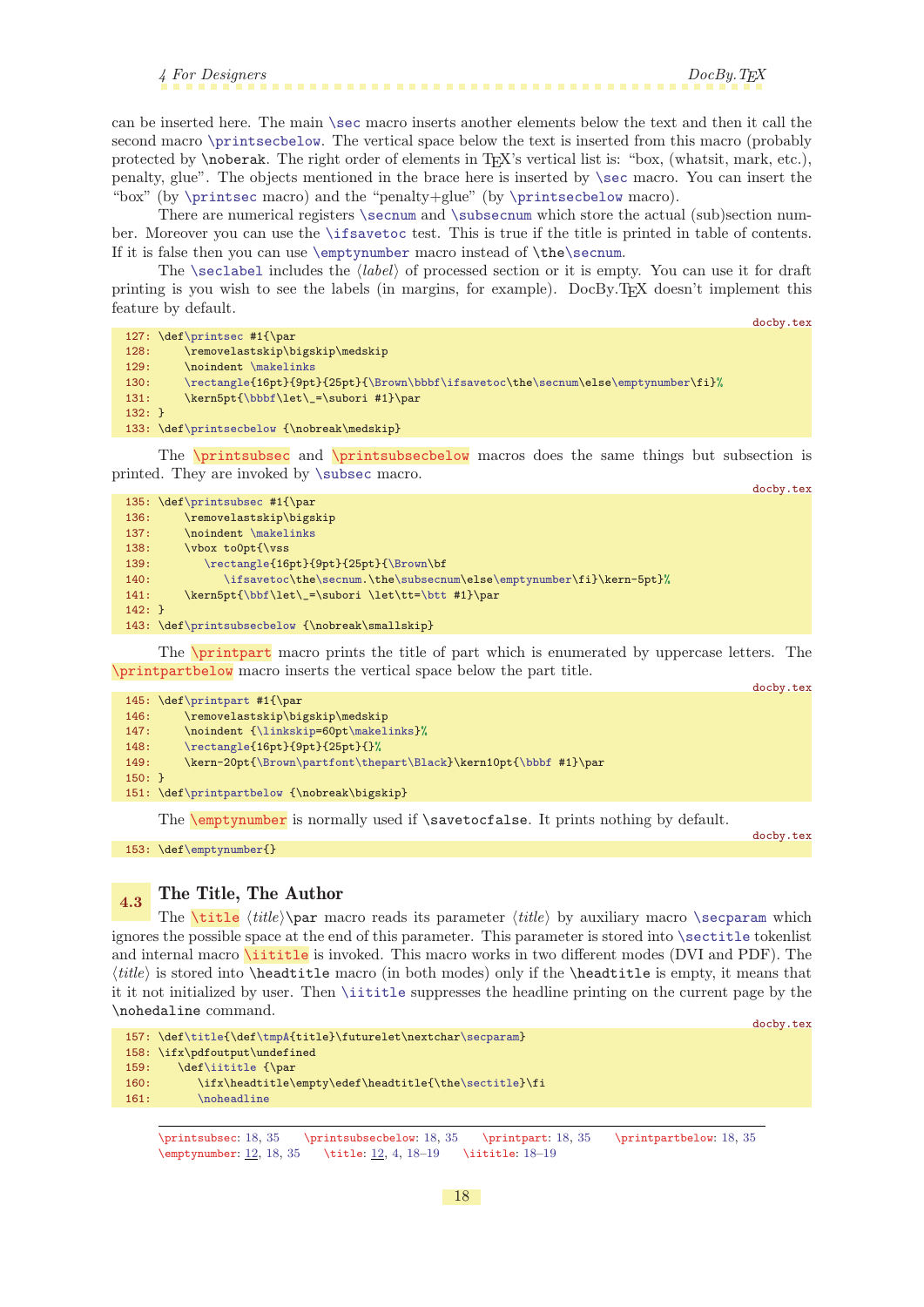<span id="page-18-1"></span>

| 162:       | \ifx\projectversion\empty \else                                                        |
|------------|----------------------------------------------------------------------------------------|
| 163:       | \line{\hss\rmsmall\titversion\projectversion}\nobreak\medskip\fi                       |
| 164:       | \centerline{\bbbf \let\_=\subori\the\sectitle}\nobreak\medskip}                        |
|            | $165: \text{else}$                                                                     |
| 166:       | \def\iititle {\par                                                                     |
| 167:       | \ifx\headtitle\empty\edef\headtitle{\the\sectitle}\fi                                  |
| 168:       | \noheadline                                                                            |
| 169:       | \indent\rlap{\rectangle{25pt}{15pt}{\nwidth}{\Black\let\_=\subori\bbbf\the\sectitle}}% |
| 170:       | \ifx\projectversion\empty \else                                                        |
| 171:       | \hbox to\nwidth{\hss                                                                   |
| 172:       | \raise26pt\hbox{\Brown\rmsmall\titversion\projectversion\Black}}\fi                    |
| 173:       | \par\nobreak\vskip15pt}                                                                |
| $174:$ \fi |                                                                                        |

The [\iititle](#page-17-8) macro expands to normal \centerline in DVI mode. On the other hand it creates the yellow rectangle of the width [\nwidth](#page-15-5) in PDF mode.

<span id="page-18-2"></span><span id="page-18-0"></span>If the [\projectversion](#page-11-6) macro is undefined then its default value is empty.

176: \ifx[\projectversion](#page-18-0)\undefined \def\projectversion{}\fi

The **[\author](#page-11-7)**  $\langle \text{author} \rangle$  **\par** does the same in both modes: prints the  $\langle \text{author} \rangle$  text on the center by boldface font.

178: \def[\author](#page-18-2) #1\par{\centerline{\bf #1\unskip}\smallskip}

### <span id="page-18-3"></span>4.4 Headers and Footers

DocBy.TEX doesn't change the output routine defined by plainTEX. It uses the standard plainTEX's macros [\headline](#page-18-5) and [\footline](#page-18-4) when the design of headers and footers need to be changed.

The default design doesn't do any difference between left page and right page because we suppose that the document will be read on monitor and may be printed without duplex.

<span id="page-18-5"></span><span id="page-18-4"></span>The **\footline** prints the page number on center with **[\rectangle](#page-16-9).** 

 $182: \footnotesize \label{Cpt} $$182: \footnotesize \n 182: \footnotesize \n 182: \footnotesize \n 182: \footnotesize \n 182: \footnotesize \n 182: \footnotesize \n 182: \footnotesize \n 182: \footnotesize \n 182: \footnotesize \n 182: \footnotesize \n 182: \footnotesize \n 182: \footnotesize \n 182: \footnotesize \n 182: \footnotesize \n 182: \footnotesize \n 182: \footnotesize \n 182: \footnotesize \n 1$ 

The text of **\headline** is changed during document is processed. It includes only **\normalhead** macro by default but if the [\noheadline](#page-18-7) command is used then [\headline](#page-18-5) changes its content until one page is printed.

|      |                                                                | docby.tex |
|------|----------------------------------------------------------------|-----------|
|      | 184: \headline={\normalhead}                                   |           |
|      | 185: \def\normalhead {\savepglink \let\_=\subori               |           |
| 186: | \vbox to0pt{\vss \baselineskip=7pt \lineskiplimit=0pt          |           |
| 187: | \line{\indent\Black\tenit \firstmark \hss \headtitle\indent}   |           |
| 188: | \line{\indent\Yellow\xleaders\headlinebox\hfil\indent\Black}}} |           |

<span id="page-18-10"></span>The [\normalhead](#page-18-6) macro stores page link by [\savepglink](#page-35-0) and creates the header by nested \vbox/\hboxes. The name of section (\firstmark) is printed from the left side and the constant \headtitle is printed on the right side.

<span id="page-18-7"></span>The \noheadline macro sets [\headline](#page-18-5) to the temporary macro text which stores page link and does the change of [\headline](#page-18-5) to its default value. This setting is global because we are inside the output routine. docby.tex

190: \def[\noheadline](#page-18-7) {\global[\headline=](#page-18-5)[{\savepglink\](#page-35-0)hfil\globa[l\headline=](#page-18-5)[{\normalhead}](#page-18-6)}}

<span id="page-18-8"></span>The **\headtile** macro prints the text in right side of header. It is empty by default but it is changed by [\title](#page-17-7) command to the name of the document. User can define its value manually. docby.tex

192: \ifx\headtitle\undefined \def\headtitle {}\fi

The auxiliary macro **\headlinebox** prints the empty rectangle in DVI mode and solid yellow rectangle in PDF mode. It is used on the line [188](#page-18-10) for creating of square filled line in the header.

<span id="page-18-9"></span> $\text{V}$  \projectversion: [12,](#page-11-1) 19 \eauthor: 12, [4](#page-3-1), 19 \footline: 19 \headline: 19, [36](#page-35-1) \normalhead: 19  $\n\ho\alpha\,18-19$  $\n\ho\alpha\,18-19$  $\n\ho\alpha\,18-19$   $\headtile: 40$  $\headtile: 40$   $headlinebox: 19-20$ 

docby.tex

<span id="page-18-6"></span>docby.tex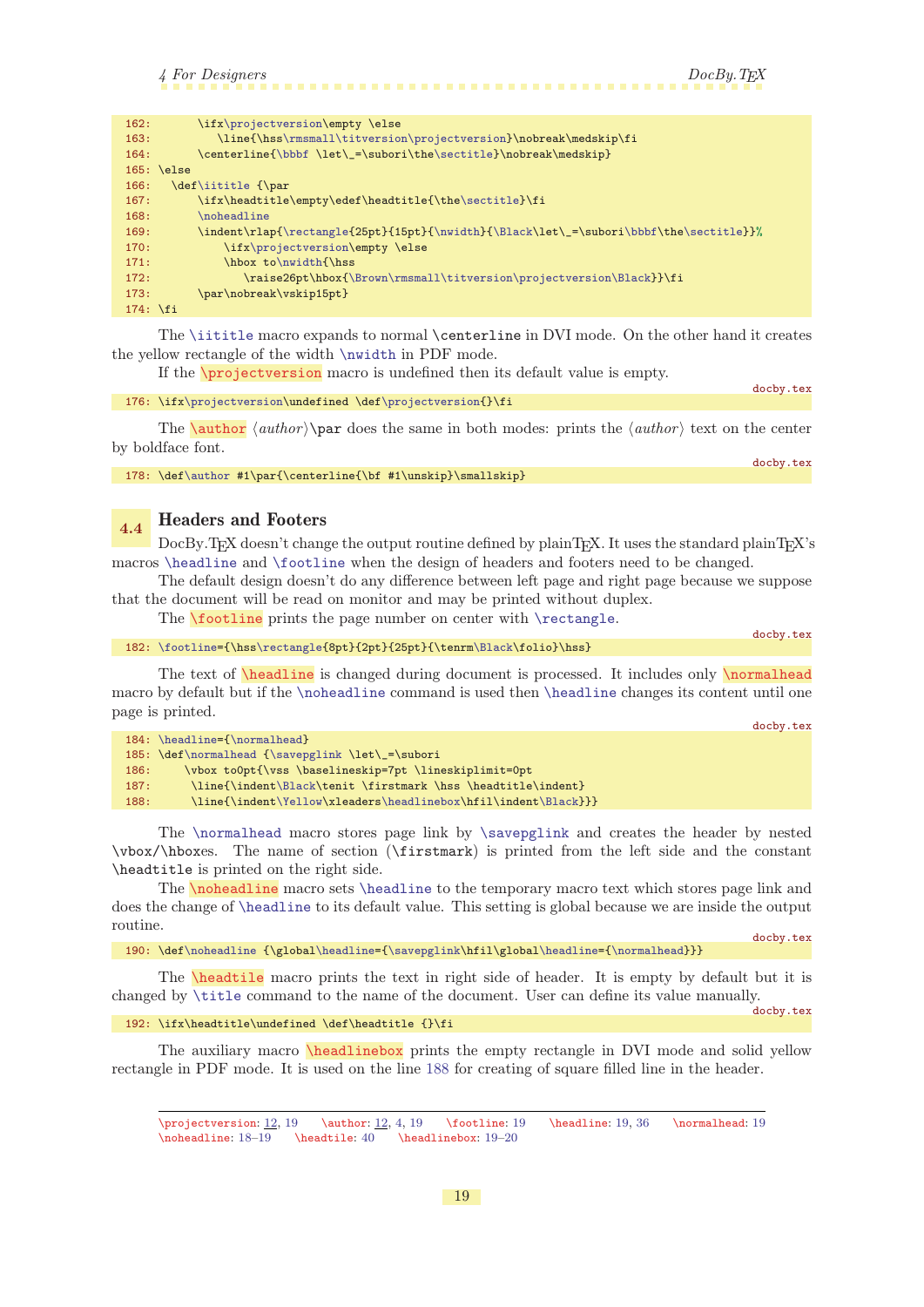<span id="page-19-2"></span>

<span id="page-19-1"></span>

|                                                                                     | docby.tex |
|-------------------------------------------------------------------------------------|-----------|
| $194: \ifx\pdfoutput\undefined$                                                     |           |
| \def\headlinebox{\hbox{\kern2pt\rectangle{4pt}{0pt}{4pt}{}\kern2pt}}<br>195:        |           |
| $196: \text{le}$                                                                    |           |
| \def\headlinebox{\hbox{\kern2pt\vrule height4pt depth0pt width4pt\kern2pt}}<br>197: |           |
| $198: \{fi$                                                                         |           |

# <span id="page-19-0"></span>4.5 Printing of the Hyperlink Destinations and Footnote References

The hyperlink destination created by  $\dg$  or  $\d1$  macros are printed highlighted in order to reader can easy find it. The printing is processed by the macro  $\partial \{text}\{\{word\}}({\text{set}})$ the parameters are the same as in [\iidg](#page-30-7) macro described in [2.9](#page-8-6) section.

Only one parameter  $\langle word \rangle$  is printed by default. The  $\langle word \rangle$  is printed in rectangle in DVI mode or it is printed in red on solid yellow rectangle in PDF mode.

|                   |                                                           | docby.tex |
|-------------------|-----------------------------------------------------------|-----------|
|                   | $202: \ifx\pdfoutput\undefined$                           |           |
| 203:              | \def\printdg#1#2#3{\leavevmode\hbox{\kern-.6pt            |           |
| 204:              | \vbox{\hrule\hbox{\vrule height8.5pt depth2.5pt \kern.2pt |           |
| 205:              | \tt#2\kern.2pt\vrule}\hrule\kern-2.9pt}\kern-.6pt}}       |           |
|                   | $206: \text{le}$                                          |           |
| 207:              | \def\printdg#1#2#3{\leavevmode \setbox0=\hbox{\tt#2}%     |           |
| 208:              | \Yellow\rlap{\vrule height8.7pt depth2.7pt width\wd0}%    |           |
| 209:              | \printdginside{#2}{\box0}}                                |           |
| $210: \forall$ fi |                                                           |           |

The red text is printed by auxiliary macro **\printdginside**. This macro prints only in red color if does not exist the [\api](#page-36-0) destination. On the other hand it prints in red by \ilink macro if the [\api](#page-36-0) destination does exist. docby.tex

```
212: \def\printdginside#1#2{\ifnum\pgref[+#1]>-1 {\let\Blue=\Red \ilink[+#1]{#2}}%
\Redx\Black\fi}
```
One item below the footnote rule is printed by  $\prime$  (printfnote  $\{\text{text}\}\{\text{word}\}\{\text{brackets}\}\$  macro (the parameters from [\iidg](#page-30-7) macro are here). The  $\langle word \rangle$  is printed in red, other information is printed in black.

The [\specfootnote](#page-32-3)  $\{\langle text \rangle\}$  macro is used here. It sends the  $\langle text \rangle$  to the special footnote. The  $\perp$   $[\pm \omega]$  returns the page number where the  $\alpha$  destination of the  $\omega$  is or it returns −1000 if [\api](#page-36-0) destination does not exist. This number is stored in [\apinum](#page-41-8) and if it is non-negative number then it is printed as first page number underlined. The list of page numbers where the  $\langle word \rangle$ occurs is printed by  $\listofpages{\word}$  $\listofpages{\word}$  macro. This macro ignores the number of page where  $\api$ destination is. The empty list of page numbers is detected by zero width of \box0.

<span id="page-19-4"></span>docby.tex

```
215: \def\printfnote #1#2#3#4{%
216: \specfootnote{{\let\Black=\oriBlack \ttsmall #1\Red #4\Black#3\rmsmall
\apinum=\pgref[+#2]\relax
218: \ifnum\apinum>-1 :~\lower1.4pt\vbox{\hbox{\pglink\apinum}\kern1pt\hrule}\fi
219: \lvert \quad \texttt{2}\texttt{2} \texttt{2} \texttt{2} \texttt{2} \texttt{2} \texttt{2} \texttt{2} \texttt{2} \texttt{2} \texttt{2} \texttt{2} \texttt{2} \texttt{2} \texttt{2} \texttt{2} \texttt{2} \texttt{2} \texttt{2} \texttt{2} \texttt{2} \texttt{2} \texttt{2} \texttt{2} \texttt{2} \texttt{2} \texttt{2} \texttt{2} \texttt{2} \texttt{2} \texttt{2} \texttt{2} \texttt{2} \texttt{2} \texttt{2} \text220: \ifdim\wd0=0pt \else
221: \int \in \mathrm{apinum} -1, \text{else : }222: \unhbox0
223: \fi}}%
224: }
```
# <span id="page-19-6"></span><span id="page-19-5"></span>4.6 The Index and Table of Contents Item

The  $\beta$  {(number)}{(text)}{(pageno)} command prints the item about a section or a part in table of contents. The  $\beta_{\text{turb}}({\text{number}}){\cdot}({\text{text}}{\cdot}){\cdot}$  does the same with the item about subsection. There is no substantial differences between these commands in DocBy.TFX's default design, only one \indent more in [\ptocsubline](#page-19-7):

<span id="page-19-7"></span>\printdg: 20, [31](#page-30-1)–[32](#page-31-1) \printdginside: 20, [32](#page-31-1) \printfnote: 20, [31–](#page-30-1)[32](#page-31-1) \ptocline: [21,](#page-20-1) [38](#page-37-1) \ptocsubline: 20–[21](#page-20-1), [38](#page-37-1)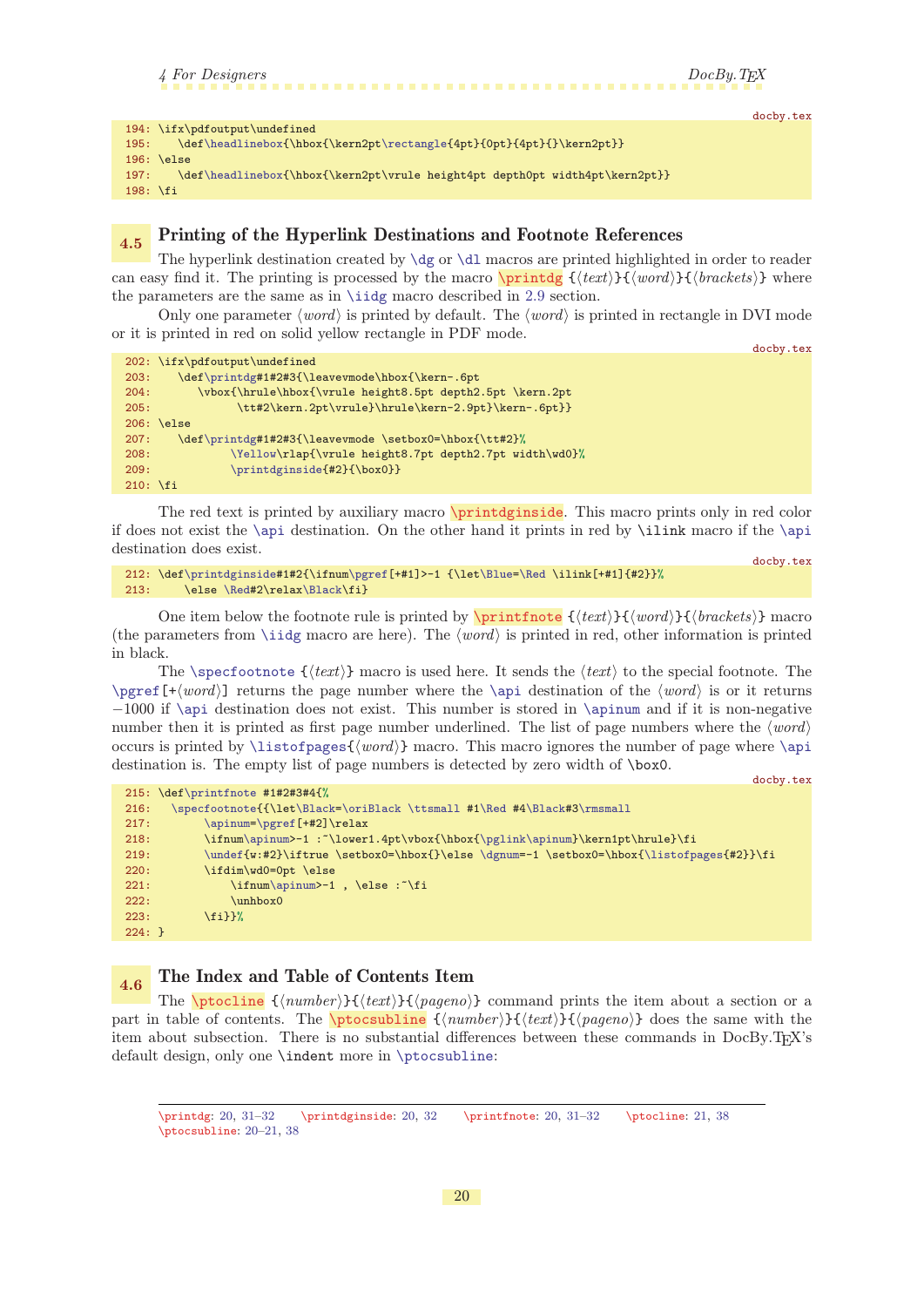<span id="page-20-1"></span>4 For Designers DocBy.TEX

docby.tex

docby.tex

```
228: \def\ptocline #1#2#3{%
\partnum by1 \medskip \fi
\rectangle{8pt}{1pt}{25pt}{%
:\thepart\bbbf\thepart}\else\ilink[sec:#1]{#1}\fi}\kern5pt
232: {\bf\let\_=\subori #2}\mydotfill\pglink#3}}
233: \def\ptocsubline #1#2#3{%
234: \line{\indent\rectangle{8pt}{1pt}{25pt}{\ilink[sec:#1]{#1}}\kern5pt
\mydotfill\pglink#3}}
\mydotfill{\leaders\hbox to5pt{\hss.\hss}\hfil}
```
<span id="page-20-2"></span><span id="page-20-0"></span>The \mydotfill command prints the dots in table of contents so they are aligned.

The **\ptocentry**  $\langle type{\{\text{word}\}}{\{\text{s-word}\}}\rangle$  prints one item about documented word in table of contents. If it is [\api](#page-36-0) occurrence of the  $\langle word \rangle$  then  $\langle type \rangle = \text{else } \langle type \rangle = \text{0}$ . The  $\langle s\text{-}word \rangle$  parameter is empty but if the  $\langle word \rangle$  is declared by [\dl](#page-29-9) then  $\langle s\text{-}word \rangle$  includes a short variant of the word and  $\langle word \rangle$ includes a long variant of it. We use long variant for hyperlinking and short variant for printing.

```
\ptocentry#1#2#3{\ifhmode,\hskip 7pt plus 20pt minus 3pt \fi<br>239: \noindent \hbox{\ttsmall \if+#1\apitext\fi \ilink[#1#2]{\ifx
           239: \noindent \hbox{\ttsmall \if+#1\apitext\fi \ilink[#1#2]{\ifx^^X#3^^X#2\else#3\fi}}%
240: \nobreak\myldots\pglink\pgref[#1#2]\relax
241: }
\myldots{\leaders\hbox to5pt{\hss.\hss}\hskip20pt\relax}
```
If someone want to print  $\langle text \rangle$  before  $\langle word \rangle$  or  $\langle braces \rangle$  after  $\langle word \rangle$  then he can use a control sequence  $\cos n$  =  $\word\end{math}$  endcsname. The example follows in the next macro  $\print{normal}$ .

<span id="page-20-4"></span><span id="page-20-3"></span>The **\myldots** command creates three dots, they are aligned wit another dots in table of contents. The **\printindexentry**  $\{ \langle word \rangle \}$  macro prints an item of the  $\langle word \rangle$  in the index. It starts in vertical mode inside column, prints the item and it have to switch to vertical mode back by \par command. docby.tex

```
244: \def\printindexentry #1{%
245: \expandafter \expandafter\expandafter \separeright \csname-#1\endcsname\end
\apinum=\pgref[+#1]\relax
\ttsmall\apinum\apitext\fi\tmpa}%
248: {\tt \ilink[@#1]{#1}\tmpb}: {\bf\pglink\pgref[@#1]}%
m\apinum>-1 , {\pglink\apinum}\dgnum\pgref[@#1]\relax
\undef\listofpages{#1}}\fi
252: \ifdim\wd0=0pt \else, \unhbox0 \fi
253: \hangindent=2\parindent \hangafter=1 \par
254: }
\separeright #1\right#2\end{\def\tmpa{#1}\def\tmpb{#2}}
```
<span id="page-20-5"></span>The **\separeright** macro stores the  $\text{text}$  before the declared word into the **\tmpa** and the  $\langle$  into the \tmpb. The control sequence \csname- $\langle$  \tendcsname is prepared by the [\refdg](#page-37-9) macro. This sequence expands to  $\text{infinite}\,$  (braces). The page number with the  $\dg$  (or  $\ddot{\text{d}}$ ) occurrence of the word is obtained by  $\pgref[\mathcal{s}lovo]$  $\pgref[\mathcal{s}lovo]$  and the page number with  $\api$  occurrence is obtained by  $\perp$  ( $\neq$   $\lfloor + \langle word \rangle$ ). This page number is underlined if it does exist.

# <span id="page-20-7"></span><span id="page-20-6"></span>4.7 The Source Code Listing

The [\ifirst](#page-24-11) and [\inext](#page-25-0) macros print the required part of source code. They start with \bgroup and calls the **\printiabove** macro. Each line is printed by **\printiline**  $\{\langle number \rangle\}\{\langle text \rangle\}$  macro. They finish by calling of **\printibelow** macro and **\egroup** command at the end. The designer can define these three macros. The default design makes differences between DVI and PDF mode.

<span id="page-20-8"></span>docby.tex

```
260: \ifx\pdfoutput\undefined
261: \def\printiabove{\line{\leaders\specrule\hfill \kern2pt
262: {\ttsmall \Brown\inputfilename}\kern2pt \specrule width\parindent}\nobreak
\setsmallprinting}
\printibelow{\vskip2pt\hrule\medskip}
\specrule{\vrule height 2pt depth-1.6pt }
266: \def\printiline#1#2{\noindent\ttstrut
```
\mydotfill: 21 \ptocentry: 21, [37,](#page-36-1) [39](#page-38-1)-[40](#page-39-1) \myldots: 21 \printindexentry: 21, 39-40 \separeright: 21 \printiabove: 21–[22](#page-21-1), [26](#page-25-1) \printiline: 21[–22,](#page-21-1) [27–](#page-26-1)[28](#page-27-1) \printibelow: 21–[22](#page-21-1), [27](#page-26-1)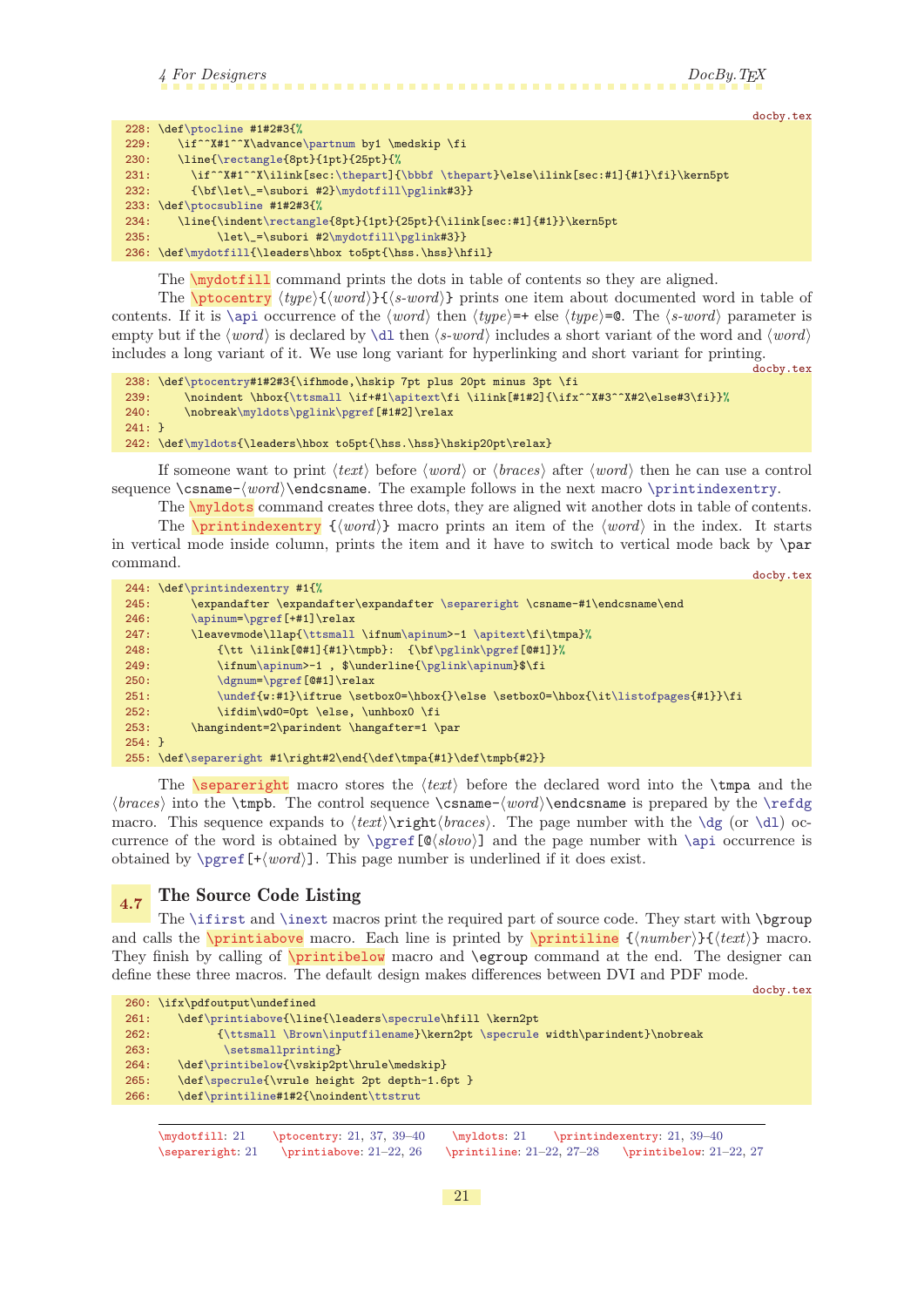<span id="page-21-6"></span>docby.tex

<span id="page-21-10"></span><span id="page-21-1"></span>

| 267:       | \hbox to\parindent{\hss#1:\kern.5em}{#2\par}\penalty11 }             |
|------------|----------------------------------------------------------------------|
|            | $268: \text{le}$                                                     |
| 269:       | \def\printiabove{\smallskip \setsmallprinting}                       |
| 270:       | \def\printibelow{\medskip}                                           |
| 271:       | \def\printiline #1#2{\noindent                                       |
| 272:       | \rlap{\Yellow \ttstrut width\hsize}%                                 |
| 273:       | \ifx\isnameprinted\undefined                                         |
| 274:       | \rlap{\line{\hss \raise8.5pt                                         |
| 275:       | \hbox{\ttsmall \Brown \vrule height5pt width0pt \inputfilename}}}%   |
| 276:       | \let\isnameprinted=\relax                                            |
| 277:       | \fi                                                                  |
| 278:       | \hbox to\parindent{\hss\Brown#1:\Black\kern.5em}{#2\par}\penalty11 } |
| $279:$ \fi |                                                                      |

<span id="page-21-11"></span><span id="page-21-0"></span>The line above with file name is printed in DVI mode by  $\leq$  beaders primitive and  $\searrow$ macro. The line below listing is simple. In the PDF mode, we set [\setsmallprinting](#page-15-13) at the start of listing and insert a small vertical space.

<span id="page-21-2"></span>The \printline macro sets the horizontal mode and strut is inserted here (in DVI mode) followed by box with number of the line. The interline penalty is 11 in the listing. In PDF mode, the solid yellow rectangle is printed by \rlap. We need to print the filename above the listing after the yellow rectangle of the first line is printed. That is the reason why there is the test if first line of the listing is printed by **\isnameprinted** control sequence. It is **\undefined** by default but if the filename is printed then [\isnameprinted](#page-21-2) is set to \relax (see lines [274](#page-21-10) and [275](#page-21-11)). After the \egroup (inserted at the end of [\ifirst](#page-24-11) or [\inext](#page-25-0)) the default value of [\isnameprinted](#page-21-2) is restored. This value is \undefined.

# <span id="page-21-5"></span><span id="page-21-4"></span><span id="page-21-3"></span>4.8 The **\begtt** ... \endtt Printing

The [\begtt](#page-27-8) establishes a new group and calls the \printvabove macro. Next, each printed line is processed by  $\prime$  intuitine  ${\{number\}} {\{text\}}$  macro. At the end, the  $\prime$  printvbelow macro is invoked and the group is closed.

The implicit design doesn't print the numbers of lines. We draw only lines above and below in DVI mode. Moreover, we draw yellow lines in PDF mode and the yellow lines left and right in each line by \rlap macro.

```
docby.tex
283: \ifx\pdfoutput\undefined
\printvabove\setnormalprinting}
\printvbelow{\nobreak\smallskip\hrule\smallskip}
\printvline\ttstrut\indent#2}\penalty12 }
287: \else
\printvabovep\Yellow\setnormalprinting\nobreak}
\printvbelow\Yellow\Black\medskip}
\printvline#1#2{\noindent
291: \rlap{\hbox to\hsize{\Yellow\ttstrut width25pt\hfil
292: \forall x \in \mathbb{Z}\backslash \mathbb{Z}\Black}}\hbox{\indent#2}\par\penalty12 }
293: \fi
```
# <span id="page-21-7"></span>4.9 Pictures

<span id="page-21-8"></span>The pictures are inserted in order to align their left side with the paragraph indent. The implicit design sets the \parindent to sufficient big value that the result is quite good. The width of the picture \figwidth is calculated as [\hsize](#page-15-3) minus \parindent.

```
297: \newdimen\figwidth \figwidth=\hsize \advance\figwidth by-\parindent
```
DVI mode: The macro  $\int$ ifig  $\langle width\textit{ratio}\rangle_{\text{u}}$  (filename)<sub>u</sub> inserts the picture from  $\langle filename\rangle$ .eps usig the epsf.tex macro package. PDF mode: The macro inserts the picture from  $\langle filename\rangle$ .pdf by pdfT<sub>EX</sub> primitive commands \pdfximage, \pdfrefximage, \pdflastximage.

<span id="page-21-9"></span>docby.tex 299: \ifx\pdfoutput\undefined 300: \input epsf 301: \def[\ifig](#page-21-9) #1 #2 {\bigskip\indent

```
\specrule: 21 \isnameprinted: 22 \printvabove: 22, 28 \printvline: 22, 28
282313, 22-23
```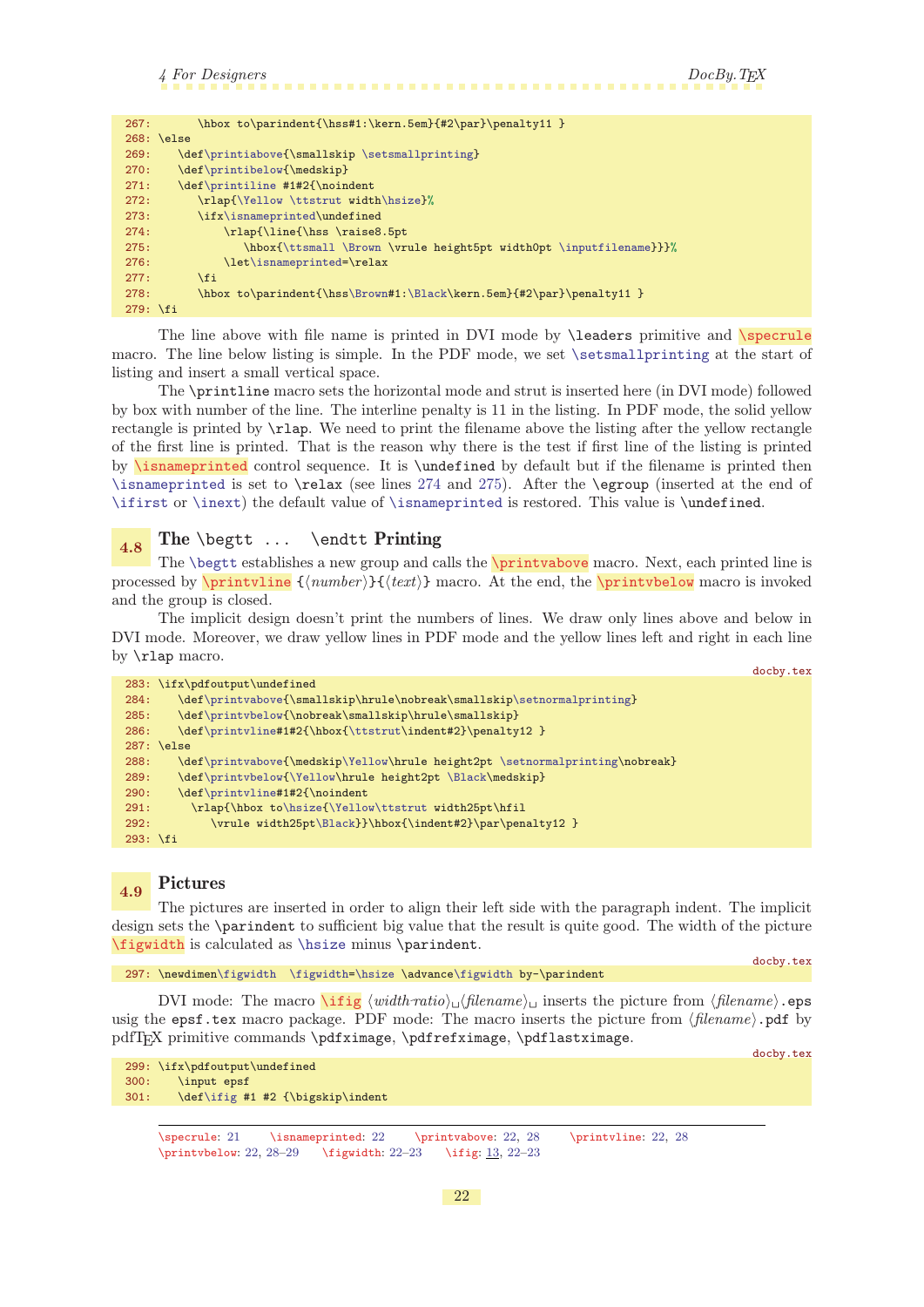```
5 For TEX Wizards DocBy.TEX
```
<span id="page-22-3"></span>

<span id="page-22-13"></span>docby.tex

<span id="page-22-15"></span>docby.tex

```
\figwidth\\figdir#2.eps}}\bigskip}
303: \else
\ifig #1 #2 {\bigskip\indent
305: \hbox{\pdfximage width#1\figwidth {\figdir#2.pdf}%
306: \pdfrefximage\pdflastximage}\bigskip}
307: \fi
308: \def\figdir{fig/}
```
<span id="page-22-7"></span><span id="page-22-5"></span><span id="page-22-4"></span><span id="page-22-0"></span>The **[\figdir](#page-12-4)** includes the directory with the pictures.

### <span id="page-22-2"></span> $_{4.10}$  Items

The macros for items mentioned in text are simple. The **[\begitems](#page-12-6)** macro starts the items environment and the **[\enditems](#page-12-7)** ends it. The **[\itemno](#page-12-9)** register counts the number of the current item and the  $\delta$  is the global variant of  $\iota$  macro. The [\item](#page-22-7) macro is the same as in plainTEX by default but it changes its behavior inside [\begitems](#page-22-3)...[\enditems](#page-22-4) environment.

```
docby.tex
312: \newcount\itemno
\begitems{\item=\dbtitem}
314: \def\dbtitem #1 {\par\advance\itemno by1 \noindent\llap{\ifx*#1$\bullet$\else#1\fi\kern3pt}}
315: \def\enditems{\medskip\endgroup}
```
<span id="page-22-8"></span>

### 5 For T<sub>F</sub>X Wizards

The implementation of DocBy.TEX is documented here. All internal macros of DocBy.TEX are listed and commented in this section. May be, it is not so good idea to redefine these macros unless the reader want to do his own DocBy.TEX.

# <span id="page-22-9"></span>5.1 Auxiliary Macros

<span id="page-22-12"></span><span id="page-22-11"></span><span id="page-22-10"></span>The **\dbtwarning** macro prints warning on the terminal:

```
320: \def\dbtwarning#1{\immediate\write16{DocBy.TeX WARNING: #1.}}
```
The macros  $\text{Set}(text)$ ,  $\text{Set}(text)$  and  $\text{Set}(text)$  define control sequence  $\cosname/text\rangle$ 

|  |                                                                       | docby.tex |
|--|-----------------------------------------------------------------------|-----------|
|  | 322: \def\defsec#1{\expandafter\def\csname#1\endcsname}               |           |
|  | 323: \def\edefsec#1{\expandafter\edef\csname#1\endcsname}             |           |
|  | $324: \def\undef#1\iftrue{\expandafter\ifx\csname#1\endcsname\relax}$ |           |

You can use the [\undef](#page-22-13) macro in following way:

<span id="page-22-14"></span> $\{\text{\texttt{text}}\}$  if true  $\$ sequence is undefined $\$  \else  $\$ sequence is defined $\$  \fi

You have to write \iftrue after [\undef{](#page-22-13) $\langle \text{text}\rangle$ . There is a practical reason of this concept: you can use [\undef](#page-22-13) test nested inside another \if...\fi conditional.

<span id="page-22-16"></span>The [\nb](#page-7-3) macro expands to normal backslash of catcode 12. You can use it if you need to search text with this character. The active tabulator is defined as eight spaces and auxiliary macros [\obrace](#page-7-4), [\cbrace](#page-7-5), [\percent](#page-7-6), [\inchquote](#page-7-7) are defined here.

```
326: {\catcode'\^^I=\active \gdef^^I{\space\space\space\space\space\space\space\space\space}
327: \catcode' \>=0 \catcode' \=12 |gdef|nb{} \}328: \bgroup
329: \catcode'\[=1 \catcode']=2 \catcode'\{=12 \catcode'\}=12 \catcode'\%=12
330: \gdef\obrace[{] \gdef\cbrace[}] \gdef\percent[%]
331: \egroup
\inchquote{"}
```
<span id="page-22-19"></span>The **\softinput** macro inputs the specified file only if this file exists. Else the warning is printed.

\figdir:  $\frac{13}{23}$  $\frac{13}{23}$  $\frac{13}{23}$  \begitems:  $\frac{13}{23}$  \enditems:  $\frac{13}{23}$  \dbtitem: 23 \item: [13,](#page-12-1) 23 \dbtwarning: 23-27, [32,](#page-31-1) 36-[37](#page-36-1), [39](#page-38-1) \defsec: 23, [28,](#page-27-1) [30,](#page-29-1) 36-37, [40](#page-39-1), [42](#page-41-1) \edefsec: 23, [30](#page-29-1), [37](#page-36-1)–[38](#page-37-1), [40](#page-39-1), [42](#page-41-1) \undef: [20](#page-19-1)[–21,](#page-20-1) 23, [25](#page-24-1), [28–](#page-27-1)[30](#page-29-1), [32,](#page-31-1) [36,](#page-35-1) [40](#page-39-1) \nb: [8,](#page-7-1) [11,](#page-10-1) [15](#page-14-1), [30](#page-29-1), [34](#page-33-1), [36,](#page-35-1) [39](#page-38-1)[–40](#page-39-1) \obrace: [8,](#page-7-1) 23 \cbrace: [8,](#page-7-1) 23 \percent: [8](#page-7-1), [15,](#page-14-1) 23 \inchquote: [8](#page-7-1), 23 \softinput: [24](#page-23-1)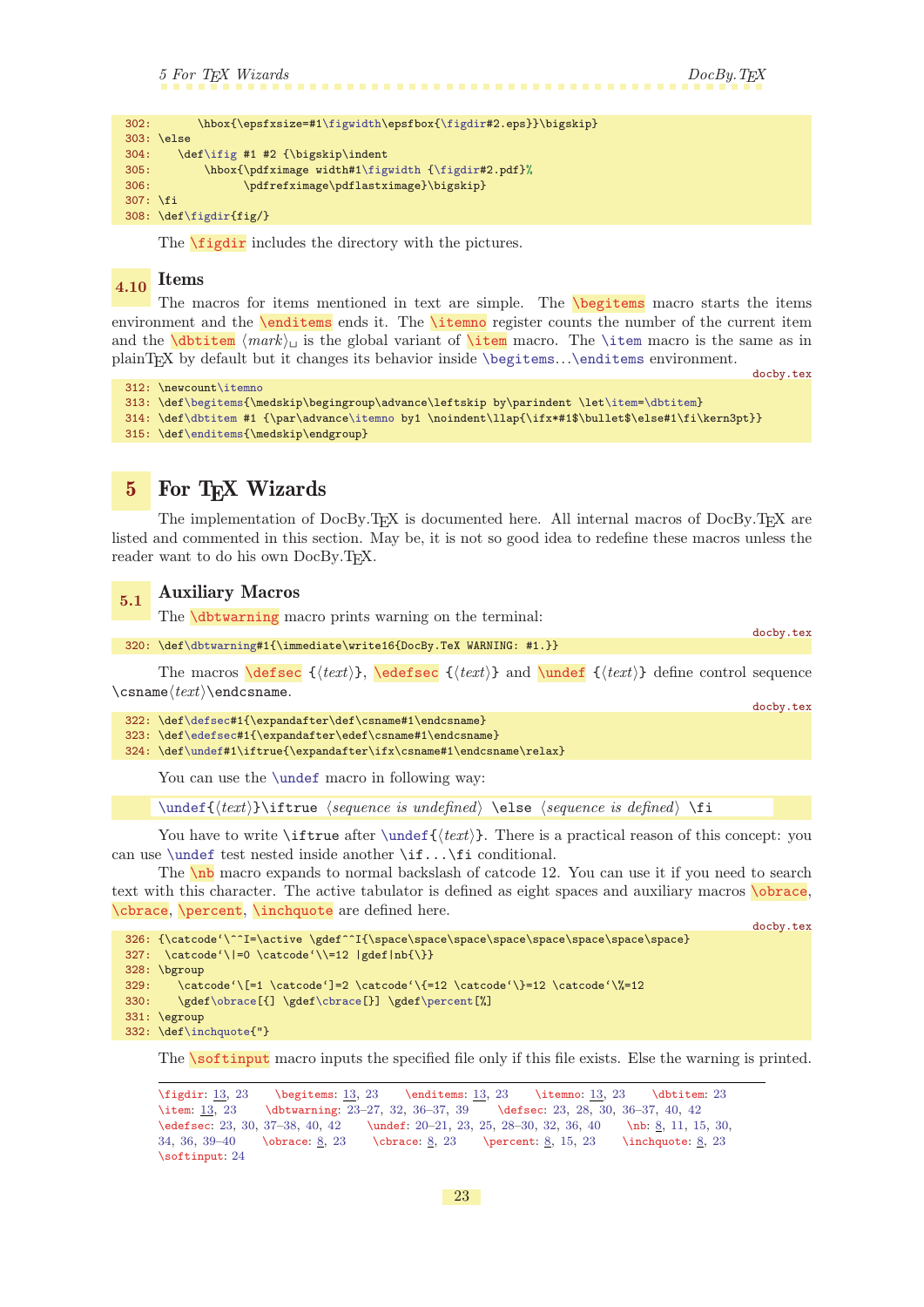docby.tex

docby.tex

<span id="page-23-1"></span>

|      |                                                                          | docby.tex |
|------|--------------------------------------------------------------------------|-----------|
|      | $334: \def\softinput #1 {\let\nextverb{relax\openin\infl=+1}$            |           |
|      | 335: \ifeof\infile \dbtwarning{The file #1 does not exist, run me again} |           |
| 336: | \else \closein\infile \def\next{\input #1 }\fi                           |           |
| 337: | $\text{next}$                                                            |           |
|      |                                                                          |           |

<span id="page-23-0"></span>The  $\setminus$  setverb macro sets the cactodes of all special characters to normal (12).

339: \def[\setverb{](#page-23-0)\def\do##1{\catcode'##1=12}\dospecials}

### <span id="page-23-2"></span>5.2 Initialization

DocBy.TEX prints on the terminal:

|      |                                                                        | docby.tex |
|------|------------------------------------------------------------------------|-----------|
|      | 343: \immediate\write16{This is DocBy.TeX, version \dbtversion, modes: |           |
| 344: | \ifx\mubyte\undefined NO\fi enc+%                                      |           |
| 345: | \ifx\pdfoutput\undefined DVI\else PDF\fi+%                             |           |
| 346: | \ifnum\language=0 ENG\else CS\fi}                                      |           |
|      |                                                                        |           |

The **\dbtversion** macro expands to the version of the DocBy.T<sub>E</sub>X. It is defined at the begin of the file docby.tex. If new version is released then this definition will be changed. docby.tex

<span id="page-23-3"></span>4: \def[\dbtversion](#page-23-3) {May 2014} % version of DocBy.TeX

If  $(pdf)$ csplain is used then the UTF-8 input is activated by encT<sub>E</sub>X. Unfortunately this isn't compatible with DocBy.TEX which uses encTEX by different way. We need to deactivate the UTF-8 encoding input. If you need to write something in different language than English you need to use the 8bit encoding (ISO-8859-2 is usable for Czech when (pdf)csplain is used).

```
20: \input utf8off \csname clearmubyte\endcsname
```
The encTEX mode is detected and initialized:

```
docby.tex
350: \ifx\mubyte\undefined % encTeX ??
351: \dbtwarning{encTeX is not detected}
352: \message{ \space The documented words will be not recognized in source code.}
353: \message{ \space Use pdfetex -ini -enc format.ini to make
354: your format with encTeX support.}
355: \csname newcount\endcsname \mubytein
356: \def\enctextable#1#2{}
357: \def\noactive#1{}
358: \else
359: \def\enctextable#1#2{%
360: \def\uparrow\#1, #1, ##2\end{\i{x^*#2^*}\361: \expandafter \tmp \owordbuffer ,#1,\end
362: \expandafter \mubyte \csname.#1\endcsname #1\endmubyte \fi
363: \expandafter \gdef \csname.#1\endcsname {#2}%
364: }
365: \def\noactive#1{\mubyte \emptysec ##0 #1\endmubyte}
366: \def\emptysec{}
367: \fi
```
<span id="page-23-4"></span>The **\enctextable**  $\{\langle word \rangle\}\{\langle macrobody\rangle\}$  command inserts new item into encTEX table with the key  $\langle word \rangle$ . If this key is found by encTFX then it is removed from input stream and replaced by the  $\setminus \mathcal{A}(\text{word})$  macro which expands to  $\langle \text{macrobody} \rangle$ . For example after  $\setminus$  dg foo the key foo is activated for encT<sub>EXby</sub> [\enctextable{](#page-23-4)foo}[{\sword{](#page-24-0)foo}} command. If the foo is found in the input stream then it is replaced by [\sword{](#page-24-0)foo}.

<span id="page-23-5"></span>The  $\centerdot$  stable doesn't store the key to the encT<sub>E</sub>X table if it is included in the list of prohibited words stored in \owordbuffer. The words are separated by comma here. They are prohibited because of [\onlyactive](#page-24-2). The [\enctextable](#page-23-4) defines only the \.  $\langle word \rangle$  sequence in such situation.

<span id="page-23-6"></span>The **holomology**  $\{\langle text \rangle\}$  macro inserts the  $\langle text \rangle$  as a key in the encTEX table. This key is not removed from input but the **\emptysec** control sequence is inserted before it. EncT<sub>E</sub>X is not able to remove the key from its table, it is only able to rewrite the behavior of the transformation process if the key is found. If we need to deactivate some key by [\noactive](#page-23-6) then we rewrite its behavior.

<span id="page-23-7"></span><sup>\</sup>setverb: 24, [26](#page-25-1), [28,](#page-27-1) [44](#page-43-1) \dbtversion: 24 \enctextable: 24[–25,](#page-24-1) [29](#page-28-1), [31](#page-30-1)–[32](#page-31-1), [39](#page-38-1)  $\over{\text{buffer: } 24-25}$  $\over{\text{buffer: } 24-25}$  $\over{\text{buffer: } 24-25}$  \noactive: [6,](#page-5-1) [15](#page-14-1), 24-25, [29](#page-28-1), [32](#page-31-1) \emptysec: 24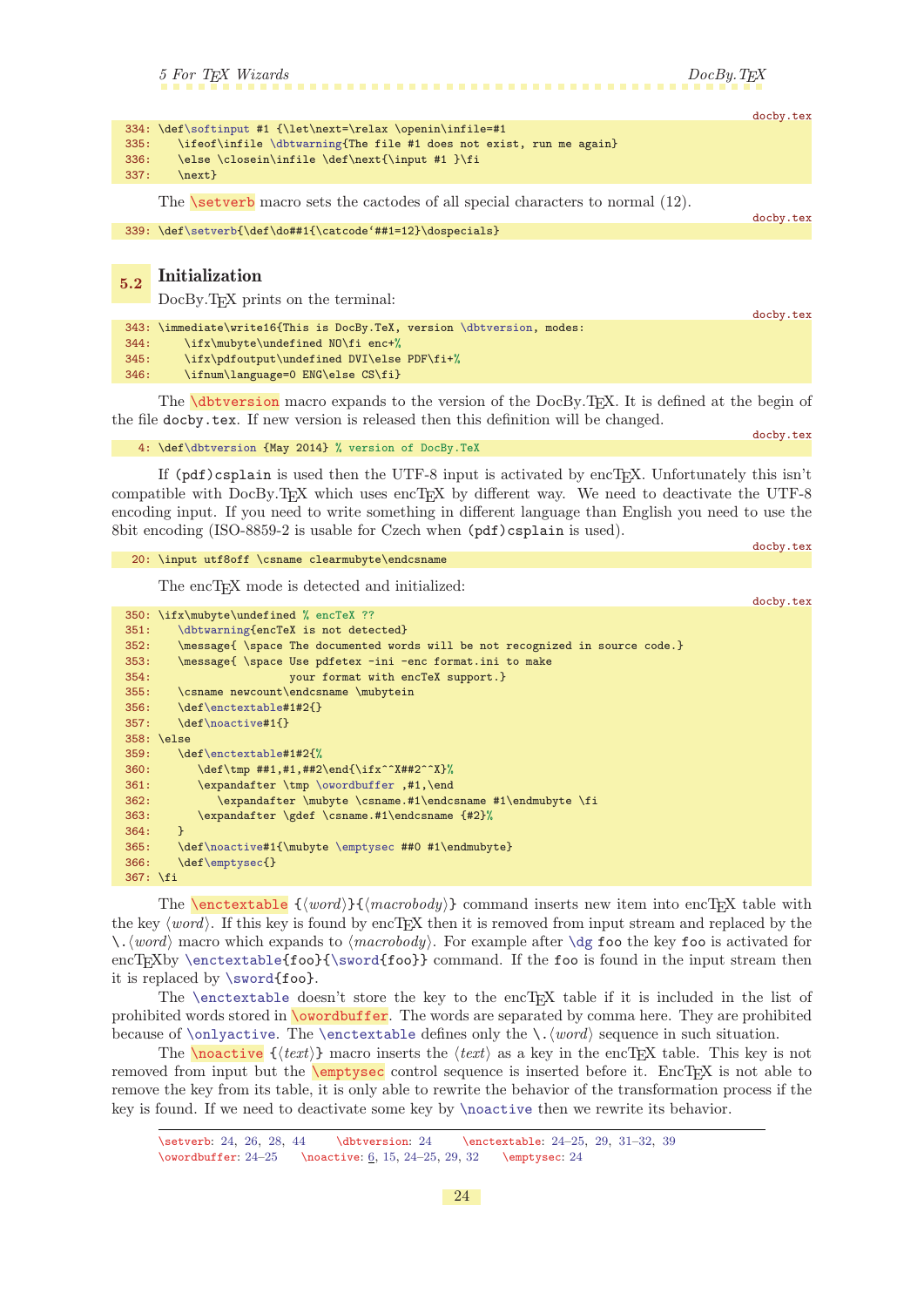<span id="page-24-1"></span>All occurrences of documented words  $\langle word \rangle$  is transformed to  $\sqrt{sword} \{ \langle word \rangle \}$  by encTEX. The hyperlink is created by this macro:

docby.tex 369: \def[\sword](#page-24-0)#1{\ilink[@#1]{#1}\write[\reffile{](#page-37-4)\string[\refuseword](#page-41-5){#1}{\the\pageno}}}

<span id="page-24-2"></span>The **[\onlyactive](#page-6-0)**  $\{ \langle \text{before} \rangle \} \{ \langle \text{word} \rangle \} \}$  command inserts the  $\langle \text{word} \rangle$  into the list of pro-hibited words [\owordbuffer](#page-23-5) (only if this word isn't here already). EncTEX changes all occurrences of  $\langle \text{before}\rangle$  (word) to [\oword](#page-24-3){ $\langle \text{before}\rangle$ }{\\end{\left{\before}}\$\left{\before}\$\left{\before}\$\left{\before}\$\left{\before}\$\left{\before}\$\left{\before}\$\left{\before}\$\left{\before}\$\left{\before}\$\left{\before}\$\left{ [\noactive](#page-23-6) (may be it was activated when [\reffile](#page-37-4) is read). The \oword { $\{before\}$ }{\word\}{\post\} command prints  $\langle \text{before} \rangle$  by normal font, then runs  $\langle \text{word} \rangle$  if it is defined (else prints  $\langle \text{word} \rangle$  normally). Finally, it prints  $\langle post \rangle$  by normal font.

```
docby.tex
\onlyactive{\enctextable{\oword{#1}{#2}{#3}}%
372: \det\tmp \#1, #2, ##2\end{\iifx^*X#42^*X}373: \expandafter \tmp \owordbuffer ,#2,\end
374: \addtext\owordbuffer \noactive#2}\fi375: \def\owordbuffer{,}
376: \def\oword#1#2#3{#1\undef{.#2}\iftrue #2\else\csname.#2\endcsname\fi #3}
    The DVI/PDF mode is initialized here:
```
<span id="page-24-12"></span><span id="page-24-8"></span><span id="page-24-7"></span><span id="page-24-6"></span><span id="page-24-3"></span><span id="page-24-0"></span>docby.tex

```
378: \ifx\pdfoutput\undefined
379: \dbtwarning{pdfTeX is not detected}
380: \message{ \space The document will be without colors and hyperlinks.}
381: \message{ \space Use pdfTeX engine, it means: pdfetex command, for example. }
382: \else
383: \pdfoutput=1
384: \fi
```
# <span id="page-24-5"></span><span id="page-24-4"></span> $\frac{5.3}{5.3}$  The \ifirst, \inext, \ilabel Macros

The  $\text{lineo}$  register is the number of the line,  $\text{tilinearo}$  register is the number of the line in the  $\begin{bmatrix} \begin{array}{c} \begin{array}{c} \end{array} \end{bmatrix}$  and  $\begin{array}{c} \end{array}$  for estting and  $\begin{array}{c} \end{array}$  for setting  $\end{array}$ [\skippingfalse](#page-7-9) and [\skippingtrue](#page-7-10).

```
docby.tex
388: \newcount\lineno
389: \newcount\ttlineno
390: \newif\ifcontinue
391: \newif\ifskipping \skippingtrue
392: \newread\infile
```
<span id="page-24-11"></span>The **[\ifirst](#page-6-8)**  ${\hat{h}}({\hat{h}})$  { ${\hat{h}}({\hat{h}})$ } ( ${\hat{h}}({\hat{h}})$ } command analyses its parameter  ${\langle \hat{h}} \rangle$  by  $\text{T}$  and tries to open the file  $\theta$  for reading by  $\operatorname{opemin}$  primitive. If it is unsuccessful then a warning is printed. Else the  $\langle$  filename<sub>i</sub> is stored to **\inputfilename** macro and other parameters are analyzed by [\scaniparam](#page-25-6). The  $\langle from \rangle$  resp.  $\langle to \rangle$  parameter is stored to \tmpa resp.  $\t{tmpb macro. The *num* parameter from  $\count={num}$  is stored to  $\t{tmpA and \t{tmbB macros. The$$ command [\insinternal](#page-25-10) is invoked with expanded parameters  $\langle from \rangle$  and  $\langle to \rangle$ . The expansion is done via \edefed macro \act. docby.tex

```
394: \def\ifirst #1#2#3#4{\par\readiparamwhy#4..\end
395: \openin\infile=#1 \global\lineno=0
396: \ifeof\infile
397: \dbtwarning {I am not able to open the file "#1" to reading}
398: \else
399: \xdef\inputfilename{#1}
\scaniparama\tmpA \scaniparam #3^^X\tmpb\tmpB
401: \{\let^*=\space \def\emptyset\} \let^*B^*E\leq\rel{relax} \ucceq\space'=\'\text{uppercase}\let^*} \\noswordsd\insinternal {\tmpa}{\tmpb}}}\act
403: \fi
404: }
```
\sword: [24–](#page-23-1)[26,](#page-25-1) [31](#page-30-1)[–32,](#page-31-1) [39](#page-38-1) \onlyactive: [7,](#page-6-1) [24](#page-23-1)–25 \oword: 25 \lineno: [8,](#page-7-1) 25, [27](#page-26-1)[–28](#page-27-1) \ttlineno: 25, [29](#page-28-1) \ifcontinue: 25[–27,](#page-26-1) [37](#page-36-1) \ifskipping: 25, [27](#page-26-1)[–28](#page-27-1) \skippingfalse: [8,](#page-7-1) [9](#page-8-1), [28](#page-27-1) \skippingtrue: [8](#page-7-1), 25, [28](#page-27-1) \ifirst: [7,](#page-6-1) [8](#page-7-1)[–9](#page-8-1), [14](#page-13-1)[–15,](#page-14-1) [21](#page-20-1)–[22](#page-21-1), 25[–26](#page-25-1) \inputfilename: [21](#page-20-1)–[22](#page-21-1), 25–[27](#page-26-1)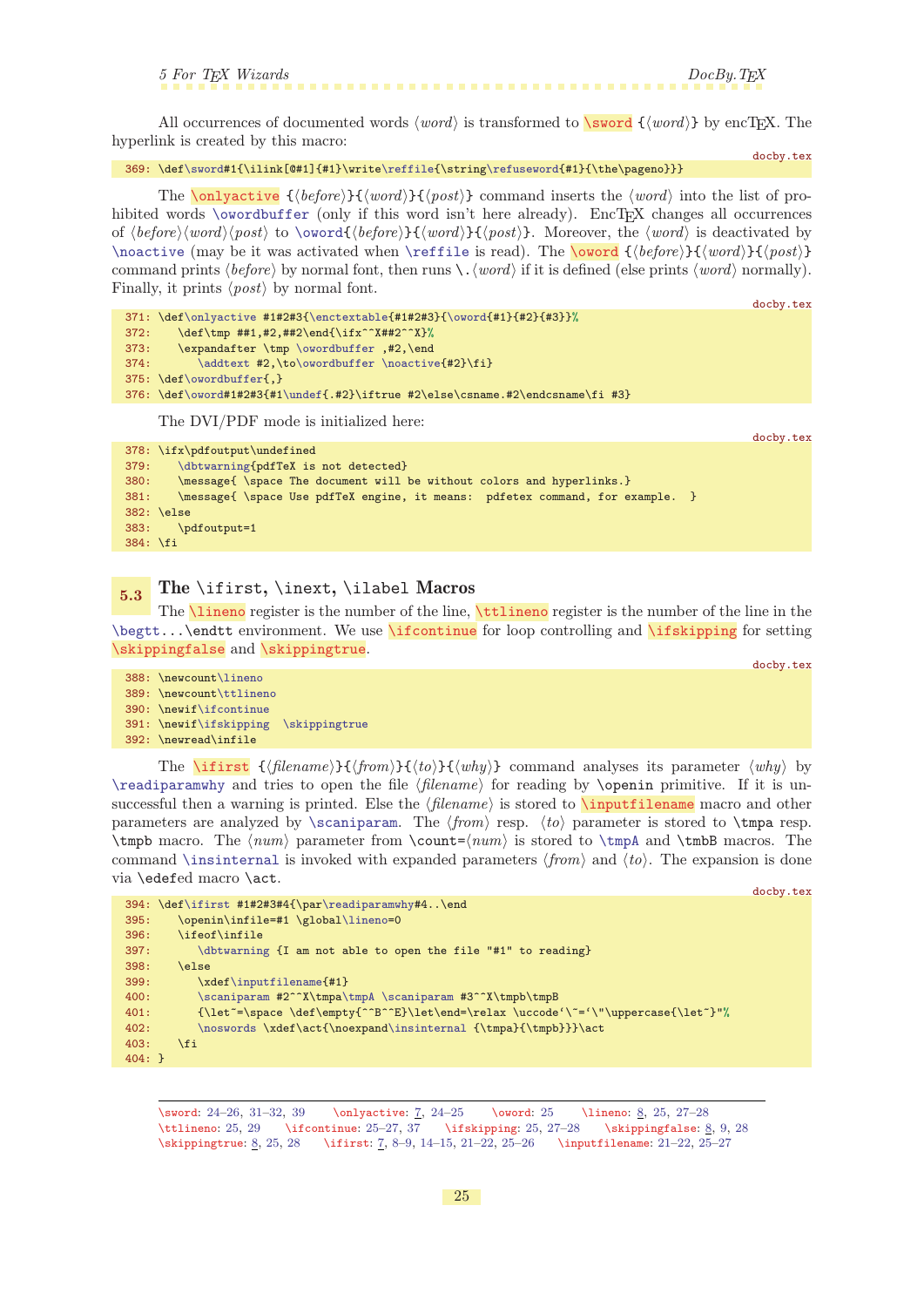```
5 For TEX Wizards DocBy.TEX
```
<span id="page-25-1"></span>The **[\inext](#page-6-9)**  $\{\langle from \rangle\}\{\langle why \rangle\}$  macro does the analogical work as the [\ifirst](#page-24-11). The only difference is that the  $\langle filename\rangle$  is not open by **\openin**. We suppose that the file is opened already. We are not sure that this is true and we check it by test of contents of the [\inputfilename](#page-24-12) macro.

```
docby.tex
405: \def\inext #1#2#3{\par\readiparamwhy#3..\end
406: \ifx\inputfilename\undefined
       \dbtwarning\ifirst\\inext}
408: \else
409: \ifeof\infile
\dbtwarning"\inputfilename" is completely read}
411: \else
\scaniparama\tmpA \scaniparam #2^^X\tmpb\tmpB
413: {\let^=}\space \def\empty^*{\let^*}\leq\check{\end{split}}\noswords\insinternal{\tmpa}{\tmpb}}}\act
415: \tilde{1}416: }
```
When the parameters  $\langle from \rangle$  and  $\langle to \rangle$  are expanded then we want to suppress all expansions of macros automatically inserted by encT<sub>EX</sub>. This work is done by  $\n\frac{\n\cos\varphi}{\n\cos\varphi}$  macro.

```
docby.tex
 417: \def\noswords{\def\sword##1{##1}\def\lword##1{##1}\def\fword##1##2##3{##2}%
418: \let\flword=\fword \def\leftcomment{}\def\returntoBlack{}\def\linecomment{}}
```
<span id="page-25-5"></span><span id="page-25-3"></span>The  $\text{readiparamwhy reads + or - characters from } \langle why \rangle$  parameter and stores them to  $\text{startline}$ and *stopline* control sequences.

```
\readiparamwhy\startline=\stopline=#2\relax}
```
<span id="page-25-6"></span>The **\scaniparam**  $\langle param \rangle^*X\langle out \rangle$  (*outnum*) reads  $\langle param \rangle$  in the form  $\{\text{count}=(num)_{\sqcup} \text{text}}\$ . It stores the  $\langle text \rangle$  to the  $\langle out \rangle$  control sequence and  $\langle num \rangle$  to the  $\langle outnum \rangle$  control sequence. The prefix  $\count = \langle num \rangle$  is optional thus we need to do a little more work to scan the parameters. This work is realized by auxiliary macros \scaniparamA, \scaniparamB, \scaniparamC. If the prefix \count= $\langle num \rangle$ is missing then  $\langle outnum \rangle$  is one.

<span id="page-25-10"></span><span id="page-25-9"></span>docby.tex

<span id="page-25-4"></span><span id="page-25-2"></span>docby.tex

```
422: \def\scaniparam{\futurelet\nextchar\scaniparamA}
\scaniparamA{r\scaniparamB
{\scaniparamB \count=1 }\expandafter\tmp
425: \fi}
\scaniparamBt\scaniparamC\tempnum}
\scaniparamC #1^^X#2#3{\def#2{#1}\edef#3{\the\tempnum}}
```
The main work (inserting of source code) is done by the macro \insinternal with parameters  $\{\langle from \rangle\}\{\langle to \rangle\}.$ 

<span id="page-25-11"></span>

|      | docby.tex                                                                               |
|------|-----------------------------------------------------------------------------------------|
|      | 429: \def\insinternal #1#2{%                                                            |
| 430: | bgroup                                                                                  |
| 431: | \printiabove % graficke zpracovani zacatku                                              |
| 432: | \setverb \catcode'\"=12 \catcode'\^^M=9 \catcode'\^^I=\active                           |
| 433: | \mubytein=1 \obeyspaces \continuetrue \tempnum=\tmpA\relax                              |
| 434: | \def\testline##1#1##2\end{\ifx^^Y##2^^Y\else \nocontinue \fi}%                          |
| 435: | \ifx^^X#1^^X\def\testline##1\end{\nocontinue}\fi                                        |
| 436: | \loop % preskakovani radku                                                              |
| 437: | \ifeof\infile \returninsinternal{Text "#1" not found (\string\count=\the\tempnum)}{}\fi |
| 438: | \readnewline                                                                            |
| 439: | \expandafter \testline \expandafter^^B\etext ^^E#1\end                                  |
| 440: | \ifcontinue \repeat                                                                     |
| 441: | \let\lastline=\empty                                                                    |
| 442: | \continuetrue \tempnum=\tmpB\relax                                                      |
| 443: | \def\testline##1#2##2\end{\ifx^^Y##2^^Y\else \nocontinue \fi}%                          |
| 444: | \ifx^^X#2^^X\def\testline##1\end{\nocontinue}\fi                                        |
| 445: | \ifx+\startline \printilineA                                                            |
| 446: | \expandafter \testline \expandafter ^^B\etext ^^E#2\end                                 |
| 447: | \ifcontinue\else\returninsinternal{}\fi                                                 |

<span id="page-25-12"></span>\inext: [7,](#page-6-1) [8](#page-7-1)-[9,](#page-8-1) 14-[15](#page-14-1), [21](#page-20-1)-22, 26 \noswords: [25](#page-24-1)-28 \readiparamwhy: 25-26 \startline: 26-[27](#page-26-1) \stopline: 26–[27](#page-26-1) \scaniparam: [25–](#page-24-1)26 \scaniparamA: 26 \scaniparamB: 26 \scaniparamC: 26 \insinternal: [25](#page-24-1)–[27](#page-26-1)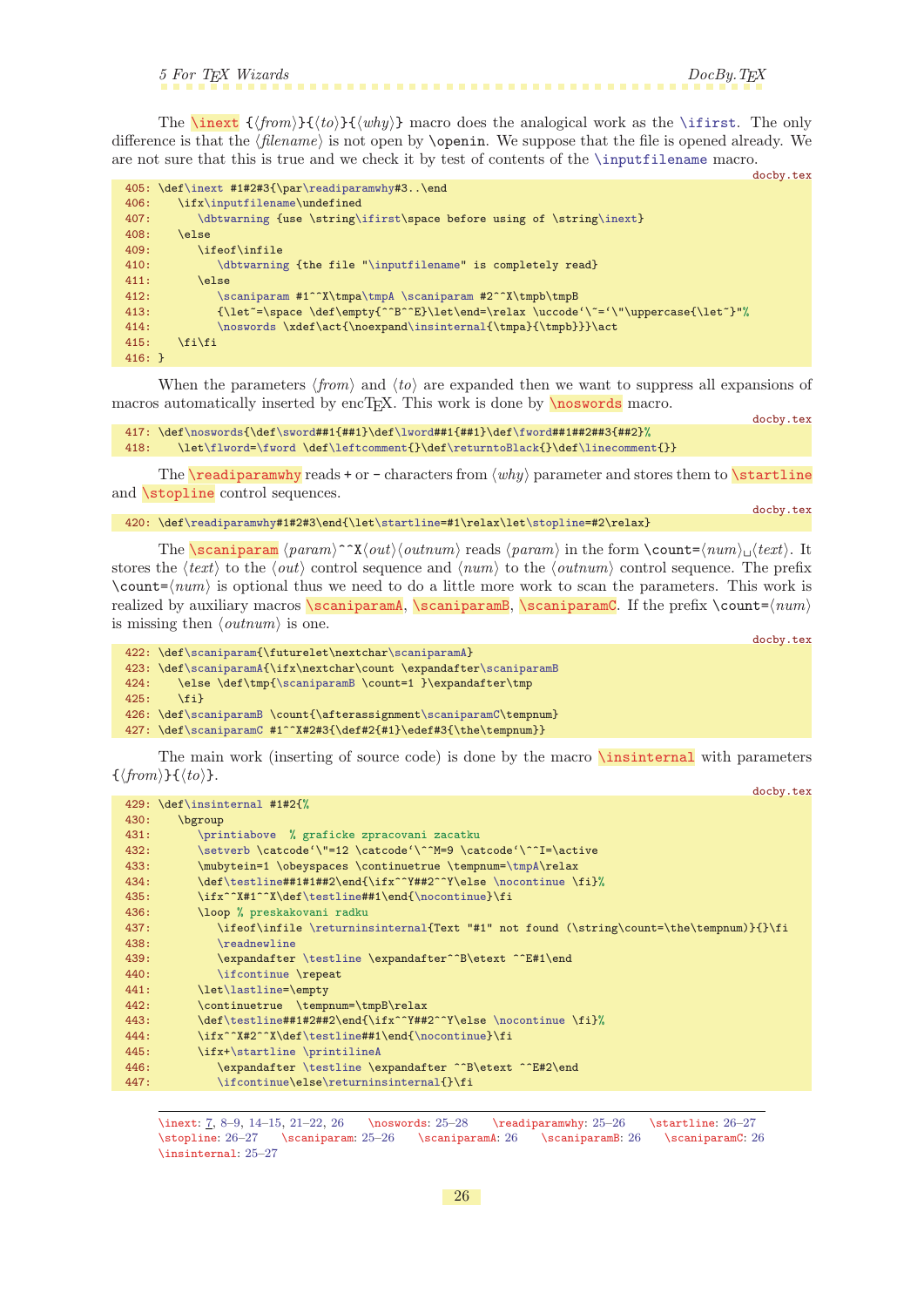<span id="page-26-5"></span><span id="page-26-1"></span>

| 448:         | \readnewline                                                             |
|--------------|--------------------------------------------------------------------------|
| 449:         | \else                                                                    |
| 450:         | \readnewline                                                             |
| 451:         | \ifskipping\ifx\text\empty \readnewline \fi\fi                           |
| 452:         | $\overline{\text{f}i}$                                                   |
| 453:         | \loop % pretisk radku                                                    |
| 454:         | \expandafter \testline \expandafter ^^B\etext ^^E#2\end                  |
| 455:         | <i>lifcontinue</i>                                                       |
| 456:         | \printilineA                                                             |
| 457:         | \ifeof\infile \returninsinternal{}\fi                                    |
| 458:         | \readnewline \repeat                                                     |
| 459:         | \ifx+\stopline \printilineA                                              |
| 460:         | \ifx\lastline\relax \else \printiline{\lastline}{}\relax\fi              |
| 461:         | $\overline{ifi}$                                                         |
| 462:         | \global\let\Black=\oriBlack % pokud jsme skoncili vypis uvnitr komentare |
| 463:         | \printibelow % graficke zpracovani konce                                 |
| 464:         | \egroup\gdef\ilabellist{}\Black                                          |
| $465: \; \}$ |                                                                          |

<span id="page-26-7"></span><span id="page-26-6"></span>The \isinternal macro has two main loops. First one (from line [436](#page-25-11) to [440\)](#page-25-12) reads the lines from input source file (by the macro [\readnewline](#page-26-4)). Each line is stored to \etext macro. This loop finds the occurrence of the  $\langle from \rangle$  parameter and nothing is printed.

The second loop (lines from [453](#page-26-5) to [458\)](#page-26-6) reads lines from input source file and searches the occurrence of the  $\langle \text{to} \rangle$  parameter. The lines are printed by the [\printilineA](#page-27-0) macro.

<span id="page-26-0"></span>The preliminary work is done before first loop is started: the catcode, fonts and \mubytein setting. The **\testline** macro is defined here with the  $\langle from \rangle$  separator. We will test the existence of  $\langle from \rangle$  parameter by it. More flexible definition of the [\testline](#page-26-0) macro is used here because of special form of  $\langle from \rangle$  parameter (see user documentation in the [2.6](#page-6-7) section). The end of loop is controlled by the [\ifcontinue](#page-24-7) condition. The \nocontinue command runs the \continuefalse but not always. If \count>1, it means \tempnum>1, then the command only decreases the \tempnum by 1.

<span id="page-26-2"></span>466: \def[\nocontinue](#page-26-2){\advance\tempnum by-1 \ifnum\tempnum<1 \continuefalse \fi}

docby.tex

The similar preliminary work is done before second loop. The [\testline](#page-26-0) macro is defined again with the  $\langle t_o \rangle$  separator. The searching process is similar as in the first loop.

The \ifx[+\startline](#page-25-4) is a test if user want to print the first line. The \ifx+[\stopline](#page-25-5) is a test if user want to print the last line.

<span id="page-26-3"></span>The [\ilabellist](#page-27-3) macro tests the occurrence of labels declared by the [\ilabel](#page-27-4) command.

The macro **\returninsinternal**  $\{\langle text \rangle\}\{\langle gmore \rangle\}$  is more tricky. It is inserted when the end of the source file is occurred. The macro leaves its loop by the  $\langle{}ignore\rangle{}$  parameter which is separated by the [\printibelow](#page-20-9) text. Thus the part of the [\insinternal](#page-25-10) macro is skipped to the line [463](#page-26-7). The inserted conditionals have to by closed properly: the \fis are inserted here from the second parameter. The first parameter  $\langle text \rangle$  includes the warning text if the warning have to be printed to the log file. If the  $\langle text \rangle$  parameter is empty, no warning is printed.

docby.tex

```
468: \def\returninsinternal #1#2#3\printibelow{%
469: \ifx^^X#1^^X\else
470: \dbtwarning{#1 in file \inputfilename}\fi
471: #2\fi\printibelow
472: }
```
<span id="page-26-4"></span>The **\readnewline** is simple:

docby.tex

473: \def[\readnewline](#page-26-4) {\read\infile to\text \global\advance[\lineno](#page-24-5) by1\relax 474: {[\noswords](#page-25-2) \xdef\etext{\text}}}

We are working with the line of source file in two versions: noexpanded line in the **\text** macro and expanded line in the **\etext** macro. The **[\noswords](#page-25-2)** macro before expanding of the line guarantees that the  $\text{test does not include control sequences created by encTEX}(we need not these sequences when$ we are testing the occurrence of  $\langle from \rangle$  or  $\langle to \rangle$  parameter). The noexpanded **\text** version of the line (including the encT<sub>E</sub>X<sub>s</sub> sequences) is used when the line is printed.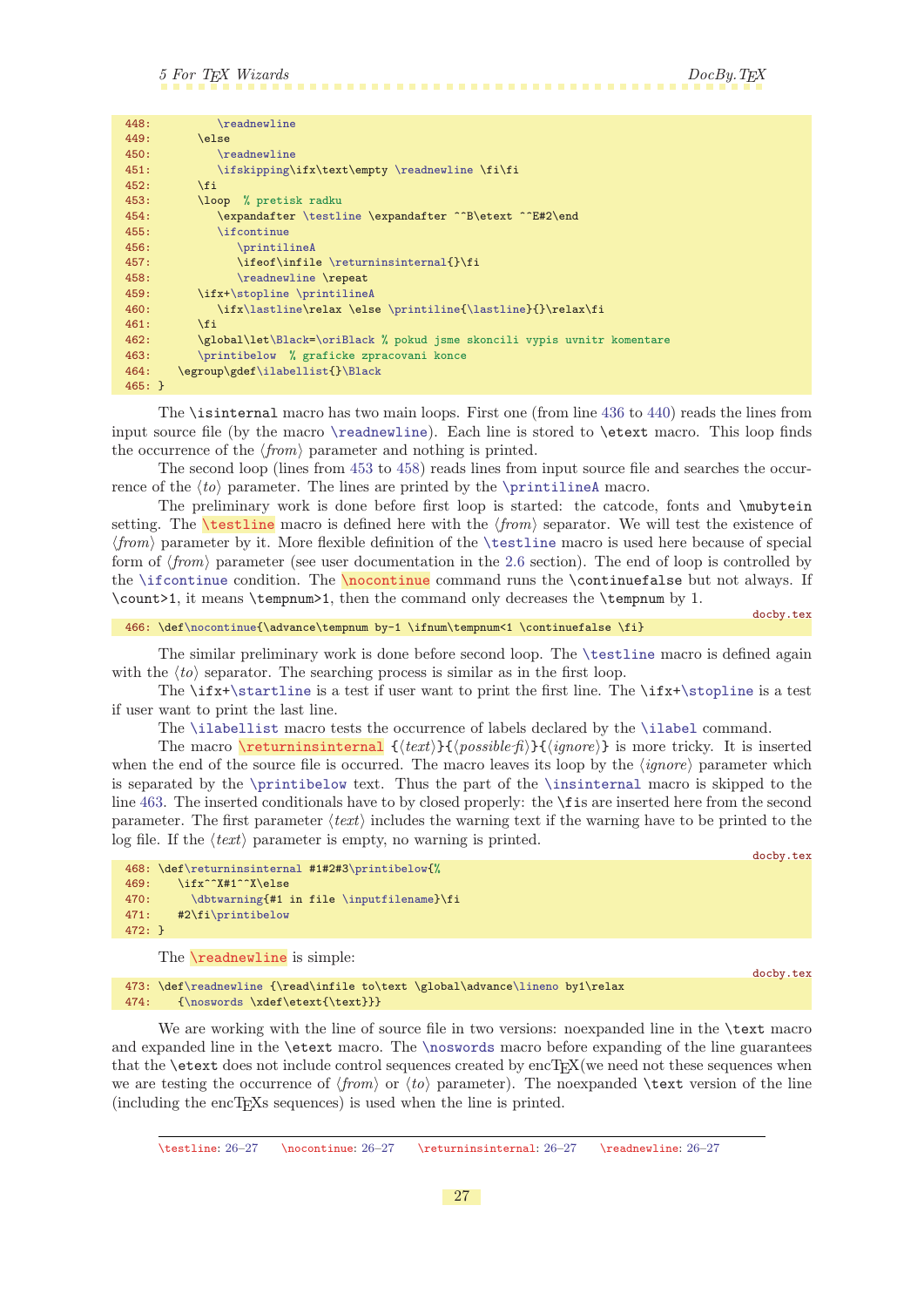<span id="page-27-0"></span>

<span id="page-27-1"></span>The more intelligence is implemented in the **\printilineA** macro: the empty lines are printed with delay if the nonempty line follows. We need it because the last empty line have to be unprinted if [\skippingtrue](#page-24-10). The **\lastline** macro has three states: **\empty** (at the begin), **\relax** (after the line is printed),  $\langle line\text{-}number \rangle$  (if the previous line is empty).

```
476: \def\printilineA {%
\ifskipping\skippingfalse
478: \ifx\text\empty
479: \ifx\lastline\empty % nacten prvni prazdny radek
\lastline=\relax
481: \else % nacten pozdejsi prazdny radek
482: \left\{ \lambda \left( \theta \right) \right\}483: \text{label}\time{\the}\limeno\}<br>484: \fi
484:485: \else % nacten plny radek
x\lastline\lastline=\relax \fi
x\lastline\printiline{\lastline}{}\relax\fi
\printiline{e\lineno}{\text}\relax
t\lastline=\relax
490: \fi \ilabellist
491: }
```
<span id="page-27-3"></span>The **[\ilabel](#page-8-2)list** macro stores all declarations from **\ilabel**  $[\langle label \rangle] {\langle text \rangle}$  commands. The empty value of [\ilabellist](#page-27-3) have to be set as default.

<span id="page-27-4"></span>docby.tex

<span id="page-27-12"></span><span id="page-27-10"></span>docby.tex

docby.tex

```
492: \def\ilabellist {}
493: \def\ilabel [#1]#2{{\noswords\edef\act{\noexpand\ilabelee{#1}{#2}}\expandafter}\act}
494: \def\ilabelee #1#2{\expandafter\def\expandafter\ilabellist\expandafter{%
495: \ilabellist \expandafter\testilabel\etext\end{#1}{#2}}
496: }
```
<span id="page-27-5"></span>The [\ilabel](#page-27-4) macro first expands its parameters (by the \act macro) and calls the internal \ilabelee macro. This macro adds the following text to the [\ilabellist](#page-27-3):

```
\testilabel\etext\end{\langlelabel}}{\langletext}}
```
The **\testilabel**  $\{line{\label{label}text}}$  (*line*)**\end**{ $\{label\}$  (*text*} command defines the temporary **\tmp** macro with the  $\langle text \rangle$  separator in order to test if the  $\langle text \rangle$  is included in  $\langle line \rangle$ . If it is true then the aim of the reference is registered by the [\labeltext](#page-35-7) command.

```
docby.tex
497: \def\testilabel#1\end#2#3{%
498: \det\tmp \#1\#3\#42\end{\if{x^*Y\#2^*Y\else{499: \qquad \quad \texttt{d:#2}\iff \label{d:#2} $$500: \tmp^^B#1^^E#3\end
501: }
```
# <span id="page-27-9"></span><span id="page-27-8"></span><span id="page-27-7"></span> $5.4$  Commands \begtt, \endtt

<span id="page-27-11"></span>The [\begtt](#page-8-4) and \endtt macros are described in "TEXbook inside out" (the book in Czech language) in pages 27–30. The \startverb macro reads the following text separated by the word \endtt. This text is divided into lines by  $\hat{}$  M character of catcode 12. The loop is started by the  $\frac{}{}$ runttloop macro and the text is separated into lines. Each line is processed by the [\printvline](#page-21-5) macro. The \endttloop is performed at the end of the loop. The final work is done here (the [\printvbelow](#page-21-6) macro and the end of the group) and the next token is scanned by  $\frac{\gamma}{\gamma}$  macro. If this token isn't \par then the following text is prefixed by \noindent. It means that [\begtt](#page-27-8)...\endtt is "inside" the paragraph.

```
505: \def\begtt {\bgroup\printvabove
506: \setverb \catcode'\"=12 \catcode'\^^M=12 \obeyspaces
507: \begtthook\relax \startverb}
508: {\catcode'\|=0 \catcode'\^^M=12 \catcode'\\=12 %
```

```
\printilineA: 26–28 \lastline: 26–28 \ilabellist: 27–28 \ilabel: 9, 27–28 \ilabelee: 28
9142225,–2929
\scannexttoken: 29
```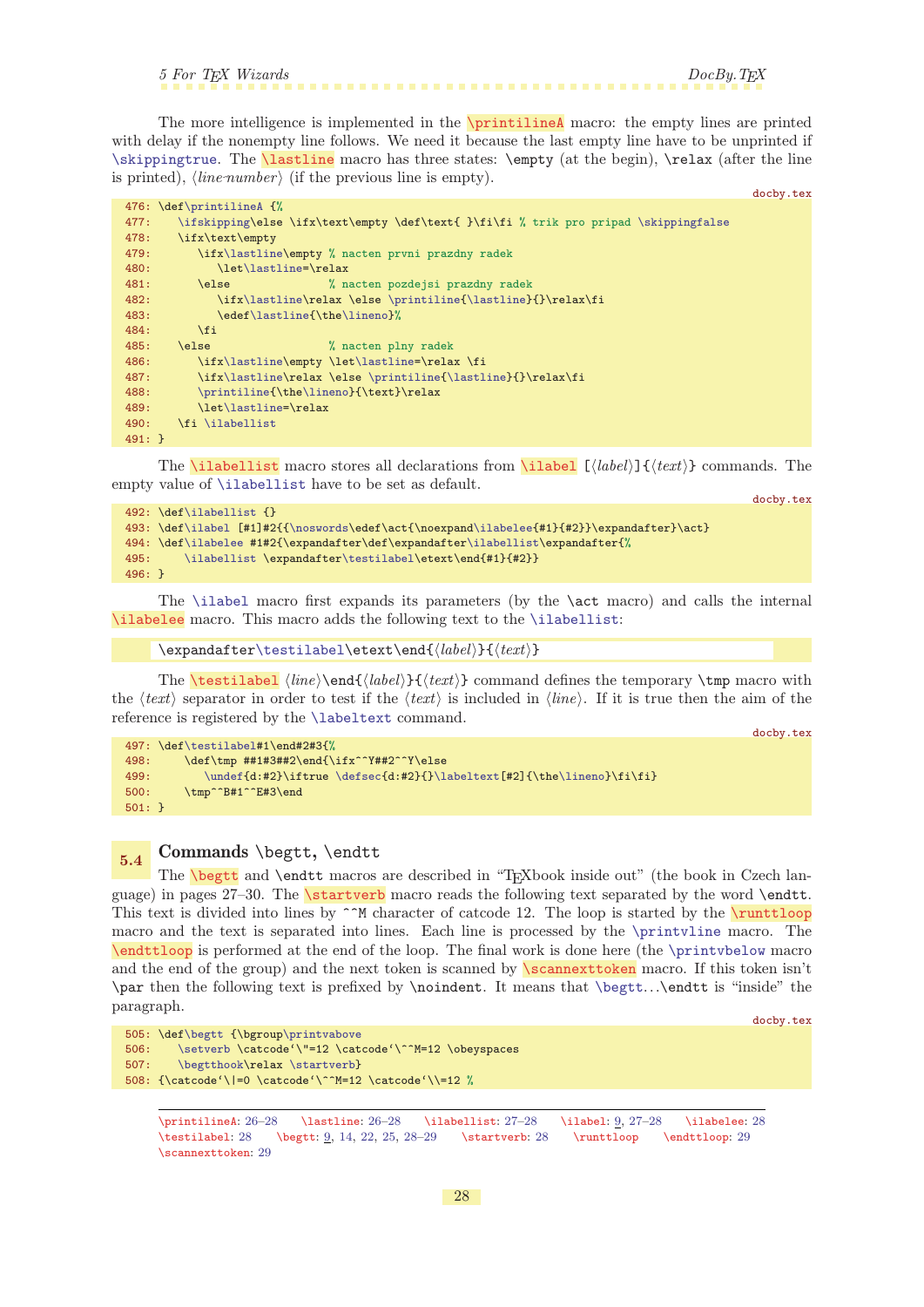<span id="page-28-1"></span>

| 509: | gdef startverb^^M#1\endtt{ runttloop#1 end^^M}%                             |
|------|-----------------------------------------------------------------------------|
| 510: | gdef runttloop#1^^M{ ifx end#1  expandafter endttloop%                      |
| 511: | else global advance ttlineno by1 %                                          |
| 512: | printvline{ the ttlineno}{#1} relax expandafter runttloop fi}} %            |
|      | 513: \def\endttloop#1{\printvbelow\egroup\futurelet\nextchar\scannexttoken} |
|      | $514: \long\def\scannext{ \if x\nextchar{ \parals} \def }$                  |

The number of line globally incremented in [\begtt](#page-27-8)...\endtt is stored in [\ttlineno](#page-24-6) register. You can set this register to zero at each begin of section (for example).

### <span id="page-28-0"></span>5.5 The Namespaces

Each name space is connected to its own **\namespacemacro**. This is a macro with one parameter which is declared by  $\name{{macro-body}}$ . The  $\name{spacemacc}$  is empty by default.

<span id="page-28-4"></span><span id="page-28-2"></span>docby.tex

518: \def[\namespacemacro](#page-28-2)#1{}

We need to set a label to each name space. The label is the text expanded by [\namespacemacro](#page-28-2){@!} and the mark  $\langle$ nslabel $\rangle$  is used for such label in this documentation. There is a little risk that the  $\langle$ nslabel $\rangle$ is ambiguous but I hope that this situation will not occur.

Each name space have to know all local words declared in it in order to the occurrence of this local word can be referenced to the [\dl](#page-29-9) declaration; the [\dl](#page-29-9) declaration can be used after first occurrence of such word. The encT<sub>E</sub>X tables have to be initialised with all local words at the start of the name space. The original state of these tables have to be restored at the end of the name space. We cannot wait to the [\dl](#page-29-9) command but we need to use the [\reffile](#page-37-4) file. It means that the name spaces are inactive in the first T<sub>EX</sub>'s run.

The macro  $\langle$ ns: $\langle$ nslabel $\rangle$  includes the list of all locally declared words in the namespace  $\langle$ nslabel $\rangle$ after the [\reffile](#page-37-4) file is read. The list has the following format:

```
\locword{\word1}\l \locword{\word2} \l \locword{\word3}...
```
Because the encT<sub>EX</sub> table setting is global, we define all namespace macros globally too. This is the reason why  $\name{space...}\end{array}$  is independent of groups in T<sub>E</sub>X.

The [\namespacemacro](#page-28-2) is defined at the start of the [\namespace](#page-10-2) command. The original value of the [\namespacemacro](#page-28-2) is stored to the \no:  $\langle nslabel \rangle$  macro in order we are able to restore this value at the end of the [\namespace.](#page-28-3).[.\endnamespace](#page-28-5) environment. Next we define the macro \locword so that the encTEX table is set after invoking of the  $\n\$ s:\nnsubel. The  $\locword$  macro stores the original meanings of redefined control sequences first.

```
docby.tex
520: \def\namespace #1{%
521: \let\tmp=\namespacemacro
522: \gdef\namespacemacro##1{#1}%
\namespacemacro{@!}\endcsname\tmp
\ewriteg\refns{\namespacemacro{@!}}}%
525: \def\locword##1{%
526: \global\expandafter\let
\namespacemacro{@!},##1\expandafter\endcsname\csname.##1\endcsname
\enctextable\lword{##1}}}%
529: \csname ns:\namespacemacro{@!}\endcsname
530: }
```
<span id="page-28-5"></span>The [\endnamespace](#page-10-3) command redefines the [\locword](#page-28-4) macro so that the original meaning of redefined sequences are restored. If the original meaning is "undefined" we need to store the \nword to the encT<sub>EX</sub> table in order to there is no possibility to clear the item from encT<sub>EX</sub> table definitely. The original value of the [\namespacemacro](#page-28-2) is restored by the  $\no: \n (nslabel) macro.$ 

```
docby.tex
531: \def\endnamespace{\if^^X\namespacemacro{@!}^^X\else
532: \def\locword##1{%
533: \global\expandafter\let
534: \csname.##1\expandafter\endcsname\csname\namespacemacro{@!},##1\endcsname
\undef{\noactive{##1}\fi}%
536: \csname ns:\namespacemacro{@!}\endcsname
```
\namespacemacro: 29[–30](#page-29-1) \namespace: [11,](#page-10-1) [15](#page-14-1), 29 \locword: 29, [39](#page-38-1) \endnamespace: [11,](#page-10-1) [15](#page-14-1), 29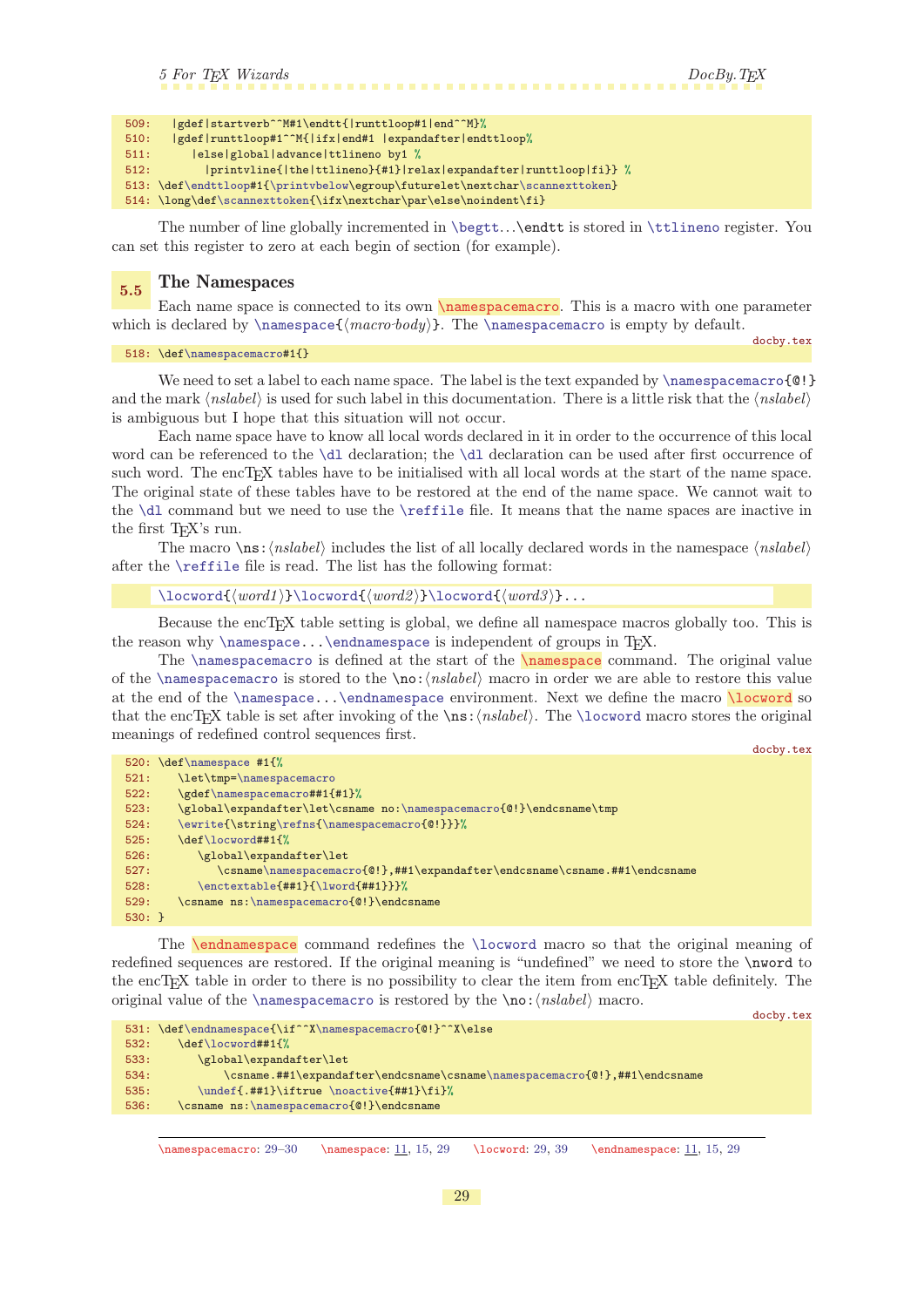```
5 For TEX Wizards DocBy.TEX
537: \ewrite{\string\refnsend{\namespacemacro{@!}}}%
538: \global\expandafter\let\expandafter\namespacemacro\csname no:\namespacemacro{@!}\endcsname
539: \fi
540: }
```
<span id="page-29-0"></span>These macros used the **\ewrite** sequence which writes the text to the **[\reffile](#page-37-4)** with delay (in output routine) but the expansion is done immediately. But the [\nb](#page-22-14) control sequence is not expanded. docby.tex

541: \def[\ewrite](#page-29-0)#1{{\le[t\nb](#page-22-14)=\relax \edef\act{\write[\reffile{](#page-37-4)#1}}\act}}

EncT<sub>E</sub>X stores the control sequence  $\setminus \langle word \rangle$  instead local  $\langle word \rangle$  at the start of each name space. The  $\ldots$  macro expands to  $\lvert \text{word}\rvert$ . If the local word occurs the  $\lvert \text{word}\rvert$  works as follows: docby.tex

```
543: \def\lword#1{\genlongword\tmp{#1}\ilink[@\tmp]{#1}%
\ewriteg\refuseword{\tmp}{\noexpand\the\pageno}}}
545: \def\genlongword#1#2{\expandafter\def\expandafter#1\expandafter{\namespacemacro{#2}}}
```
<span id="page-29-3"></span>The **\genlongword**  $\langle tmp \rangle$ { $\langle word \rangle$ } command creates long version of the  $\langle word \rangle$  from short variant of it and stores this log version to  $\langle tmp \rangle$  macro. The occurrence of the  $\langle word \rangle$  is presented by the parameter of the \ilink command and by the long name (unambiguous) written to the [\reffile](#page-37-4). The short variant of the word is printed.

The reading of the [\reffile](#page-37-4) is controlled by  $\ref{nsk} {\nsholel}$  macro. This control sequence is stored to the file at the begin of the name space. The second control sequence  $\ref{send} {\nshole}}$ is stored at the end. The items of the type  $\ref{text}{\quad\ldots}){\frac{\langle \delta_{\mathcal{S}}(\delta_{\mathcal{S}})}{\delta_{\mathcal{S}}}}$ are stored between these control sequences. We read only the items with the nonempty  $\langle short-word \rangle$ parameter. These items are stored by [\dl](#page-29-9) command.

<span id="page-29-6"></span><span id="page-29-5"></span><span id="page-29-4"></span><span id="page-29-2"></span>docby.tex

docby.tex

```
547: \def\refns#1{\edefsec{o:#1}{\currns}
\currns}\undef{\defsec\currns}{}\fi}
\refnsend#\currns{\csname o:#1\endcsname}}
550: \def\currns{}
```
The [\refns](#page-29-4) macro remembers the previous  $\langle nslabel \rangle$  which is stored in \currns. This value is stored to the  $\o:$  (new nslabel) and the  $\curlyvee$  currns is redefined as  $\langle new \text{nslabel}\rangle$ . The implicit value of the  $\ns:\nabla\$  is empty. The  $\refdeg$  commands add information to the  $\ns:\nabla\$  buffer (see lines  $849-852$  $849-852$  in section [5.9\)](#page-34-6). Finally, the [\refnsend](#page-29-5) command returns the [\currns](#page-29-6) macro to the original value before name space was started.

<span id="page-29-12"></span><span id="page-29-11"></span><span id="page-29-10"></span><span id="page-29-9"></span><span id="page-29-8"></span><span id="page-29-7"></span> $\overline{5.6}$  The \dg Command and Friends

The macros  $\dg, \ddot{g} \d{g}$  $\dg, \ddot{g} \d{g}$ ,  $\ddot{g} \d{h}$ ,  $\ddot{h}$  save its name to a  $\tmpA$  and then they scan parameters by a  $\d{qpar}$ . Finally they run the internal version for itself  $\c{smame}_\i{\tmpA\end{csname}}$ .

```
docby.tex
\dg{\tmpA{\dgpar\dgn{\tmpA}\dgpar}f\dghf\tmpA{dgh}\dgpar}
555: \def\dl{\def\tmpA{dl}\dgpar} \def\dln{\def\tmpA{dln}\dgpar} \def\dlh{\def\tmpA{dlh}\dgpar}
556:
557: \def\dgpar {\futurelet\nextchar\dgparA}
558: \def\dgparA {\ifx\nextchar[\def\tmp{\dparam}\else\def\tmp{\dparam[]}\fi\tmp}
```
<span id="page-29-15"></span>The previous macros prepare the reading of optional parameter. The main work is done by the \dparam macro.

|      | 560: $\def\ap{\alpha m [#1]#2 {\%}}$                                                   |
|------|----------------------------------------------------------------------------------------|
| 561: | \def\printbrackets{}%                                                                  |
| 562: | \ifx^^X#2^^X\nextdparam{#1}\fi                                                         |
| 563: | \def\tmpa{#2}\def\tmpb{}%                                                              |
| 564: | \varparam,\tmpa, \varparam.\tmpa. \varparam;\tmpa; \varparam:\tmpa:                    |
| 565: | \expandafter\managebrackets\tmpa()\end                                                 |
| 566: | $\{\let\nab = \relax$                                                                  |
| 567: | \edef\act{\expandafter\noexpand \csname ii\tmpA\endcsname{#1}{\tmpa}{\printbrackets}}% |
|      |                                                                                        |

<span id="page-29-16"></span>\ewrite: [29](#page-28-1)–30, [32](#page-31-1), [35](#page-34-1) \lword: [26](#page-25-1), [29–](#page-28-1)30 \genlongword: 30, [32](#page-31-1) \refns: [29–](#page-28-1)30, [38](#page-37-1) \refnsend: 30, [38](#page-37-1) \currns: 30, [39](#page-38-1) \dg: <u>[9](#page-8-1)</u>, [6](#page-5-1)-[7,](#page-6-1) [10](#page-9-1)-13, [20](#page-19-1)-21, [24](#page-23-1), 30-[32](#page-31-1), 38-39  $\label{1.1} $$ \d1: 9, 10-11, 13, 20-21, 29-32, 38-39 \dgn: 9, 10, 13, 30 \dln: 9, 10, 13, 30 \dln: 9, 10, 13, 30$  $\label{1.1} $$ \d1: 9, 10-11, 13, 20-21, 29-32, 38-39 \dgn: 9, 10, 13, 30 \dln: 9, 10, 13, 30 \dln: 9, 10, 13, 30$  $\label{1.1} $$ \d1: 9, 10-11, 13, 20-21, 29-32, 38-39 \dgn: 9, 10, 13, 30 \dln: 9, 10, 13, 30 \dln: 9, 10, 13, 30$  $\label{1.1} $$ \d1: 9, 10-11, 13, 20-21, 29-32, 38-39 \dgn: 9, 10, 13, 30 \dln: 9, 10, 13, 30 \dln: 9, 10, 13, 30$  $\label{1.1} $$ \d1: 9, 10-11, 13, 20-21, 29-32, 38-39 \dgn: 9, 10, 13, 30 \dln: 9, 10, 13, 30 \dln: 9, 10, 13, 30$  $\label{1.1} $$ \d1: 9, 10-11, 13, 20-21, 29-32, 38-39 \dgn: 9, 10, 13, 30 \dln: 9, 10, 13, 30 \dln: 9, 10, 13, 30$  $\label{1.1} $$ \d1: 9, 10-11, 13, 20-21, 29-32, 38-39 \dgn: 9, 10, 13, 30 \dln: 9, 10, 13, 30 \dln: 9, 10, 13, 30$  $\label{1.1} $$ \d1: 9, 10-11, 13, 20-21, 29-32, 38-39 \dgn: 9, 10, 13, 30 \dln: 9, 10, 13, 30 \dln: 9, 10, 13, 30$  $\label{1.1} $$ \d1: 9, 10-11, 13, 20-21, 29-32, 38-39 \dgn: 9, 10, 13, 30 \dln: 9, 10, 13, 30 \dln: 9, 10, 13, 30$  $\label{1.1} $$ \d1: 9, 10-11, 13, 20-21, 29-32, 38-39 \dgn: 9, 10, 13, 30 \dln: 9, 10, 13, 30 \dln: 9, 10, 13, 30$  $\label{1.1} $$ \d1: 9, 10-11, 13, 20-21, 29-32, 38-39 \dgn: 9, 10, 13, 30 \dln: 9, 10, 13, 30 \dln: 9, 10, 13, 30$  $\label{1.1} $$ \d1: 9, 10-11, 13, 20-21, 29-32, 38-39 \dgn: 9, 10, 13, 30 \dln: 9, 10, 13, 30 \dln: 9, 10, 13, 30$  $\label{1.1} $$ \d1: 9, 10-11, 13, 20-21, 29-32, 38-39 \dgn: 9, 10, 13, 30 \dln: 9, 10, 13, 30 \dln: 9, 10, 13, 30$  $\label{1.1} $$ \d1: 9, 10-11, 13, 20-21, 29-32, 38-39 \dgn: 9, 10, 13, 30 \dln: 9, 10, 13, 30 \dln: 9, 10, 13, 30$  $\label{1.1} $$ \d1: 9, 10-11, 13, 20-21, 29-32, 38-39 \dgn: 9, 10, 13, 30 \dln: 9, 10, 13, 30 \dln: 9, 10, 13, 30$  $\label{1.1} $$ \d1: 9, 10-11, 13, 20-21, 29-32, 38-39 \dgn: 9, 10, 13, 30 \dln: 9, 10, 13, 30 \dln: 9, 10, 13, 30$  $\label{1.1} $$ \d1: 9, 10-11, 13, 20-21, 29-32, 38-39 \dgn: 9, 10, 13, 30 \dln: 9, 10, 13, 30 \dln: 9, 10, 13, 30$  $\label{1.1} $$ \d1: 9, 10-11, 13, 20-21, 29-32, 38-39 \dgn: 9, 10, 13, 30 \dln: 9, 10, 13, 30 \dln: 9, 10, 13, 30$  $\label{1.1} $$ \d1: 9, 10-11, 13, 20-21, 29-32, 38-39 \dgn: 9, 10, 13, 30 \dln: 9, 10, 13, 30 \dln: 9, 10, 13, 30$  $\label{1.1} $$ \d1: 9, 10-11, 13, 20-21, 29-32, 38-39 \dgn: 9, 10, 13, 30 \dln: 9, 10, 13, 30 \dln: 9, 10, 13, 30$  $\label{1.1} $$ \d1: 9, 10-11, 13, 20-21, 29-32, 38-39 \dgn: 9, 10, 13, 30 \dln: 9, 10, 13, 30 \dln: 9, 10, 13, 30$  $\label{1.1} $$ \d1: 9, 10-11, 13, 20-21, 29-32, 38-39 \dgn: 9, 10, 13, 30 \dln: 9, 10, 13, 30 \dln: 9, 10, 13, 30$  $\label{1.1} $$ \d1: 9, 10-11, 13, 20-21, 29-32, 38-39 \dgn: 9, 10, 13, 30 \dln: 9, 10, 13, 30 \dln: 9, 10, 13, 30$ \dlh: <u>[9](#page-8-1),</u> [10,](#page-9-1) [13,](#page-12-1) 30 \dgpar: 30 \dparam: 30–[31](#page-30-1)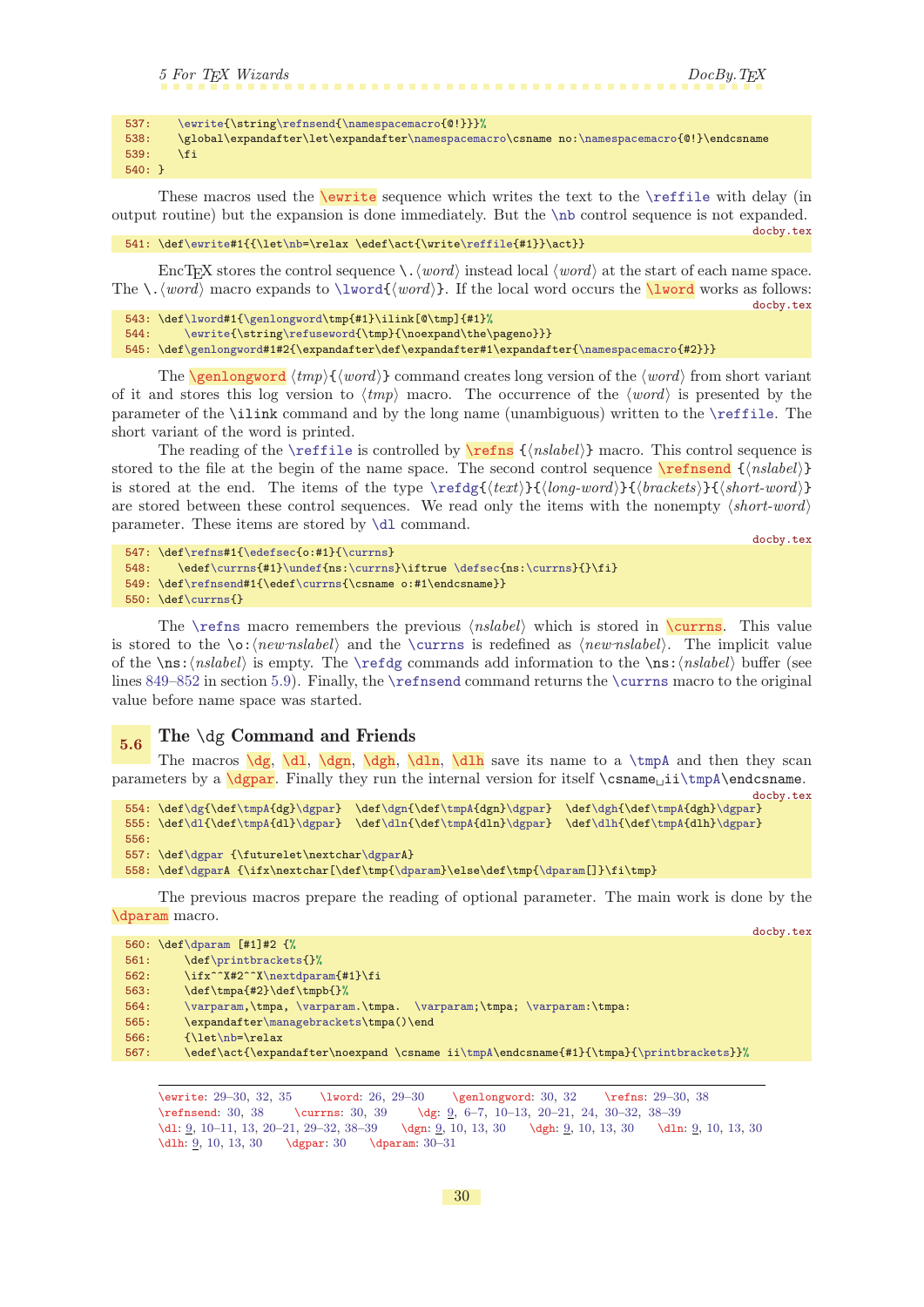```
568: \expandafter}\act
569: \tmpb \if|\expandafter\ignoretwo\tmpA|\expandafter\maybespace\fi
570 \cdot 3571: \def\nextdparam#1#2\maybespace\fi{\fi\dparam[#1 ]}
```
If there is a space after closed bracket ] then the #2 parameter is empty (it is separated by space). The  $\dagger$  rest of parameters again in such case (by  $\nabla$  nextdparam macro which scans the rest of parameters of the [\dparam](#page-29-15)). The space is inserted inside the braces before the [\dparam](#page-29-15) is run again. Now, we can separate the #2 parameter (it means the  $\langle word \rangle$ ) to the part before the first comma or period or colon or semicolon and to the second part with the rest. The first part is stored to \tmpa and the second part (including the separator) is stored to  $\t{tmpb}$ . This work is done by the macro  $\varphi$ .

```
docby.tex
\varparam#1{\def\tmp ##1#1##2 {\def\tmpa{##1}\if^^X##2^^X\else
\gobblelast\tmpb\end#1##2\fi}%
575: \expandafter\tmp}
```
576: \def[\gobblelast](#page-30-3)#1\end#2{\def\tmp##1#2{\def\tmpb{#2##1#1}}\tmp}

The macro [\varparam](#page-30-2) $\langle separ \rangle$  defines the temporary macro \tmp#1 $\langle separ \rangle$ #2<sub> $\cup$ </sub> which is run by  $\temp\word\$ separ)<sub> $\cup$ </sub>. If the #2 is empty then the explicitly written  $\$ separ is used as separator and the  $\langle word \rangle$  does not include the  $\langle separ \rangle$ . The  $\t{tmpa still}$  includes the  $\langle word \rangle$  in such case. On the other hand, if the  $\langle word \rangle$  includes  $\langle separ \rangle$  then we need to store the rest after the  $\langle separ \rangle$  to  $\langle temp \rangle$  including such  $\langle separ \rangle$ . The #2 parameter includes  $\langle rest \rangle \langle separ \rangle$ . The desired work is done by the **\gobblelast** macro with the parameter  $\langle contents oftmpb\rangle\end{angle}separ\rangle\langle separ\rangle$ . The #1 includes the  $\langle rest\rangle$  and the new  $\theta$  is filled up by  $\langle separ \rangle \langle rest \rangle \langle old-contents\text{-}oftmpb \rangle$ .

<span id="page-30-5"></span><span id="page-30-4"></span>At the end of this work, we have the  $\langle word \rangle$  in  $\times$  but it can be followed by (). This problem is solved by \managebrackets macro which separates these braces if they exist. The braces are stored to \printbrackets in such case.

```
578: \def\managebrackets #1()#2\end{\def\tmpa{#1}%
f\printbrackets{()}\fi}
```
<span id="page-30-6"></span>The  $\text{mapespace}$  macro prints the space after the contents of  $\t{tmpb}$  only if the name of the macro used by the user has only two letters  $(\dagger)$  and the character ' follows.

```
581: \def\maybespace{\futurelet\tmp\domaybespace}
582: \def\domaybespace{\let\next=\space
```

```
583: \iff\label{def:1}<br>584: \next<br>584: \next\next}
```
The [\dparam](#page-29-15) macro changes the original command  $\dagger$ ,  $\dagger$  respectively to internal variant [\iidg](#page-30-7)\*, [\iidl\\*](#page-30-8) respectively. This is done on the line [567](#page-29-16). Parameters are expanded before the internal macro is started. Now, we'll concentrate to the internal macros.

<span id="page-30-7"></span>The  $\iota$  macro inserts the [\sword](#page-24-0) to the encT<sub>EX</sub> table (this is redundant because the same work is done when [\reffile](#page-37-4) is read by [\refdg](#page-37-9) macro). Next, the [\iidg](#page-30-7) macro creates the aim of the reference in the form  $\mathbb{Q}(word)$  and saves  $\ref{text}{{word}}({word}){\forackets}}{}$  to the [\reffile](#page-37-4). The highlighted  $\word$  is printed by the [\printdg](#page-19-2) command and the footnote is inserted by the [\printfnote](#page-19-4) command.

docby.tex

<span id="page-30-3"></span><span id="page-30-2"></span>docby.tex

docby.tex

```
586: \def\iidg #1#2#3{%
\enctextable{\sword{#2}}%
588: \label [@#2]%
e\reffile\refdg{#1}{#2}{#3}{}}%
590: \printdg{#1}{#2}{#3}%
591: \printfnote{#1}{#2}{#3}{#2}%
592: }
```
<span id="page-30-8"></span>The **[\iidl](#page-9-4)** creates the aim of the reference by  $\label{col}$  $\label{col}$  \label  $\llbracket \mathcal{Q}(\text{long-word}) \rrbracket$ , writes the information to the [\reffile](#page-37-4) in the format [\refdg](#page-37-9){ $\text{text}}{\{long-word}\}\{\{bracket\} {\{short-word}\}\}$  and prints the  $\langle short-word \rangle$  highlighted by [\printdg](#page-19-2) command. It stores nothing to the encTEX table. Finally, it inserts the footnote by  $\print{text}{\{long-word\}}{\{braces\}}$ .

\nextdparam: [30](#page-29-1)–31 \varparam: [30](#page-29-1)–31 \gobblelast: 31 \managebrackets: [30–](#page-29-1)31 \printbrackets: 30-31 \maybespace: 31 \iidg: [10](#page-9-1), [20](#page-19-1), 31-[32](#page-31-1) \iidl: 10, 31-32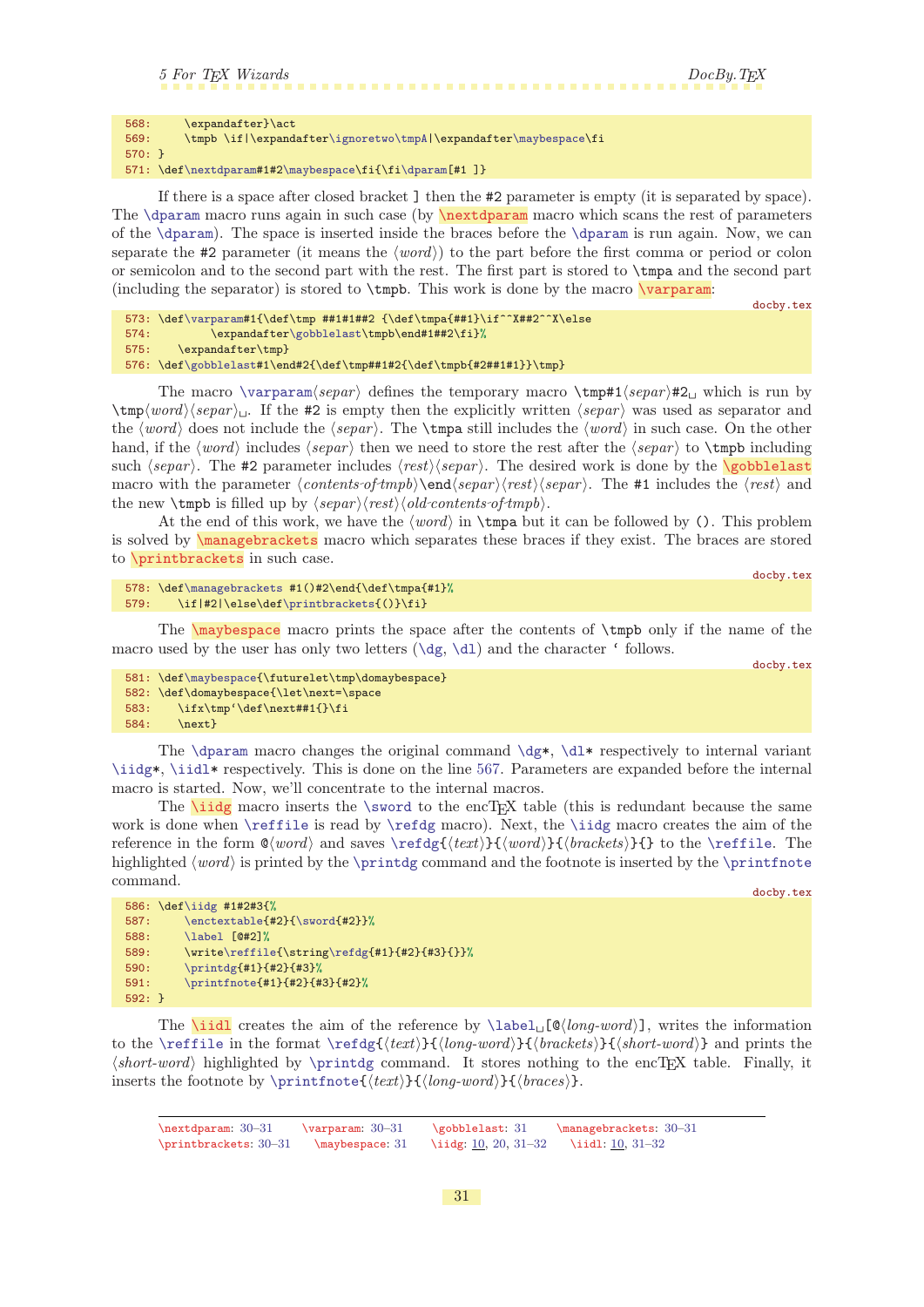docby.tex

docby.tex

docby.tex

<span id="page-31-1"></span>

|              | 593: \def\iidl #1#2#3{%                                                     |
|--------------|-----------------------------------------------------------------------------|
| 594:         | \genlongword <b>\tmpB{#2}%</b>                                              |
| 595:         | \ifx\tmpB\empty \dbtwarning{\string\dl\space#2 outside namespace, ignored}% |
| 596:         | <b>\else</b>                                                                |
| 597:         | \expandafter\label\expandafter [\expandafter @\tmpB]%                       |
| 598:         | \ewrite{\string\refdg{#1}{\tmpB}{#3}{#2}}%                                  |
| 599:         | \printdg{#1}{#2}{#3}%                                                       |
| 600:         | \printfnote{#1}{\tmpB}{#3}{#2}%                                             |
| 601:         | <b>\fi</b>                                                                  |
| $602: \; \}$ |                                                                             |

<span id="page-31-0"></span>The **\iiddle** a **[\iidlh](#page-9-5)** macros do the same work as the non-h variants. The only difference is that they do not print the word. The [\printdg](#page-19-2) is redefined locally in order to do nothing.

```
docby.tex
603: \def\iidgh#1#2#3{{\def\printdg##1##2##3{}\iidg{#1}{#2}{#3}}}
604: \def\iidlh#1#2#3{{\def\printdg##1##2##3{}\iidl{#1}{#2}{#3}}}
```
<span id="page-31-3"></span>The **[\iidgn](#page-9-3)** command redefines the  $\langle \cdot \rangle$  macro which is inserted to the text by encTEX. The result of the expansion will be  $\text{{text}}{\text{word}}{\text{word}}$  (braces) instead of the common result  $\sqrt{\text{word}(\text{word})}.$ 

```
606: \def\iidgn#1#2#3{\enctextable{#2}{\fword{#1}{#2}{#3}}}
```
The tasks of the  $\frac{word}{mean}$ : do [\iidgh](#page-31-0), print the  $\langle word \rangle$  in red and return the  $\langle word \rangle$ macro to the normal state. docby.tex

```
608: \def\fword#1#2#3{\iidgh{#1}{#2}{#3}\printdginside{#2}{#2}}
```
The **[\iidln](#page-9-6)** macro stores the current meaning of the  $\cdot$ . (word) to the new control sequence  $\setminus$ ; (word) and redefines the  $\setminus$ . (word). The result of the expansion is  $\setminus$ flword $\setminus$ {(word)}{(hraces)}.

```
610: \def\iidln#1#2#3{%
611: \global\expandafter\let\csname;#2\expandafter\endcsname\csname.#2\endcsname
\enctextable{\flword{#1}{#2}{#3}}}
```
The tasks of the  $\frac{\text{succ}}{\text{lword}}$  macro are: do  $\tilde{\text{luch}}$ , print  $\{word\}$  in red, return the original meaning of the  $\ldots$  (*word*) (from the  $\ldots$  *koord*) storage). If the  $\ldots$  (*word*) is undefined we need to inactivate the \.hwordi macro by \nword{hwordi} because there is no possibility to remove the item from encTEX table. docby.tex

```
614: \def\flword#1#2#3{\iidlh{#1}{#2}{#3}\printdginside{#2}{#2}%
615: \global\expandafter\let\csname.#2\expandafter\endcsname\csname;#2\endcsname
616: \undef\noactive{#2}{fi}
```
### <span id="page-31-7"></span>5.7 The Special Footnotes

The footnotes are placed beside each other. There are only words which are declared on this page by [\dg](#page-29-8). Because this concept is visual incompatible with the "normal" footnotes, we deny them:

620: \let\footnote=\undefined

docby.tex

Our special footnotes use the "insert" \footins declared in plainTEX. The problem is to estimate the vertical space of one footnote when these footnotes are beside each other. The dirty trick from the TEXbook (to insert the inserts by percent of the width) is not used here because the pagebreaks didn't converge in the sequence of TEX runs. The second run gets the pagenumber lists in the footnotes but they are not definite because of new pagebreaks. The new pagebreaks influence new lists of pagenumbers in footnotes and the new lists influences the new pagebreaks because the widths of the footnotes are different from previous T<sub>EX</sub> run. The oscillation is very common in such case.

I decided to work only with the average space of the footnotes common for each of them. This coefficient is the number of the lines of the footnotes divided by the number of the footnotes. Each footnote inserts to the vertical list the space of the line hight (10pt) multiplied by this coefficient. I need to set the \count\footins only.

<sup>\</sup>iidgh: [10,](#page-9-1) 32 \iidlh: 10, 32 \iidgn: 10, 32 \fword: [26,](#page-25-1) 32 \iidln: [10](#page-9-1), 32 \flword: [26](#page-25-1), 32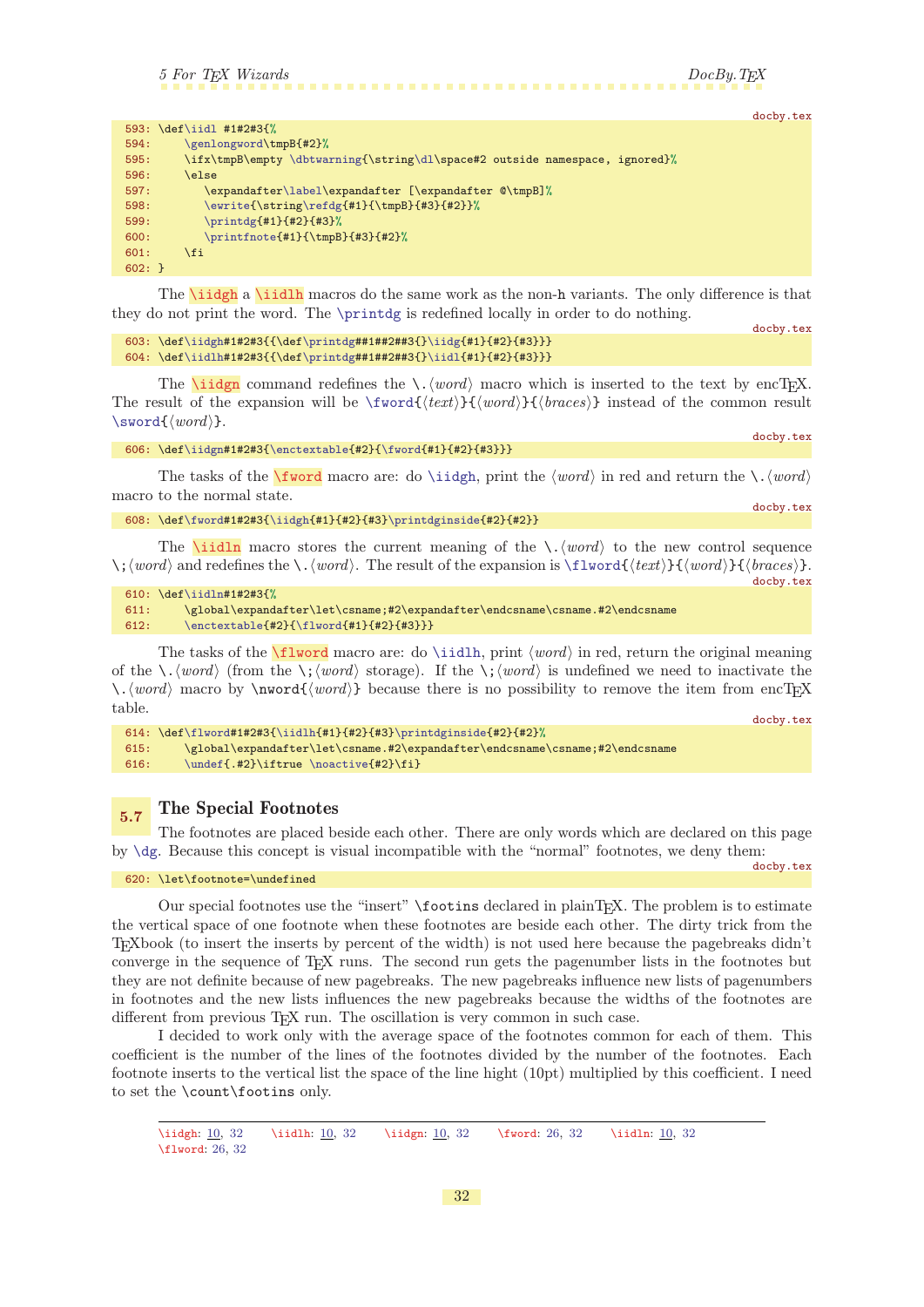<span id="page-32-1"></span>In order to guarantee the convergence of this problem, we need to fix the coefficient (mentioned above) after second TEX run. If this coefficient is changed in each TEX run then the unconvergence is very possible. The value of this coefficient after first TEX run is unusable because the lists of pagenumbers in footnotes are empty at this state. The implicit coefficient is set to \count\footins=200 for first and second T<sub>E</sub>X run (we suppose five footnotes on the one line).

The average coefficient (instead of the width of each footnote) can produce a little overfull or underfull pages. We need to have the resource for this situation in \skip\footins and we need to use the vertical glue above and below the footnote rule.

```
622: \skip\footins=18pt
623: \dimen\footins=\vsize
624: \count\footins=200
```
<span id="page-32-0"></span>The **\totalfoocount** accumulates the number of the footnotes and the **\totalfoodim** accumulates the total height of all lines with footnotes.

```
626: \newcount\totalfoocount
627: \newdimen\totalfoodim
```
The **\specfootnote**  $\{\text{text}\}$  macro inserts to the **\footins** one **\hbox**{\text} and advances [\totalfoocount](#page-32-0) by one.

|          | 629: \def\specfootnote#1{\insert\footins\bgroup |
|----------|-------------------------------------------------|
| 630:     | \let\tt=\ttsmall \rmsmall                       |
| 631:     | \floatingpenalty=20000 \setbox0=\hbox{#1}%      |
| 632:     | \ht0=10pt \dp0=0pt \box0 \egroup                |
| 633:     | \global\advance\totalfoocount by1               |
| $634:$ } |                                                 |

I decided to keep the output routine of plainTEX unchanged. It means that the part of this routine which solves the footnote printing was needed to change. The **\footnoterule** macro of plainT<sub>E</sub>X was redefined. The \unvbox\footins separator removes the same text from the original output routine.

docby.tex

docby.tex

<span id="page-32-2"></span>docby.tex

docby.tex

|          | 636: \def\footnoterule \unvbox\footins {                                  |
|----------|---------------------------------------------------------------------------|
| 637:     | \vskip-12pt \vfil                                                         |
| 638:     | \moveright\parindent\vbox{\hsize=\nwidth \hrule                           |
| 639:     | \setbox2=\vbox{\unvbox\footins \unskip                                    |
| 640:     | \setbox2=\lastbox                                                         |
| 641:     | \global\setbox4=\hbox{\unhbox2}                                           |
| 642:     | \loop \unskip\unskip\unpenalty                                            |
| 643:     | \setbox2=\lastbox                                                         |
| 644:     | \ifhbox2 \global\setbox4=                                                 |
| 645:     | \hbox{\unhbox2 \penalty-300\hskip15pt plus5pt \unhbox4}                   |
| 646:     | $\text{repeat}$                                                           |
| 647:     | \setbox2=\vbox{\hbox{} \parskip=0pt                                       |
| 648:     | \lineskiplimit=Opt \baselineskip=10pt \raggedright \rightskip=Opt plus7em |
| 649:     | \leftskip=0pt \hyphenpenalty=10000 \noindent \Black \unhbox4 }            |
| 650:     | \global\advance\totalfoodim by\ht2 \unvbox2}                              |
| $651:$ } |                                                                           |

This macro decomposes the vertical list of inserts \footins and composes them again beside each other in horizontal box 4. The raggedright parameters are set and the box 4 is unboxed in horizontal mode ended by \endgraf. This means that the footnotes are divided to lines. The [\totalfoodim](#page-32-2) is advanced here too.

The [\bye](#page-36-3) macro (see the line [789](#page-36-5)) writes the [\totalfoocount](#page-32-0) and [\totalfoodim](#page-32-2) to the [\reffile](#page-37-4). The actual average coefficient is added here too. This information is written only if the [\indexbuffer](#page-38-2) is not empty, it means that (at least) the second  $T_FX$  run is in progress.

<span id="page-32-5"></span>This information is read by the  $\ref{conf}({\mathit{coeff}}){\f{number}}{\g{height}}$  macro at the start of the next TEX run. It sets the average coefficient \count\footins. The change from implicit value 200 to the new value is done only once. Next TEX runs keep this value unchanged. The auxiliary macro \gobblerest removes the digits after decimal point including the text pt.

<span id="page-32-4"></span>\totalfoocount: 33, [37](#page-36-1) \totalfoodim: 33, [37](#page-36-1) \specfootnote: [20](#page-19-1), 33 \refcoef: [34,](#page-33-1) [37](#page-36-1)[–38](#page-37-1) \gobblerest: [34](#page-33-1), [41](#page-40-1)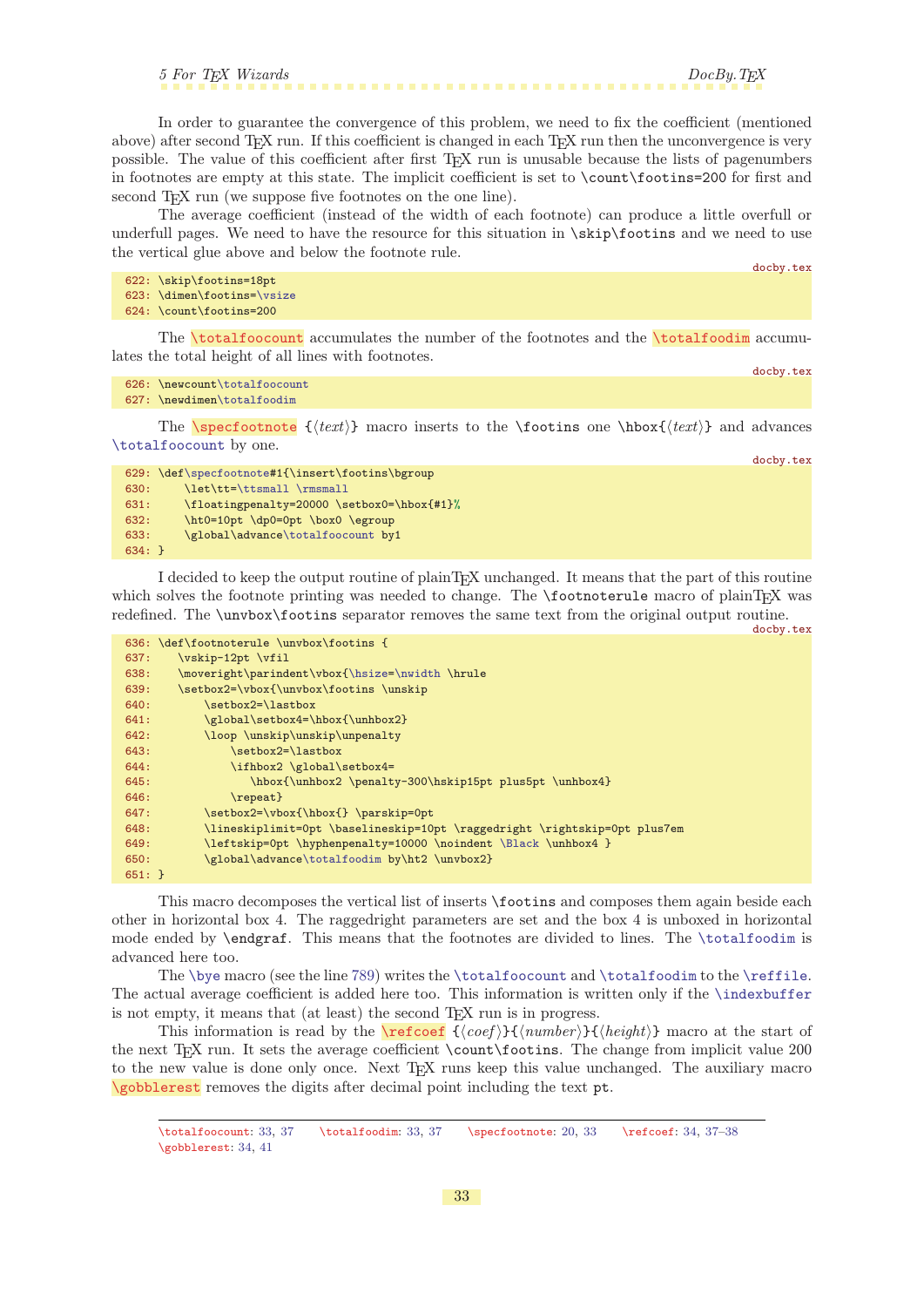docby.tex

<span id="page-33-6"></span><span id="page-33-5"></span>docby.tex

<span id="page-33-16"></span><span id="page-33-13"></span><span id="page-33-12"></span><span id="page-33-10"></span><span id="page-33-8"></span>docby.tex

<span id="page-33-1"></span>

|          | 653: $\def\ref{#1#2#3{'}}$                                 |
|----------|------------------------------------------------------------|
| 654:     | \ifnum#1=200 % isme na zacatku tretiho pruchodu            |
| 655:     | \dimen0=#3 \divide\dimen0 by #2                            |
| 656:     | \multiply \dimen0 by100                                    |
| 657:     | \afterassignment\gobblerest\count\footins=\the\dimen0 \end |
| 658:     | \else \count\footins=#1                                    |
| 659:     | \fi                                                        |
| 660:     | \message{foot-coef: \the\count\footins}                    |
| $661:$ } |                                                            |
|          | 662: \def\gobblerest #1\end{}                              |

We need to suppress the expansion of some macros in output routine which are presented in \write parameter. These macros are set to \relax meaning in output routine. In order to the headline printing is done correctly we need to expand \makehedaline before the setting of these macros to relax and we need to store the result of \makeheadline in a box.

```
docby.tex
664: \output={\setbox0=\makeheadline \def\makeheadline{\box0\nointerlineskip}
t\nb\docbytex=\relax \let\_=\relax \let\tt=\relax
666: \outputhook \plainoutput }
```
# <span id="page-33-4"></span><span id="page-33-3"></span><span id="page-33-2"></span><span id="page-33-0"></span>5.8 Section, Subsection, Part

The **\secnum, \subsecnum, \sectitle** and **\ifsavetoc** are declared here. \savetoc is true by default.

671: \newcount[\secnum](#page-33-2)

- 672: \newcount[\subsecnum](#page-33-3)
- 673: \newtoks[\sectitle](#page-33-4)
- 674: \newi[f\ifsavetoc](#page-33-5) \savetoctrue

<span id="page-33-7"></span>There is an optional parameter  $[\langle label \rangle]$  followed by optional (ignored) space when  $\setminus$ sec and [\subsec](#page-11-3) macros are used. The last token of  $\langle title \rangle$  can be space too and we need to ignore it. This is reason what the macros are somewhat complicated. The name of the macro is stored to  $\tump{A}$  and the parameter scanning process is started by [\secparam](#page-33-9).

```
\sec{\tmpA\secparam}
\subsec\tmpA{r\secparam}
```
<span id="page-33-9"></span>The **\secparam** reads the optional  $\left[\langle \text{label} \rangle\right]$ . If it exists then it is stored to **\seclabel** macro else [\seclabel](#page-33-10) is empty. The \secparamA macro ignores optional space after the ]. The \secparamB  $\langle title \rangle$ \par macro reads  $\langle title \rangle$ . The unwanted space at the end of the  $\langle title \rangle$  is removed by \nolastspace macro which cooperates with the **\setparamC** macro. This macro stores the  $\langle \text{title} \rangle$  (without the last space) into [\sectitle](#page-33-4) and executes [\iisec](#page-33-15) or [\iisubsec](#page-34-0).

```
docby.tex
679: \def\secparam{\ifx\nextchar[%
f\seclabel\secparamA}%
681: \expandafter\tmp
682: \else \def\seclabel{}\expandafter\secparamB\fi
683: }
684: \def\secparamA{\expandafter\ifx\space\nextchar
685: \def\tmp{\afterassignment\secparamB\let\next= }\expandafter\tmp
686: \else \expandafter\secparamB \fi
687: }
688: \def\secparamB #1\par{\nolastspace #1^^X ^^X\end}
689: \def\nolastspace #1 ^^X#2\end{\ifx^^X#2^^X\secparamC #1\else \secparamC #1^^X\fi}
690: \def\secparamC #1^^X{\sectitle={#1}\csname ii\tmpA\endcsname}
```
<span id="page-33-15"></span>The **\iisec** macro sets the **[\secnum](#page-33-2)** and **[\subsecnum](#page-33-3)** values and defines **\makelinks** where the hyperlinks are prepared (used by [\printsec](#page-16-12)). The [\printsec](#page-16-12) macro prints the title of the section. The information of the type  $\reftoch{seenum}{title}{}_{informber}$  is stored to  $\reffile$ . The command  $\max_{\{secnum\} \it{title}\}$  is executed and the vertical space is appended by [\printsecbelow](#page-16-13).

```
18,361835 \sectitle: 18-19, 34-35 \ifsavetoc: 18, 34-35
12,15,173912182530-31, 34-35
18,–3518, 34–35 \secparamA: 34 \secparamB: 34 \nolastspace: 34
–3517–18,35
```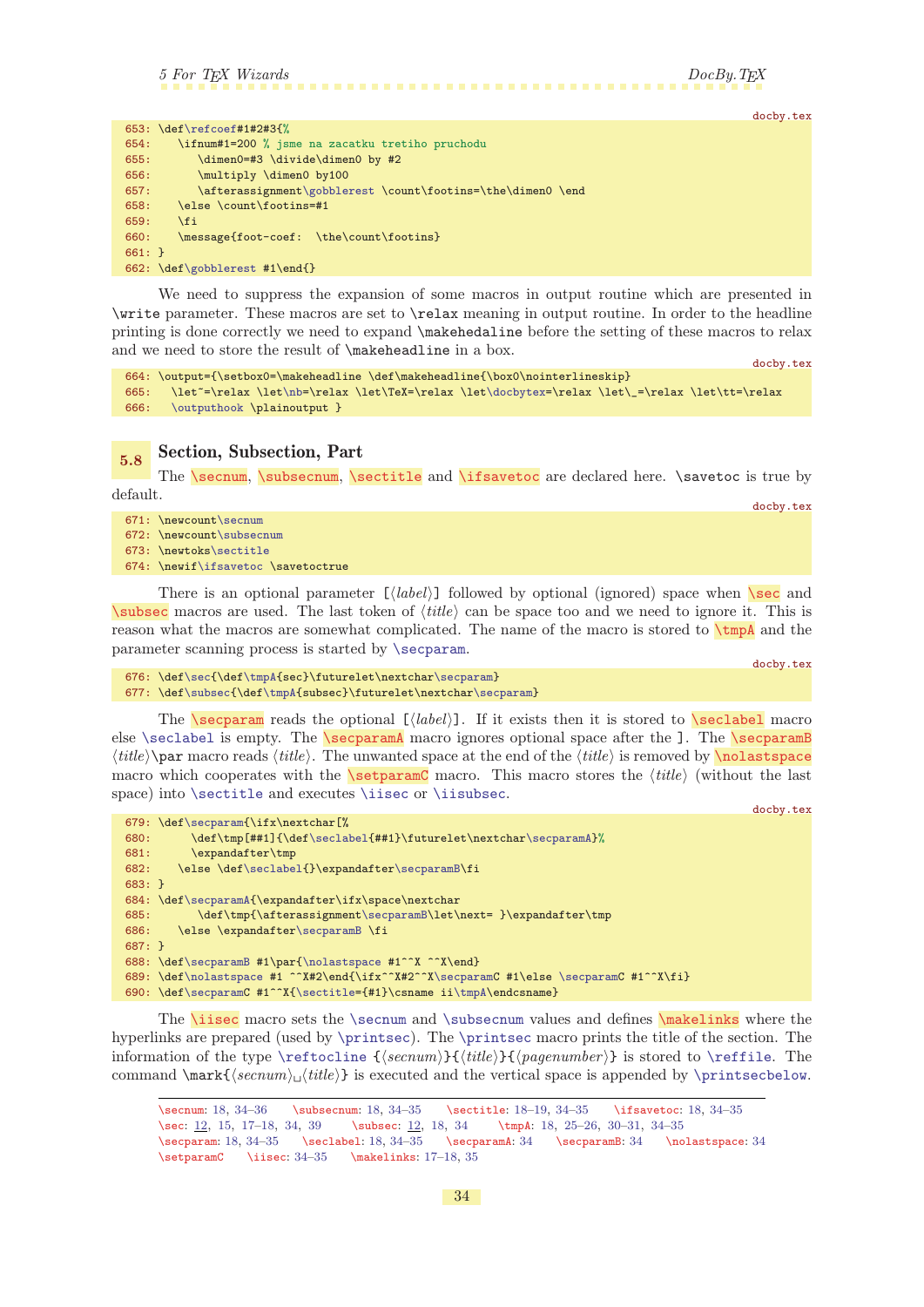<span id="page-34-1"></span>

|      |          |                                                                                            | docby.tex |
|------|----------|--------------------------------------------------------------------------------------------|-----------|
|      |          | 692: $\def\i>isec{\%}$                                                                     |           |
| 693: |          | \ifsavetoc \global\advance\secnum by1 \global\subsecnum=0 \fi                              |           |
| 694: |          | \edef\makelinks{%                                                                          |           |
| 695: |          | \ifsavetoc \noexpand\savelink[sec:\the\secnum]\fi                                          |           |
| 696: |          | \if^^X\seclabel^^X\else \noexpand\labeltext[\seclabel]{\the\secnum}\fi}                    |           |
| 697: |          | \expandafter \printsec \expandafter{\the\sectitle}% vlozi horni mezeru, text, nakonec \par |           |
| 698: |          | <i>lifsavetoc</i>                                                                          |           |
| 699: |          | \ewrite {\string\reftocline{\the\secnum}{\the\sectitle}{\noexpand\the\pageno}}\fi          |           |
| 700: |          | \mark{\ifsavetoc \the\secnum\space \else                                                   |           |
| 701: |          | \ifx\emptynumber\empty\else\emptynumber\space\fi\fi \the\sectitle}                         |           |
| 702: |          | \savetoctrue \printsecbelow                                                                |           |
|      | $703: }$ |                                                                                            |           |
|      |          |                                                                                            |           |

<span id="page-34-0"></span>The *\iisubsec* macro is similar as *[\iisec](#page-33-15)*.

docby.tex

<span id="page-34-9"></span><span id="page-34-8"></span><span id="page-34-2"></span>docby.tex

|          | 704: \def\iisubsec {%                                                                                  |
|----------|--------------------------------------------------------------------------------------------------------|
| 705:     | \ifsavetoc \global\advance\subsecnum by1 \fi                                                           |
| 706:     | \edef\makelinks{%                                                                                      |
| 707:     | \ifsavetoc \noexpand\savelink[sec:\the\secnum.\the\subsecnum]\fi                                       |
| 708:     | \if^^X\seclabel^^X\else \noexpand\labeltext[\seclabel]{\the\secnum.\the\subsecnum}\fi}                 |
| 709:     | \expandafter \printsubsec \expandafter{\the\sectitle}% vlozi horni mezeru, text, nakonec \par          |
| 710:     | \ifsavetoc<br><b>Newrite</b>                                                                           |
| 711:     | $\scriptstyle\verb String\reftocline\\the\secum.\the\subsecnum\\the\sectitle\\noexpand\the\ageno}\tif$ |
| 712:     | \savetoctrue \printsubsecbelow                                                                         |
| $713:$ } |                                                                                                        |

<span id="page-34-3"></span>The [\part](#page-34-4) macro uses the conversion of the  $\partial$  register to letters. It is implemented as \thepart macro.

|       | 717: \newcount\partnum                                                     |
|-------|----------------------------------------------------------------------------|
|       | 718: \def\thepart{\ifcase\partnum --\or A\or B\or C\or D\or E\or G\or G\or |
| 719:  | H\or I\or J\or K\or L\or M\or N\or O\or P\or Q\or R\or S\or T\or           |
| 720 : | U\or V\or W\or X\or Y\or Z\else +\the\partnum\fi}                          |

<span id="page-34-5"></span><span id="page-34-4"></span>The  $\part$  macro is implemented by  $\nightarrow$  ipart and it is similar to  $\linespace{1em}$  isec.

|          |                                                                                             | docby.tex |
|----------|---------------------------------------------------------------------------------------------|-----------|
|          | 722: \def\part{\def\tmpA{part}\futurelet\nextchar\secparam}                                 |           |
|          | 723: $\def\ij{\text{%}}$                                                                    |           |
| 724:     | \ifsavetoc \global\advance\partnum by1 \fi                                                  |           |
| 725:     | \edef\makelinks{%                                                                           |           |
| 726:     | \ifsavetoc \noexpand\savelink[sec:\thepart]\fi                                              |           |
| 727:     | \if^^X\seclabel^^X\else \noexpand\labeltext[\seclabel]{\thepart}\fi}                        |           |
| 728:     | \expandafter \printpart \expandafter{\the\sectitle}% vlozi horni mezeru, text, nakonec \par |           |
| 729:     | \ifsavetoc                                                                                  |           |
| 730:     | \ewrite {\string\reftocline{}{\the\sectitle}{\noexpand\the\pageno}}\fi                      |           |
| 731:     | \savetoctrue \printpartbelow                                                                |           |
| $732: }$ |                                                                                             |           |

# <span id="page-34-7"></span><span id="page-34-6"></span>5.9 Links and References

The hyperlinks are solved by  $\simeq$  [ $\langle label \rangle$ ] and  $\iint_k$  [ $\langle label \rangle$ ]  $\{\langle text \rangle\}$  macros. The [\savelink](#page-34-7) stores the invisible destination into document raised to the height of **\linkskip** above base-lineskip. The \ilink (i.e. internal link) is documented in the [2.13](#page-11-11) section. The [\savepglink](#page-35-0) saves the numerical destination (page number) which will be used by [\pglink](#page-35-2) if a page is referred.

```
docby.tex
736: \ifx\pdfoutput\undefined
737: \det\savelink[ #1]{}
738: \def\ilink [#1]#2{#2}
\savepglink{}
\pglinkt\dopglink\tempnum=}
\dopglink{\the\tempnum}
742: \def\ulink[#1]#2{#2}
743: \else
\savelink[#1]{\ifvmode\nointerlineskip\fi
```
\iisubsec: [34–](#page-33-1)35 \partnum: [21,](#page-20-1) 35, [40](#page-39-1) \thepart: [18,](#page-17-1) [21](#page-20-1), 35, [40](#page-39-1) \part: [12](#page-11-1), [14,](#page-13-1) 35 \iipart: 35 \savelink: 35–[36](#page-35-1) \iilink \linkskip: [18,](#page-17-1) [36](#page-35-1)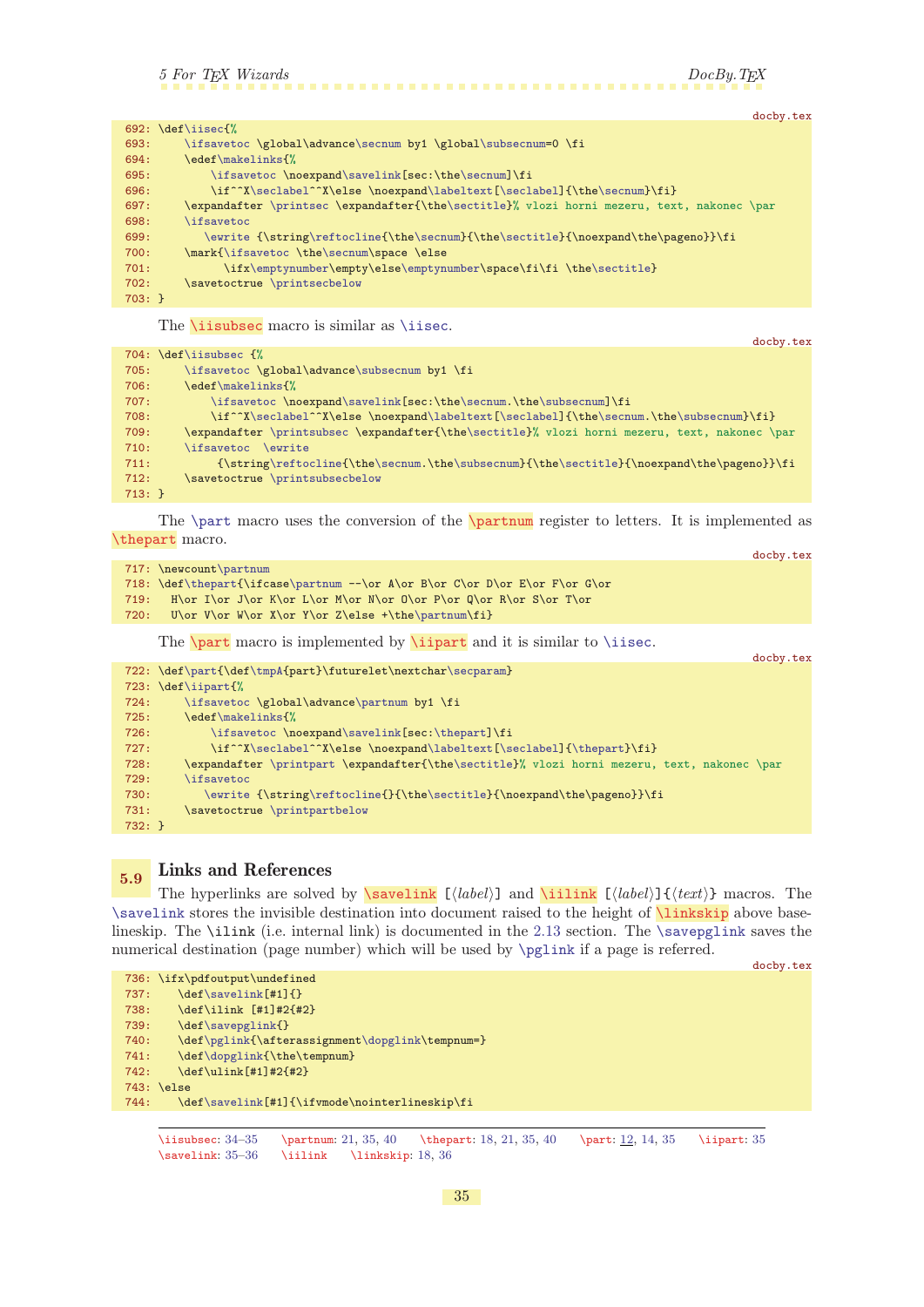<span id="page-35-1"></span>

| 745:     | \vbox to0pt{\def\nb{/_}\vss\pdfdest name{#1} xyz\vskip\linkskip}}                       |
|----------|-----------------------------------------------------------------------------------------|
|          |                                                                                         |
| 746:     | \def\ilink [#1]#2{{\def\nb{/_}\pdfstartlink height 9pt depth 3pt                        |
| 747:     | attr{/Border[0 0 0]} goto name{#1}}\Blue#2\Black\pdfendlink}                            |
| 748:     | \def\savepglink{\ifnum\pageno=1 \pdfdest name{sec::start} xyz\relax\fi % viz \bookmarks |
| 749:     | \pdfdest num\pageno fitv\relax}                                                         |
| 750:     | \def\pglink{\afterassignment\dopglink\tempnum=}                                         |
| 751:     | \def\dopglink{\pdfstartlink height 9pt depth 3pt                                        |
| 752:     | attr{/Border[0 0 0]} goto num\tempnum\relax\Blue\the\tempnum\Black\pdfendlink}          |
| 753:     | \def\ulink[#1]#2{\pdfstartlink height 9pt depth 3pt                                     |
| 754:     | user{/Border[0 0 0]/Subtype/Link/A << /Type/Action/S/URI/URI(#1)>>}\relax               |
| 755:     | \Green{\tt #2}\Black\pdfendlink}                                                        |
| 756: \fi |                                                                                         |
|          | 757: \newdimen\linkskip \linkskip=12pt                                                  |

These macros have special implementation for DVI and PDF modes. The blue color for links are declared in the \ilink macro. You can change this feature by changing of this macro.

The internal labels for PDF links cannot include backslashes. That is the reason why the [\nb](#page-22-14) (normal backslash) macro is redefined here. We expect the unexpanded parameter of [\savelink](#page-34-7) and \ilink macros.

<span id="page-35-2"></span><span id="page-35-0"></span>The **\savepglink** macro (see above) is used by **[\headline](#page-18-5)**, this places the destination at every page. The  $\epsilon$  in  $\epsilon$  hnumber is macro reads the  $\langle number \rangle$  (it is numerical register or number itself) and creates the link to the page  $\langle number \rangle$ . The  $\langle number \rangle$  is printed in blue color and it is clickable. The numerical register is scanned by **\afterassignment** followed by **\dopglink**.

<span id="page-35-4"></span><span id="page-35-3"></span>The line [\reflabel](#page-35-4)  $\{\langle \text{block} \rangle\}$  is stored to \jobname.ref file by [\labeltext](#page-35-7) macro. This information is read by **\reflabel** macro and stored in  $\Upsilon(\text{label})$  and  $\Upsilon(\text{label})$  control sequences. These sequences are used by  $\text{number}$  a  $\text{perf}$ . Note that if the  $\text{text}}$  is empty (this is a case of documented words for example) then the control sequence  $\gamma \chi \langle \text{label} \rangle$  is not defined. This saves the T<sub>EX</sub> memory for names of control sequences.

```
docby.tex
759: \def\reflabel #1#2#3{%
\undef{^^Y#1}\iftrue
761: \ifx^^X#2^^X\else\defsec{^^X#1}{#2}\fi
762: \defsec{^^Y#1}{#3}%
763: \else
764: \dbtwarning{The label [#1] is declared twice}%
765: \fi
766: }
\numref\undef{^^X#1}\iftrue \else \csname^^X#1\endcsname\fi}
768: \def\pgref [#1]{\undef{^^Y#1}\iftrue-1000\else \csname^^Y#1\endcsname\fi}
```
<span id="page-35-7"></span>The **labeltext**  $[\langle label \rangle]\{\langle text \rangle\}$  stores the desired information as pronounced above. First, it creates PDF link by  $\simeq$  and second, it stores data to .ref file. The  $\wedge$ writelabel  $[\langle label\rangle]\{\langle text\rangle\}$  us used for this purpose which expands to the asynchronous \write primitive (in order to save right value of the page number). We need to expand the  $\text{text}$  parameter because  $\theta$ (or similar data) is here. This is a reason why the parameters are switched (the  $\langle label \rangle$  parameter cannot be expanded) and the auxiliary macro  $\text{writelabelinternal } \{\text{text}\} \{ \text{label}\} \}$  is used. The first part, i.e.  $\text{level} (\text{text})$  is expanded by  $\text{def}.$ 

<span id="page-35-8"></span>docby.tex

- 770: \def[\labeltext](#page-35-7)[#1]#2{[\savelink\[](#page-34-7)#1][\writelabel](#page-35-8)[#1]{#2}} 771: \def[\writelabel](#page-35-8)[#1]#2{\edef\tmp{\noexpan[d\writelabelinternal{](#page-35-9)#2}}\tmp{#1}}
- 772: \def[\writelabelinternal](#page-35-9)#1#2{\write[\reffile{](#page-37-4)\string[\reflabel{](#page-35-4)#2}{#1}{\the\pageno}}}

<span id="page-35-11"></span><span id="page-35-10"></span><span id="page-35-9"></span>The **[\label](#page-11-12)** is defined simply as "empty" **[\labeltext](#page-35-7)**.

### 774:  $\def\label{1}$  $\def\label{1}$  $\def\label{1}$   $774: \def\label{1}$

The  $\setminus$ cite  $[\langle label \rangle]$  macro prints the hyperlink. The warning on the terminal is printed when  $\langle label \rangle$  is misspelled. The macro is documented in [2.13](#page-11-11) section.

\savepglink: [19](#page-18-1), [35–](#page-34-1)36, [40](#page-39-1) \pglink: [20](#page-19-1)[–21,](#page-20-1) [35–](#page-34-1)36, [43](#page-42-1) \dopglink: [35–](#page-34-1)36 \reflabel: 36[–38](#page-37-1) \numref: [12](#page-11-1), [13,](#page-12-1) 36-[37](#page-36-1) \pgref: 12, [13](#page-12-1), 20-[21](#page-20-1), 36-37 \labeltext: 13, [28,](#page-27-1) [35](#page-34-1)-36 \writelabel: 36 \writelabelinternal: 36 \label: [12,](#page-11-1) [13,](#page-12-1) [31](#page-30-1)[–32,](#page-31-1) 36–[37](#page-36-1) \cite: [12](#page-11-1), [9](#page-8-1), [11](#page-10-1), [13,](#page-12-1) [37](#page-36-1)

docby.tex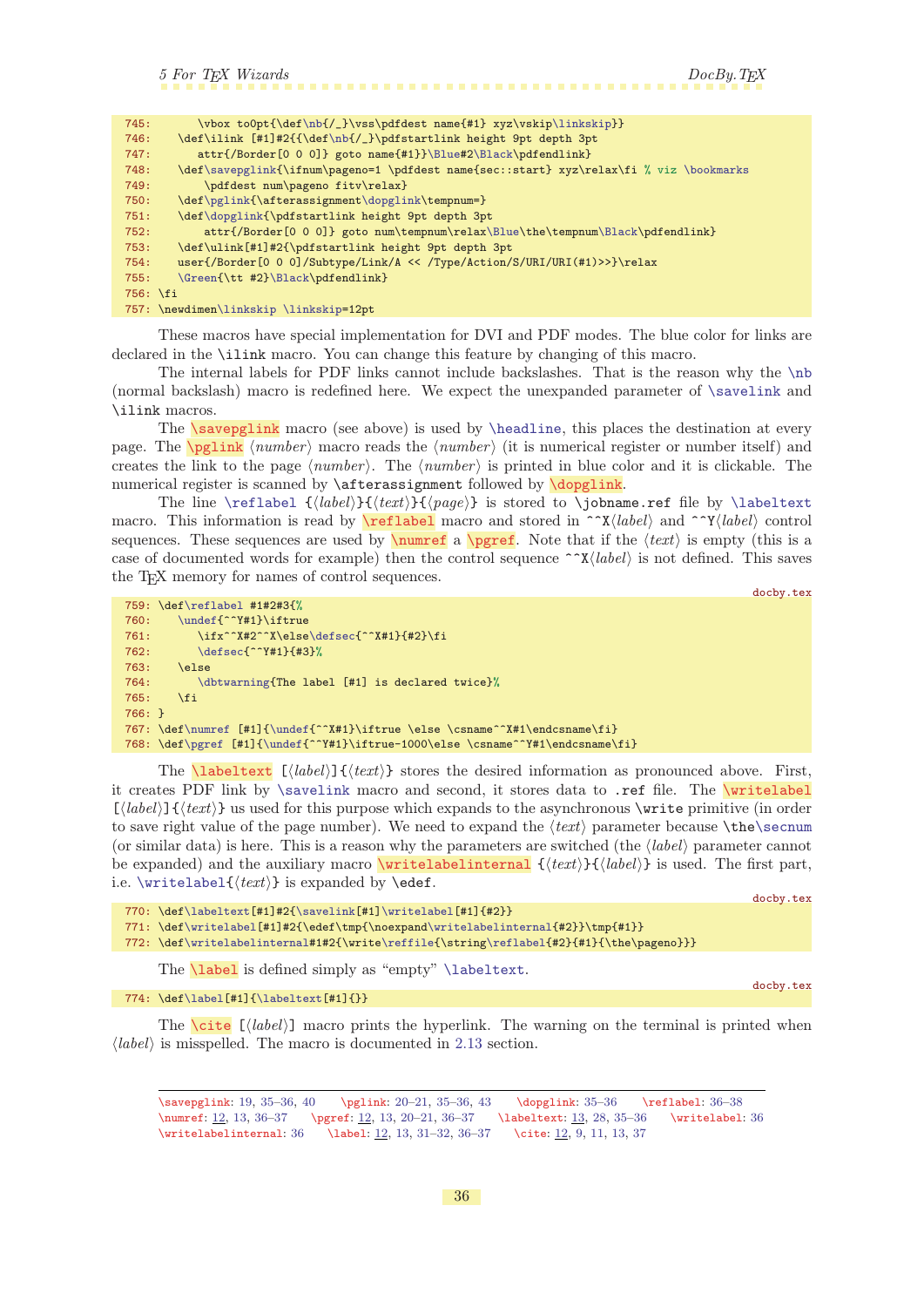```
5 For TEX Wizards DocBy.TEX
```
docby.tex

docby.tex

|          |                                                   | _______ |
|----------|---------------------------------------------------|---------|
|          |                                                   |         |
| 777 :    | \dbtwarning{label [#1] is undeclared}\Red??\Black |         |
| 778:     | \else \edef\tmp{\numref[#1]}%                     |         |
| 779:     | \ifx\tmp\empty \edef\tmp{\pgref[#1]}\fi           |         |
| 780:     | $\iint [#1] {\thm}$                               |         |
| 781:     | \fi                                               |         |
| $782:$ } |                                                   |         |
|          |                                                   |         |

The links are solved in  $\{word\}$  too. This macro uses  $\label{tword}$  $\label{tword}$  and saves the  $\langle word \rangle$  prefixed by [\refapiword](#page-37-10) to [\reffile](#page-37-4).

```
784: \def\api #1{\label[+#1]\write\reffile{\string\refapiword{#1}}}
785: \def\apitext{$\succ$}
```
<span id="page-36-3"></span><span id="page-36-2"></span><span id="page-36-0"></span>The **[\apitext](#page-10-6)** is printed alongside the  $\langle word \rangle$  in the table of contents and the index.

When the  $\b{bye}$  is executed, the information for  $\ref{line 789}$  is stored in  $\ref{ile}$  and the test of [\reffile](#page-37-4) data consistence is processed.

```
docby.tex
\bye{\par\vfill\supereject
788: \ifx\indexbuffer\empty \else % jsme ve druhem a dalsim pruchodu
\reffile{\refcoef
790:\t\t{k\theta\{\tanh\footnotesize{\theta\totalfootin}\tth\footnotesize{the\totalfootim}\t}\reffile
\setrefchecking \continuetrue \input \jobname.ref
\ifcontinue\indexbuffer \relax \fi
\ifcontinuet\tocbuffer \else
\dbtwarning{toc-references are inconsistent, run me again}\fi<br>796. \fi
796.797: \ifcontinue \immediate\write16{DocBy.TeX: OK, all references are consistent.}\fi
798: \fi
799: \end
800: }
```
The test of [\reffile](#page-37-4) data consistence is done by following steps. First the [\reffile](#page-37-4) is closed, then the control sequences used in [\reffile](#page-37-4) are redefined by [\setrefchecking](#page-36-4) macro, then the [\reffile](#page-37-4) is read again. Now the macros from [\reffile](#page-37-4) do the test itself. If inconsistency occurs then the \continuefalse is executed. We can ask to the result of the test by [\ifcontinue](#page-24-7) conditional. The elaborate check of all automatically generated hyperlinks is done after the [\reffile](#page-37-4) is read. This check is realised by [\indexbuffer](#page-38-2). Why? See the \setrefchecking.

```
docby.tex
\setrefchecking{\catcode'\"=12
802: \def\refcoef##1##2##3{}
803: \ \ \det\reflabel{#1#1#1#2#1} \def\mathcal{h} = \ref\ref\end{#3}\let\nextblock\ref{#2}804: \expandafter\ifx\csname^^Y##1\endcsname \tmp
805: \ifx^^X##2^^X\else
806: \def\tmp{##2} \expandafter \ifx \csname^^X##1\endcsname \tmp \else
807: \continuefalse
\dbtwarning{text references are inconsistent, run me again}
809: \let\next=\endinput
810: \fi\fi
811: \qquad \text{leles}812: \continuefalse
\dbtwarning{page references are inconsistent, run me again}
814: \let\next=\endinput
815: \{f_i\}_{n \in \mathbb{Z}}\refuseword##1##2{\expandafter \ifx\csname -##1\endcsname \relax
817: \defsec{-##1}{##2}\else \edefsec{-##1}{\csname -##1\endcsname,##2}\fi}
\refdg#\addtext\ptocentry \mathcal{H}_{\#2}\tocbuffer}
\tocbufferf\tocbuffer{}
}\indexbuffer
r\ignoretwo \string ##1}%
822: \expandafter\ifx \csname w:\tmp\endcsname ##1\else
823: \continuefalse
\dbtwarning{auto-references are inconsistent, run me again}
```
\api: [11](#page-10-1), [13](#page-12-1), 20-[21](#page-20-1), 37-38 \apitext: 11, [21,](#page-20-1) 37 \bye: [7,](#page-6-1) 11, [33](#page-32-1), 37 \setrefchecking: 37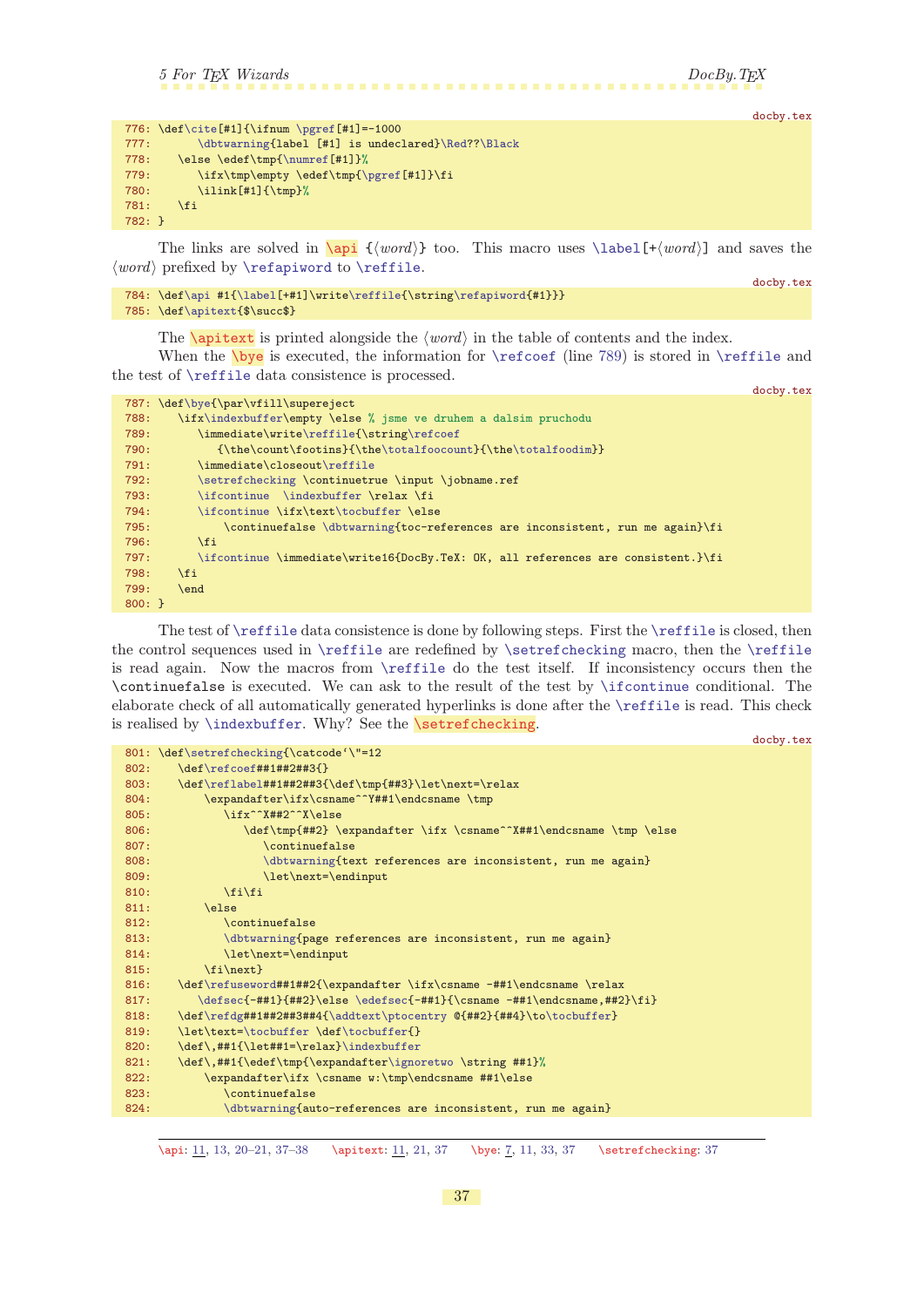# 5 For T<sub>E</sub>X Wizards DocBy.T<sub>E</sub>X

### <span id="page-37-1"></span>825: \expandafte[r\ignoretorelax](#page-37-0) \fi} 826: }

827: \def[\ignoretorelax](#page-37-0) #1\relax{}

The [\refcoef](#page-32-4) macro is redefined here: it does nothing. Next, the new version of the [\reflabel](#page-35-4) checks if the reference is in the same page as in the last run and if it has the same text. The new macro [\refuseword](#page-41-5) works as its original, only the  $-\langle word \rangle$  control sequences are used instead w: $\langle word \rangle$ . These control sequence are used foe another purpose than during normal processing. First, these sequences take the  $\relax{\text{rel}}$  meaning at line [803](#page-36-6). Second, the  $\setminus$ , is redefined in order to do the test of equivalence of the w:  $\langle word \rangle$  and  $-\langle word \rangle$  sequences. The test is executed by [\indexbuffer\](#page-38-2)relax at line [788.](#page-36-7) If an inconsistency occurs then the message is printed and macro processing is skipped to **\ignoretorelax**. next, the [\refdg](#page-37-9)macro is redefined: it writes data only to [\tocbuffer](#page-37-6). The other macros from [\reffile](#page-37-4) write data to [\tocbuffer](#page-37-6) too. The old contents of [\tocbuffer](#page-37-6) is stored to the \text and the new one is created during [\reffile](#page-37-4) reading. We check if the table of contents is changed at line [794](#page-36-8).

# <span id="page-37-2"></span>5.10 Generating of Table of Contents, Index and PDF Outlines

The table of contents (TOC) and index can be printed at various places in the document (at the begin, end, in the middle. . .). We need to print them correctly independent of their position. The [\reffile](#page-37-4) can be read only at begin of the document. After that, it is cleared and reopen to write new information. So, we need to store all desired information for TOC or index printing during reading of the [\reffile](#page-37-4). We are using the [\tocbuffer](#page-37-6) and [\indexbuffer](#page-38-2) macros for this. First, these "buffers" must be set as empty. The **\addtext**  $\text{text}\$  **is used for adding new**  $\text{text}$  to the  $\text{buffer}$ .

```
docby.tex
831: \def\tocbuffer{}
\indexbuffer{}
833: \def\addtext #1\to#2{\expandafter\gdef\expandafter#2\expandafter{#2#1}}
```
<span id="page-37-4"></span><span id="page-37-3"></span>The following commands are used in the **\reffile**.

```
\ref{number}_{\{title\}}{\{page\} % about section, subsection for TOC
\ref{before}{\text{word}}{\text{after}}{\text{www}} % about usage of \dg, \ddot\ddot\phi\ref{word}{word} % about usage of \{word\}\ref{word}{word} % about the existence of \{word\}\reflabel{\langle label{\lbrace\mathcal{H}(text)\rbrace}{\langle page\rangle5.9, links, references
\ref{coefficient}{\number}{\height5.7, spec. notes
\ref{nslabel}5.5, name spaces
\ref{(\n  nslabel)}5.5, name spaces
```
<span id="page-37-8"></span><span id="page-37-7"></span><span id="page-37-5"></span>The  $\ref{number}{\langle \mathit{title} \rangle}{\langle \mathit{title} \rangle}$  macro is used for TOC.

<span id="page-37-6"></span><span id="page-37-0"></span>docby.tex

```
835: \def\reftocline#1#2#3{\def\currb{#1}%
\istocsec#f\currsecb\addbookmark\currsecb \fi
\addtext\dotocline{o\tocbuffer}
```
The information about all sections and subsections are stored in **\tocbuffer** gradually. This buffer includes control sequences  $\dot{\text{dotocline}}$  { $\langle \text{number} \rangle$ }{ $\langle \text{right}}$ }}. The only difference between section and subsection is stored in the  $\langle number \rangle$  parameter: subsection has the  $\langle number \rangle$  with a period. This difference is recognised by the **\istocsec** macro.

<span id="page-37-10"></span>docby.tex

```
\dotocline#1#2#3{\par
840: \istocsec#1.\iftrue \ptocline{#1}{#2}{#3}\else \ptocsubline{#1}{#2}{#3}\fi}
\istocsec#1.#2\iftrue{\if^^X#2^^X}
```
<span id="page-37-9"></span>\refdg: [21,](#page-20-1) [30–](#page-29-1)[32](#page-31-1), [37](#page-36-1)[–40](#page-39-1) \refapiword: [37–](#page-36-1)[39](#page-38-1)

The [\tocbuffer](#page-37-6) includes TOC information about sections and subsections. Moreover, it includes the data about documented words stored by  $\ref{q}$  a  $\ref{apiword}$ .

```
docby.tex
843: \def\refdg#1#2#3#4{%
\edefsec{-#2}{#1\noexpand\right\if!#4!#3\fi}
     \ignoretorelax: 38 \addtext: 25, 37–39, 41 \reffile: 25, 29–31, 33–34, 36–38, 40, 42
    \reftocline: 34–35, 38, 40 \tocbuffer: 37–40 \dotocline: 38, 40 \istocsec: 38
```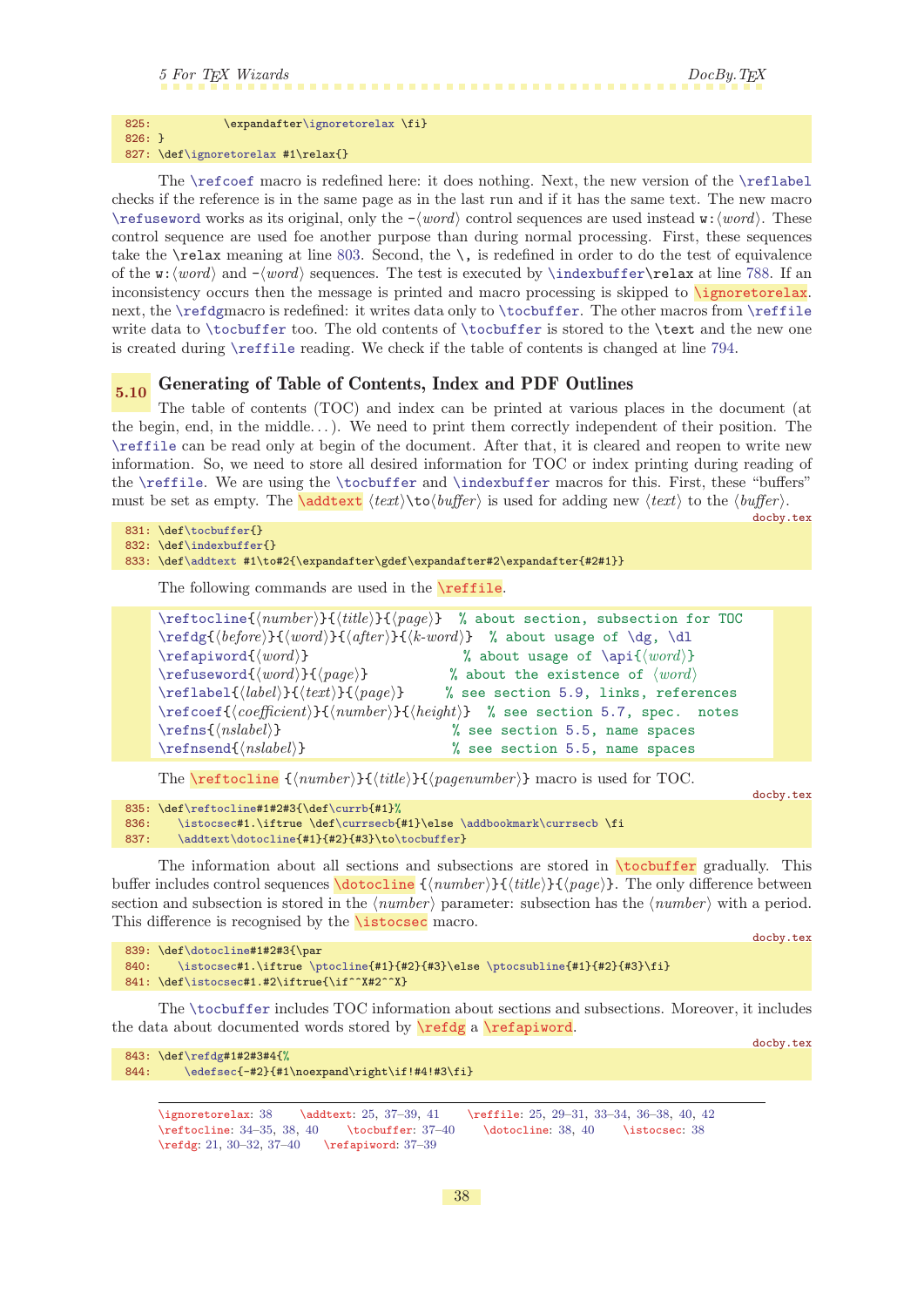```
5 For TEX Wizards DocBy.TEX
```
<span id="page-38-0"></span>

<span id="page-38-4"></span><span id="page-38-1"></span>

| 845:     | \expandafter\addtext\csname-#2\endcsname,\to\indexbuffer                           |
|----------|------------------------------------------------------------------------------------|
| 846:     | \addbookmark\currb                                                                 |
| 847:     | \addtext\ptocentry $Q{#2}{#4}\to\to\to\text{fer}$                                  |
| 848:     | \ifx^^X#4^^X\enctextable{#2}{\sword{#2}}<br>% slovo je z $\deg$                    |
| 849:     | \else \expandafter\def\csname ns:\currns<br>% slovo je z $\dagger$ dl              |
| 850:     | \expandafter\expandafter\expandafter\endcsname                                     |
| 851:     | \expandafter\expandafter\expandafter                                               |
| 852:     | $\{\cos n\$ : \currns\endcsname \locword{#4}}                                      |
| 853:     | <b>\fi</b>                                                                         |
| $854:$ } |                                                                                    |
|          | 855: \def\refapiword#1{\addbookmark\currb \addtext\ptocentry +{#1}{}\to\tocbuffer} |

<span id="page-38-5"></span>The [\refdg](#page-37-9) macro has  ${\begin{subarray}{c}{} \{word\} {\begin{subarray}{c}{} \{sk-word\} \} \}$  parameters where  ${\begin{subarray}{c}{} \{before\} \} \end{subarray}}$ text before word,  $\langle word \rangle$  is a long variant of the word and  $\langle after \rangle$  can include optional braces (). If the long word differ from short word (when  $\dagger$  is used) then  $\langle k-word \rangle$  includes the short variant of the word else  $\langle k\text{-}word\rangle$  is empty. The [\refdg](#page-37-9) macro stores its information to [\tocbuffer](#page-37-6) and [\indexbuffer](#page-38-2) in parallel. If  $\langle k$ -word) is empty then [\sword](#page-24-0) is stored to encTEX table. If  $\langle k$ -word) is nonempty then namespaces are taken into account. The TOC is created by the **[\dotoc](#page-6-4)** macro.

```
docby.tex
\dotoc\sec\tittoc \par \smallskip
5\hsize
\tochook\tocbuffer \par\egroup}
```
The Index is created by  $\langle \text{indexbuffer} \rangle$  which includes the list of all declared words in the document. Each word is sored in the form of control sequence (this takes minimum T<sub>EX</sub> memory) and they are separated by comma (before sorting) or  $\setminus$ , (after sorting):

```
before sorting: \setminus \{-\langle word1 \rangle, \setminus \{-\langle word2 \rangle, \setminus \{-\langle word3 \rangle, \setminus \{-\langle word4 \rangle, \ldots\} \rangle\}after sorting: \langle \cdot, \cdot \rangle = \langle word \rangle \, \langle \cdot, \cdot \rangle = \langle word \rangle \, \langle \cdot, \cdot \rangle = \langle word \rangle \, \langle \cdot, \cdot \rangle = \langle word \rangle \, \langle \cdot, \cdot \rangle = \langle word \rangle...
```
The  $\setminus \{word\}$  means one control sequence here. Each control sequence is a macro with the body  $\langle \text{before} \rangle$  ight $\langle \text{after} \rangle$ , see the [844](#page-37-11) line. The index is printed by the **[\doindex](#page-6-3)** macro. docby.tex

<span id="page-38-6"></span>

|          | 861: \def\doindex {\par\penalty0                            |  |
|----------|-------------------------------------------------------------|--|
| 862:     | \calculatedimone                                            |  |
| 863:     | \ifdim\dimen1<7\baselineskip \vfil\break \fi                |  |
| 864:     | \sec \titindex \par                                         |  |
| 865:     | \ifx\indexbuffer\empty                                      |  |
| 866:     | \dbtwarning {index is empty, run me again}                  |  |
| 867:     | \else                                                       |  |
| 868:     | \message{DocBy.TeX: sorting index}                          |  |
| 869:     | \sortindex                                                  |  |
| 870:     | \indexhook                                                  |  |
| 871:     | \vskip-\baselineskip                                        |  |
| 872:     | \begmulti 2 \rightskip=0pt plus5em \parfillskip=0pt plus2em |  |
| 873:     | \widowpenalty=0 \clubpenalty=0                              |  |
| 874:     | \let\, =\doindexentry \indexbuffer \endmulti                |  |
| 875:     | <b>\fi</b>                                                  |  |
| $876: }$ |                                                             |  |

The [\calculatedimone](#page-43-0) command and the test of \dimen1 value prepares the two columns type-setting, see the section [5.13.](#page-42-3) The [\doindex](#page-38-3) begins the [\sec](#page-33-6) with the [\titindex](#page-13-2) title. The index printing is started when [\indexbuffer](#page-38-2) is nonempty. The [\indexbuffer](#page-38-2) is sorted by [\sortindex](#page-40-5) (see section [5.11\)](#page-39-11). Then the two columns printing is opened by  $\begin{array}{c} \begin{array}{c} 2 \end{array}$  and the  $\, \end{array}$ , separator takes the meaning [\doindexe](#page-38-3)ntry. This macro prints each index entry when [\indexbuffer](#page-38-2) expands.

docby.tex

```
877: \def\doindexentry #1{%
r\ignoretwo \string #1}%
\remakebackslash \tmp\end
\printindexentry \expandafter {\tmp}%
881: }
\remakebackslash#\nb\nb#2}\fi}
883: \def\ignoretwo #1#2{}
```
\dotoc: [7,](#page-6-1) [4](#page-3-1), [14,](#page-13-1) 39 \indexbuffer: [33,](#page-32-1) [37](#page-36-1)-39, 41-[42](#page-41-1) \doindex: 7, 4, [6,](#page-5-1) [14](#page-13-1), 39-40, [44](#page-43-1)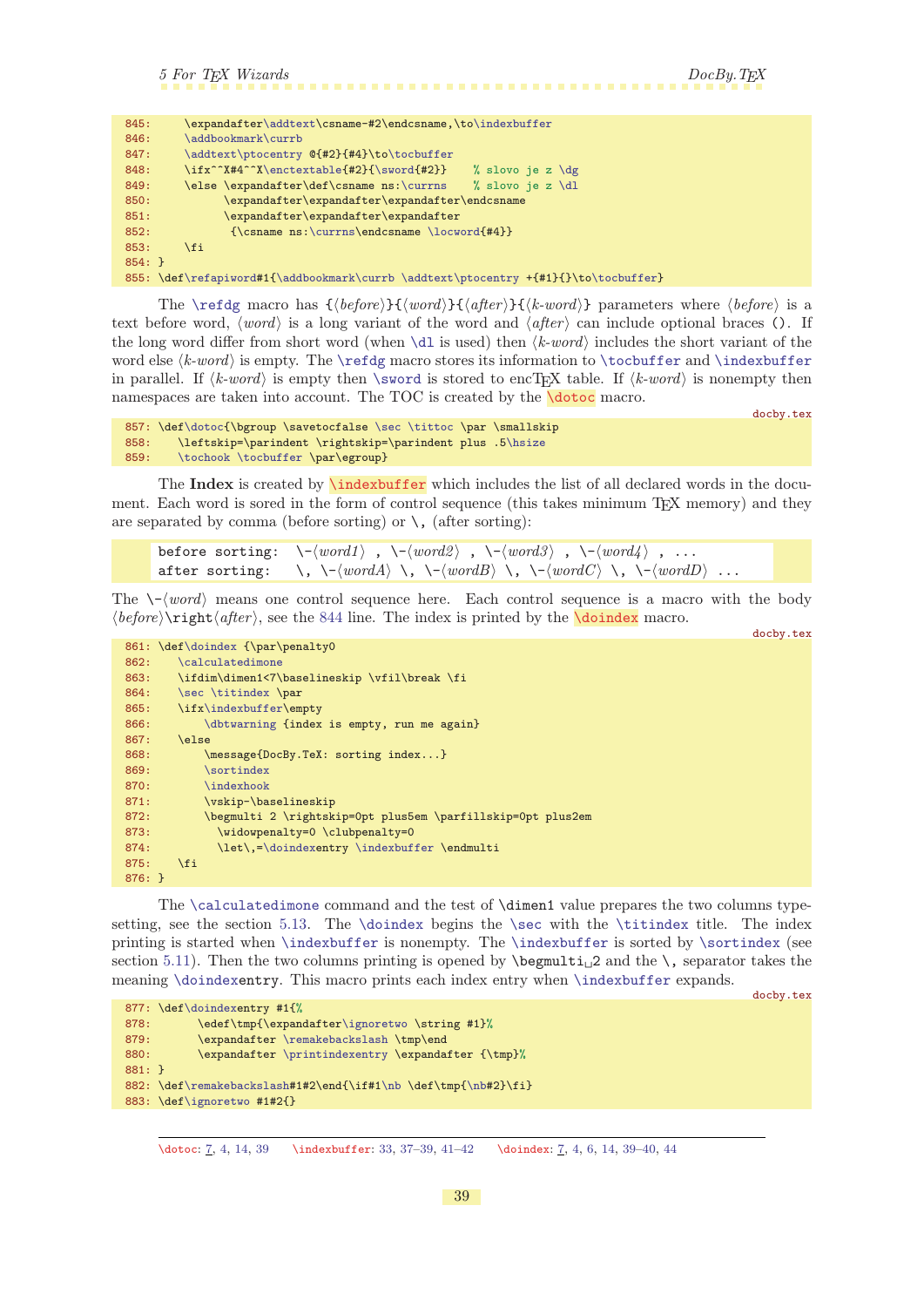<span id="page-39-4"></span><span id="page-39-3"></span>5 For T<sub>E</sub>X Wizards DocBy.T<sub>E</sub>X

<span id="page-39-2"></span><span id="page-39-1"></span><span id="page-39-0"></span>The [\doindexe](#page-38-3)ntry macro removes the \- characters from the control sequence  $\langle \text{--}\langle word \rangle$  by the \ignoretwo, so the \tmp includes  $\langle word \rangle$  only. If the  $\langle word \rangle$  begins by backslash, it is replaced by [\nb](#page-22-14) using **\remakebackslash** macro. The reason: we needn't the backslash in the PDF internal labels, see [5.9](#page-34-6) for more information. The index entry is finally printed by the [\printindexentry](#page-20-4) macro.

When the **PDF** outlines are created, we need to know the number of children of each node in the outlines tree. This number is calculated when  $\ref{ile}$  is read by  $\addbookmark \n| node \n|$  macro (see [\reftocline](#page-37-5) and [\refdg](#page-37-9) macros). The parameter  $\langle node \rangle$  can be the number of section or the  $\langle section \rangle$ .  $\langle subsection \rangle$  pair. The  $\langle node \rangle$  for which we are calculating children is saved in  $\text{current}$  macro. The **\currsecb** includes the parent of the **[\currb](#page-39-4)**, if it exists. The **\bk**:  $\langle node \rangle$  is advanced by one using the [\addbookmark](#page-39-3) macro. docby.tex

```
885: \def\addbookmark#1{\undef{bk:#1}\iftrue\defsec{bk:#1}{1}%
886: \else \tempnum=\csname bk:#1\endcsname\relax
887: \advance\tempnum by1
\edefsec{bk:#1}{\the\tempnum}
889: \fi}
890: \def\currb{} % vychozi hodnota <uzel> pro jistotu
```
<span id="page-39-6"></span>The [\bookmarks](#page-6-6) macro opens the group, redefines the [\dotocline](#page-37-7) and [\ptocentry](#page-20-2) (i.e. macros from [\tocbuffer](#page-37-6)), inserts the first PDF outline with the name of the document and executes the [\tocbuffer](#page-37-6). docby.tex

|          | 892: \def\bookmarks{\ifx\pdfoutput\undefined \else                                 |
|----------|------------------------------------------------------------------------------------|
| 893:     | bgroup                                                                             |
| 894:     | \def\dotocline##1##2##3{%                                                          |
| 895:     | \undef{bk:##1}\iftrue \tempnum=0 \else \tempnum=\csname bk:##1\endcsname\relax\fi  |
| 896:     | \if^^X##1^^X\advance\partnum by1                                                   |
| 897:     | \setoutline[sec:\thepart]{##2}{\opartname\space\thepart: }%                        |
| 898:     | \else \setoutline[sec:##1]{##2}{}\fi}                                              |
| 899:     | \def\ptocentry##1##2##3{\edef\tmpb{\ifx^^X##3^^X##2\else##3\fi}%                   |
| 900:     | \tempnum=0 \setoutline[##1##2]{\tmpb}{}}%                                          |
| 901:     | \def\nb{\string\\}\def\TeX{TeX}\def\docbytex{DocBy.TeX}\def\_{_}\def\tt{}\def~{ }% |
| 902:     | \def\unskip{}\bookmarkshook                                                        |
| 903:     | \ifx\headtile\empty \else                                                          |
| 904:     | \tempnum=0 \setoutline[sec::start]{\headtitle\empty}{}\fi % viz \savepglink        |
| 905:     | \tocbuffer                                                                         |
| 906:     | \egroup \fi                                                                        |
| $907: }$ |                                                                                    |

<span id="page-39-7"></span>The **\setoutline**  $[\langle label \rangle]\{\langle text \rangle\}\{\langle prefix \rangle\}$  creates the PDF outline  $\langle prefix \rangle \langle text \rangle$  and the link with  $\langle label \rangle$  is activated. The  $\tempnum$  register includes the number of children of this PDF outline. docby.tex

```
\setoutline\nb{/_}\xdef\tmp{#1}}%
909: \def\tmpa{\pdfoutline goto name{\tmp} count -\tempnum}%
\cnvbookmark\nobraces#2{\end}}}%
911: }
\cnvbookmark#1{#1} % zadna konverze
\nobraces#1\nobrA}
\nobrA\nobraces#1\fi}
```
<span id="page-39-8"></span>The special "conversion" macro **\cnvbookmark** is used here. It is nonactive by default. User can set (for example)  $\text{cv} \to \text{cv} \to \text{cv} \to \text{cv} \to \text{cv} \to \text{cv} \to \text{cv} \to \text{cv} \to \text{cv} \to \text{cv} \to \text{cv} \to \text{cv} \to \text{cv} \to \text{cv} \to \text{cv} \to \text{cv} \to \text{cv} \to \text{cv} \to \text{cv} \to \text{cv} \to \text{cv} \to \text{cv} \to \text{cv} \to \text{cv} \to \text{cv} \to \text{cv} \to \text{cv} \to \text{cv} \to \text$ setting can be done by [\bookmarkshook](#page-13-12).

<span id="page-39-9"></span>The text is converted by  $\nhobraces macro for removing  $\{\}$ . The macro **hook** is used here$ too. When we have (for example)  $\{\text{tut}_\text{t} \in \text{H} \text{ in } \text{et} \text{ in } \text{et} \text{ in } \text{et} \text{ in } \text{et} \text{ in } \text{et} \text{ in } \text{et} \text{ in } \text{et} \text{ in } \text{et} \text{ in } \text{et} \text{ in } \text{et} \text{ in } \text{et} \text{ in } \text{et} \text{ in } \text{et} \text{ in } \text{et} \text{ in } \text{et} \text{ in } \text{et} \text{ in } \text{et$ conversion.

# <span id="page-39-11"></span>5.11 Sorting by Alphabetical Order

This work is done by [\sortindex](#page-40-5) macro. First version implemented the bubble sort algorithm but it was slow for large indexes. For example sorting of the index of this document has taken circa

<span id="page-39-10"></span>\ignoretwo: [31](#page-30-1), [37,](#page-36-1) [39](#page-38-1), [42](#page-41-1) \remakebackslash: [39](#page-38-1) \addbookmark: [38–](#page-37-1)40 \currb: [38–](#page-37-1)40  $\current{2} (currsech: 38 \bockmarks: 7, 36, 40 \setminus 40 \convobokmark: 14, 40 \nobraces: 40$  $\current{2} (currsech: 38 \bockmarks: 7, 36, 40 \setminus 40 \convobokmark: 14, 40 \nobraces: 40$  $\current{2} (currsech: 38 \bockmarks: 7, 36, 40 \setminus 40 \convobokmark: 14, 40 \nobraces: 40$  $\current{2} (currsech: 38 \bockmarks: 7, 36, 40 \setminus 40 \convobokmark: 14, 40 \nobraces: 40$  $\current{2} (currsech: 38 \bockmarks: 7, 36, 40 \setminus 40 \convobokmark: 14, 40 \nobraces: 40$  $\current{2} (currsech: 38 \bockmarks: 7, 36, 40 \setminus 40 \convobokmark: 14, 40 \nobraces: 40$  $\current{2} (currsech: 38 \bockmarks: 7, 36, 40 \setminus 40 \convobokmark: 14, 40 \nobraces: 40$  $\current{2} (currsech: 38 \bockmarks: 7, 36, 40 \setminus 40 \convobokmark: 14, 40 \nobraces: 40$  $\current{2} (currsech: 38 \bockmarks: 7, 36, 40 \setminus 40 \convobokmark: 14, 40 \nobraces: 40$  $\n\frac{\text{hph}}{4}$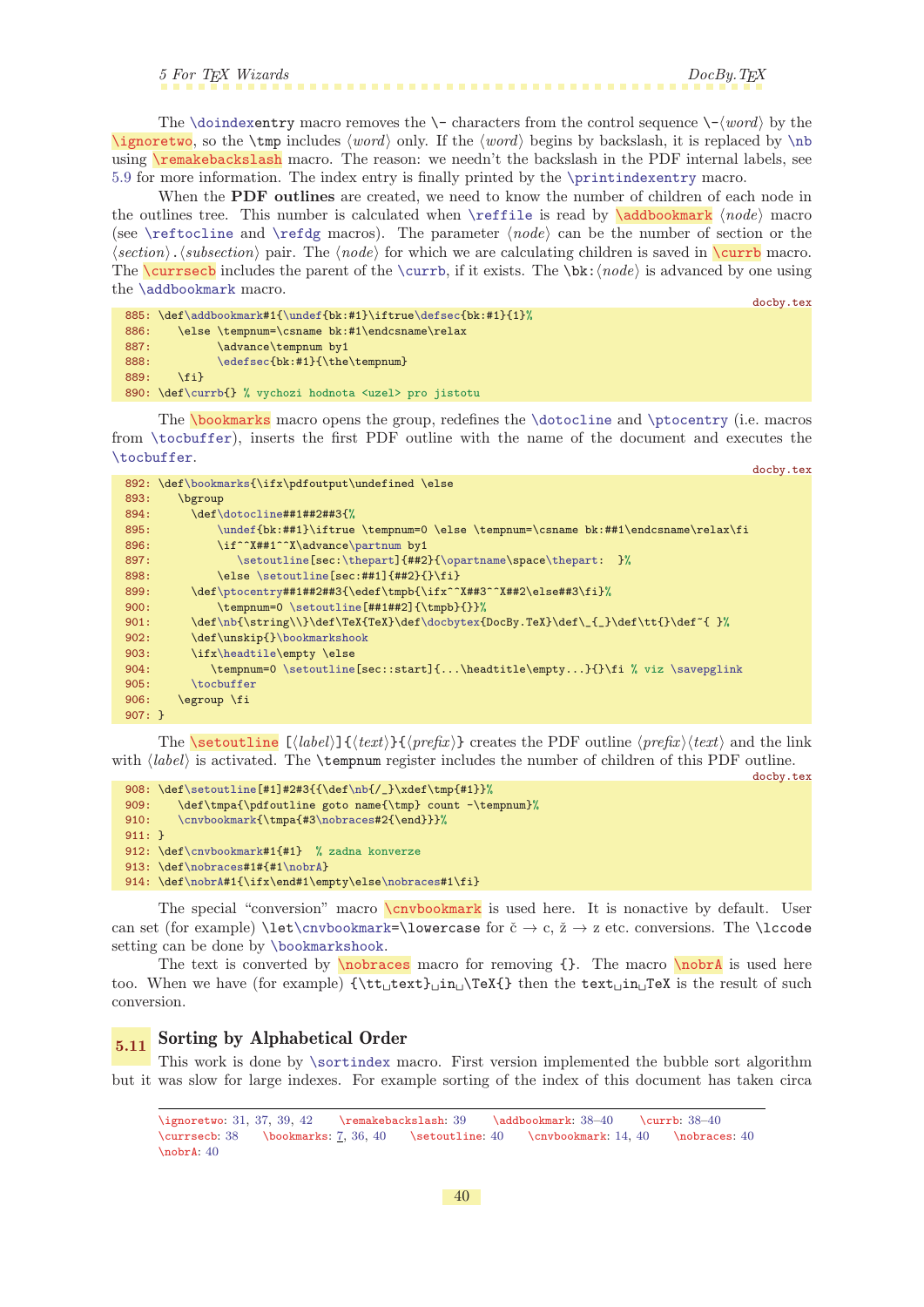<span id="page-40-1"></span>2 seconds of computer time. My son Mirek rewrote the sorting by mergesort algorithm in the second version of docByTeX. The previous 52 thousand sorting queries (for an index of the size comparable with the index used here) was reduced to 1600 queries, so 30 times better.

<span id="page-40-3"></span><span id="page-40-2"></span><span id="page-40-0"></span>First, we declare the **\ifAleB** which answers true if  $A < B$  (see also **[\isAleB](#page-41-0)** macro below). The auxiliary macros  $\n$ ullbuf,  $\return$  and  $\if$  are used here. The  $\return$  macro is used for escaping from various loops to the  $\tau$  mark. The  $\fi$  are balanced by the  $\fi$  fif macro in nested  $\fi$ ... $\fi$ constructions. This save the number of \expandafter commands.

docby.tex

```
f\ifAleB
\nullbuf{\indexbuffer{}}
\return\fif{\fi}
```
<span id="page-40-5"></span>The **\sortindex** macro puts to the input queue the content of the whole **[\indexbuffer](#page-38-2)** followed by \end,\end, the new [\indexbuffer](#page-38-2) is set as empty and the [\mergesort](#page-40-6) macro is executed.

docby.tex

```
\sortindexr\nullbuf
r\mergesort\indexbuffer\end,\end
924: }
```
<span id="page-40-6"></span>The \mergesort takes two groups of items repeatedly, each group is sorted already. The groups are separated by commas in the input queue. These two groups are merged to one sorted group. This process is repeated until \end occurs. One merging of two groups looks like that: suppose for example two groups eimn,bdkz, which is merged to one group bdeikmnz,. Letters in that example are the whole sorted entries.

At the begin of the process, all groups have only one item. After first pass over input queue, the result is the groups with two items. They are saved back in the [\indexbuffer](#page-38-2). Next pass puts the [\indexbuffer](#page-38-2) to the input queue and creates groups with four items. Next, there are 8 items per group etc. This process is repeated until only one sorted group is created (line [935](#page-40-7)) and only \end is in the second group. The [\gobblerest](#page-32-5) macro removes the second **\end** from input queue. docby.tex

```
\mergesort #1#2,#3{%<br>926: \ifx,#1
                           % prazdna-skupina,neco, (#2=neco #3=pokracovani)
\addtext\indexbuffer % dvojice skupin vyresena
\return{\fif\mergesort#3}% % \mergesort pokracovani
929 \cdot \sqrt{f}930: \ifx,#3 % neco,prazna-skupina, (#1#2=neco #3=,)
\addtexto\indexbuffer % dvojice skupin vyresena
\return{\fif\mergesort}% % \mergesort dalsi
933 \cdot 161934: \ifx\end#3 % neco,konec (#1#2=neco)
\indexbuffer % neco=kompletni setrideny seznam
f\indexbuffer{\napercarky#1#2\end}% % vlozim \, mezi polozky
\return{\fif\fif\gobblerest}% % koncim
938: \else \else % neco=posledni skupina nebo \end
\return{\fif\fif\nullbuf\indexbuffer+neco a cele znova
r\mergesort\indexbuffer#1#2,#3}%
941: \fi\fi % zatriduji: p1+neco1,p2+neco2, (#1#2=p1+neco1 #3=p2)
\isAleB3\ifAleB % p1<p2
\addtexto\indexbuffer % p1 do bufferu
\return{\fif\mergesort#2,#3}% % \mergesort neco1, p2+neco2,
945: \else % p1>p2
\addtexto\indexbuffer % p2 do bufferu<br>947: \return{\fif\mergesort#1#2,}% % \me
\return{\fif\mergesort#1#2,}% % \mergesort p1+neco1,neco2,
948: \fi
\return
950: }
```
<span id="page-40-9"></span><span id="page-40-8"></span>The core of the [\mergesort](#page-40-6) is on the lines [942–](#page-40-8)[947.](#page-40-9) The [\mergesort](#page-40-6) macro saves first item of the first group to the #1 parameter, next items of the first group to the #2 parameter and the first item of the second group to the #3 parameter. If #1<#3 then we save #1 to the output [\indexbuffer](#page-38-2), the #1 is removed from input queue and [\mergesort](#page-40-6) is executed again. The cases with empty parameters are solved in the lines [926](#page-40-10)[–932](#page-40-11): we need to save the rest of the nonempty group to the output [\indexbuffer](#page-38-2)

 $\if AleB: 41 \nnull but f: 41 \retturn: 41 \if f: 41 \sortindex: 39-41 \mereesort: 41-42$  $\if AleB: 41 \nnull but f: 41 \retturn: 41 \if f: 41 \sortindex: 39-41 \mereesort: 41-42$  $\if AleB: 41 \nnull but f: 41 \retturn: 41 \if f: 41 \sortindex: 39-41 \mereesort: 41-42$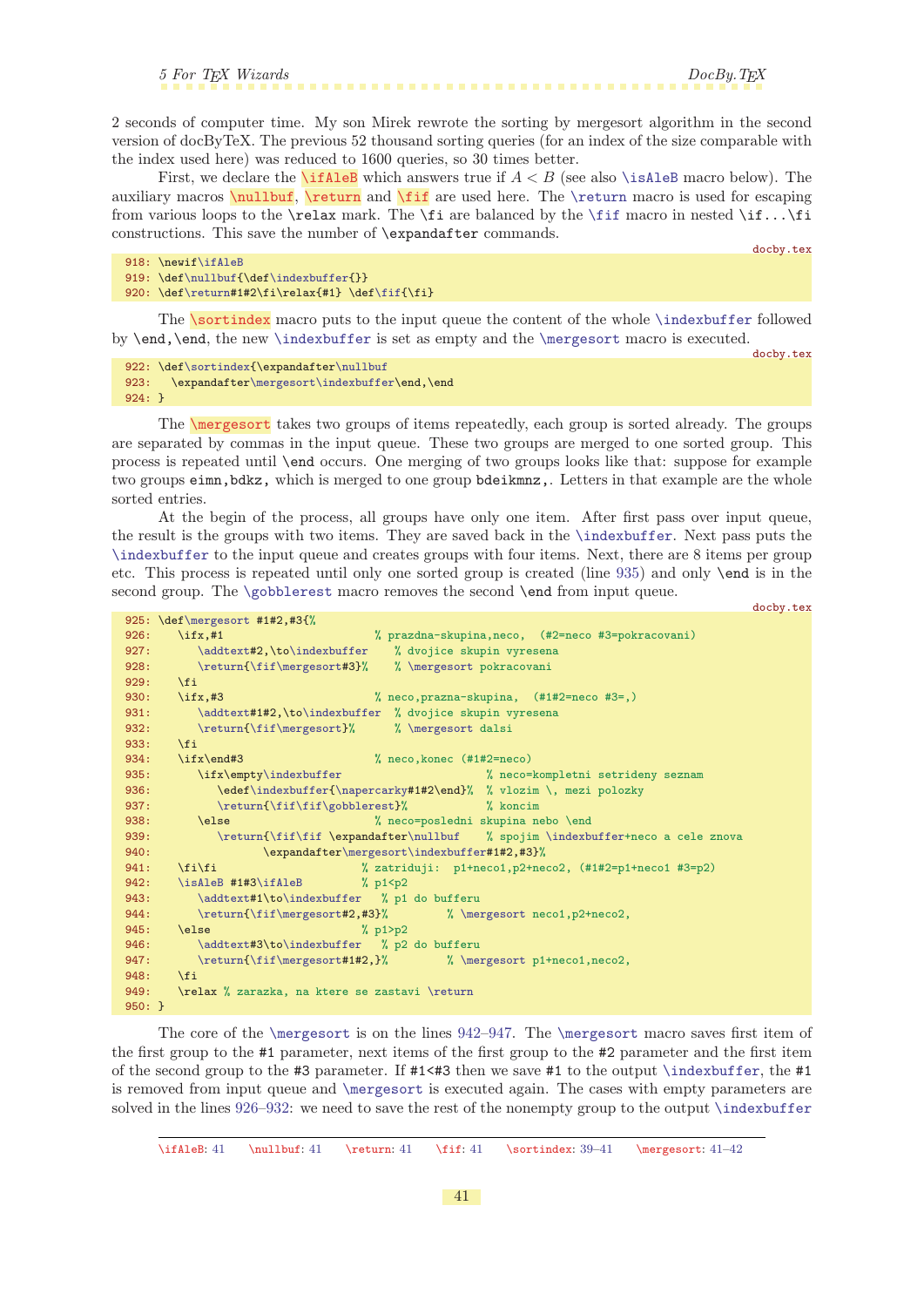<span id="page-41-1"></span>and go to the next pair of groups. If the terminal string **\end,\end** is scanned then the next run of [\mergesort](#page-40-6) is executed after [\indexbuffer](#page-38-2) is put to the input queue and set it to empty value.

The sorting of the two items are realized by  $\iota \in \mathbb{R}$  hields  $\langle itemA \rangle \langle itemB \rangle$  macro. The items are in the form  $\-\langle wordA \rangle$  and  $\-\langle wordB \rangle$ . The macro converts these parameters to the strings by  $\scriptstyle\setminus$ string primitive and expands to  $\text{Re}(wordA)\relax(wordB)\relax$ . The \lowercase primitive is executed here because we needn't distinguish between uppercase/lowercase letters.

<span id="page-41-0"></span>docby.tex

```
951: \def\isAleB #1#2{%
952: \edef\tmp{\expandafter\ignoretwo\string#1&0\relax\expandafter\ignoretwo\string#2&1\relax}%
953: \lowercase \expandafter {\expandafter \testAleB \tmp}%
954: }
```
<span id="page-41-2"></span>The **\testAleB**  $\wordA\text{Per}$ *lax* $\wordB\text{Per}$  macro tests if  $\wordA$  precedes  $\wordB$ . It he first letters are the same, the macro is called recursively. The recursion will be truly finished because different tails are appended to the compared words at line [952.](#page-41-9)

docby.tex

docby.tex

```
\testAleB #1#2\relax #3#4\relax {%
956: \ifx #1#3\testAleB #2\relax #4\relax \else
957: \ifnum '#1<'#3 \AleBtrue \else \AleBfalse \fi
958: \fi
959: }
```
<span id="page-41-3"></span>The macro  $\nabla \cdot \mathbf{x}$  inserts  $\nabla \cdot \mathbf{x}$  separators between items in the sorted  $\mathbf{x}$  index buffer.

```
\napercarky#1{\ifx#1\end \else
\napercarky
962: \fi
963: }
```
# <span id="page-41-4"></span>5.12 Merging of the List of the Page Numbers

Each occurrence of the  $\word$  is stored to the [\reffile](#page-37-4) as \refuseword  $\{word\}{f(page)\}$ . This macro is processed at the begin of the document when [\reffile](#page-37-4) is read.

<span id="page-41-5"></span>docby.tex

```
968: \def\refuseword#1#2{%
969: \expandafter \ifx\csname w:#1\endcsname \relax
\defsec{w:#1}{#2}
971: \else
972: \edefsec{w:#1}{\csname w:#1}{endcsname, #2}973: \fi
974: }
```
So, the list of the pages where the  $\langle word \rangle$  occurs is stored in the  $\forall w:\langle word \rangle$  macro. Pages are separated by commas. The list looks like:

### <span id="page-41-6"></span>2,5,5,10,11,12,12,13,13,13,27

We need to convert this list to the format  $2, 5, 10^{-13}$ , 27, i.e. we need to remove double occurrences and to replace consecutive lists of pages by intervals in the form  $\langle from \rangle - \langle to \rangle$ . This work is done by  $\text{listofpages } {\text{word}}$  macro which puts the list of pages to the input queue terminated by ,0, and executes the [\transf](#page-42-0) macro.

```
975: \def\listofpages#1{%
\transf\csname w:#1\endcsname,0,%
977: }
```
The  $\text{transf macro removes the page numbers which are equal to } \text{derum or } \text{arum}.$  We want to avoid the double occurrence of the main page and underlined page in the list. These pages are printed separately. The declaration of the registers follows:

<span id="page-41-8"></span><span id="page-41-7"></span>docby.tex

docby.tex

```
979: \newcount\apinum
980: \newcount\dgnum
981: \newcount\tempnum
```

```
982: \newif\ifdash
```
 $\isAleB: 41-42 \text{testAleB: 42 \napercarky: 41-42 \refuseword: 25, 30, 37-38, 42$  $\isAleB: 41-42 \text{testAleB: 42 \napercarky: 41-42 \refuseword: 25, 30, 37-38, 42$  $\isAleB: 41-42 \text{testAleB: 42 \napercarky: 41-42 \refuseword: 25, 30, 37-38, 42$  $\isAleB: 41-42 \text{testAleB: 42 \napercarky: 41-42 \refuseword: 25, 30, 37-38, 42$  $\isAleB: 41-42 \text{testAleB: 42 \napercarky: 41-42 \refuseword: 25, 30, 37-38, 42$  $\isAleB: 41-42 \text{testAleB: 42 \napercarky: 41-42 \refuseword: 25, 30, 37-38, 42$  $\isAleB: 41-42 \text{testAleB: 42 \napercarky: 41-42 \refuseword: 25, 30, 37-38, 42$  $\isAleB: 41-42 \text{testAleB: 42 \napercarky: 41-42 \refuseword: 25, 30, 37-38, 42$  $\isAleB: 41-42 \text{testAleB: 42 \napercarky: 41-42 \refuseword: 25, 30, 37-38, 42$ \listofpages: [20](#page-19-1)-[21](#page-20-1), 42 \dgnum: 20-21, 42-[43](#page-42-1) \apinum: 20-21, 42-43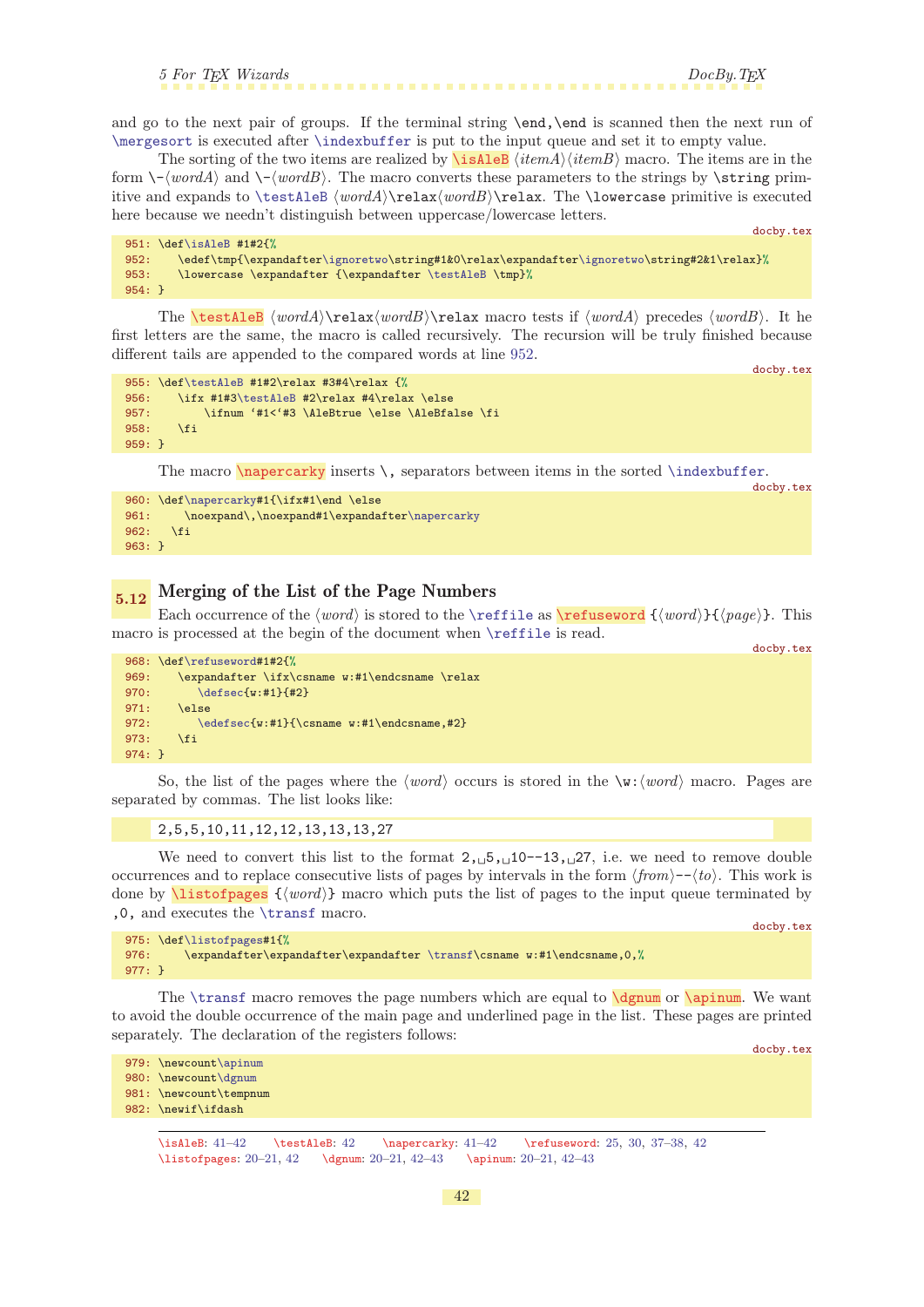<span id="page-42-2"></span>docby.tex

### <span id="page-42-1"></span>983: \newif\iffirst

The \tempnum is current page number processed in the list and \ifdash returns true if the interval is opened by  $\langle from \rangle$ --. The \iffirst returns true if the first page of the list is processed.

<span id="page-42-0"></span>The  $\tau \$ ist of pages),0, executes repeatedly the  $\gamma$  kiltransf macro.

```
\transf\cykltransf}
986:
\cykltransf\apinum\dgnum \else
t\cykltransf=\egroup<br>989: \ifdash \nglink\the\tempnum\rala
        \pglink\the\tempnum\relax \fi
990: \else
991: \ifnum #1=\tempnum % cislo se opakuje, nedelam nic
992: \else
993: \advance\tempnum by 1
994: \ifnum #1=\tempnum % cislo navazuje
995: \ifdash \else
996: --\dash-->dashtrue<br>
997: \qquad \qquad \text{if i}997: \fi
998: \else % cislo nenavazuje<br>999: \ifdash
             \ifdash
1000: \advance\tempnum by-1
\pglink\pglink#1\relax
1002: \else
\pglink#1\relax
1004: \qquad \text{ififififif}\cykltransf
1006: }
1007: \def\carka{\iffirst \firstfalse \else, \fi}
```
The [\cykltransf](#page-42-2) macro is a little finite state automaton. It needs no more comments.

# <span id="page-42-3"></span>5.13 Multicolumn typesetting

The macros for multicolumn printing are borrowed from "TEXbook inside out", pages 244–246.

```
docby.tex
1011: \newdimen\colsep \colsep=\parindent % horiz. mezera mezi sloupci
1012: \def\roundtolines #1{%% zaokrouhlí na celé násobky vel. rádku<br>1013: \divide #1 by\baselineskip \multiply #1 by\baselineskip}
       \divide #1 by\baselineskip \multiply #1 by\baselineskip}
1014: \def\corrsize #1{%% #1 := #1 + \splittopskip - \topskip
1015: \advance #1 by \splittopskip \advance #1 by-\topskip}
1016:
1017: \def\begmulti #1 {\par\bigskip\penalty0 \def\Ncols{#1}
1018: \splittopskip=\baselineskip
1019: \setbox0=\vbox\bgroup\penalty0
e\hsize by\colsep
1021: \divide\hsize by\Ncols \advance\hsize by-\colsep}
1022: \def\endmulti{\vfil\egroup \setbox1=\vsplit0 to0pt
1023: \calculatedimone
1024: \ifdim \dimen1<2\baselineskip
\vsize \corrsize{\dimen1} \fi
1026: \dimen0=\Ncols\baselineskip \advance\dimen0 by-\baselineskip
1027: \advance\dimen0 by \ht0 \divide\dimen0 by\Ncols
1028: \roundtolines{\dimen0}%
1029: \ifdim \dimen0>\dimen1 \splitpart
1030: \else \makecolumns{\dimen0} \fi
1031: \ifvoid0 \else \errmessage{ztracený text ve sloupcích?} \fi
1032: \bigskip}
1033: \def\makecolumns#1{\setbox1=\hbox{}\tempnum=0
1034: \loop \ifnum\Ncols>\tempnum
1035: \setbox1=\hbox{\unhbox1 \vsplit0 to#1 \hss}
1036: \advance\tempnum by1
1037: \repeat
1038: \hbox{}\nobreak\vskip-\splittopskip \nointerlineskip
1039: \line{\unhbox1\unskip}}
1040: \def\splitpart{\roundtolines{\dimen1}
```

```
\transf: 42–43 \cykltransf: 43
```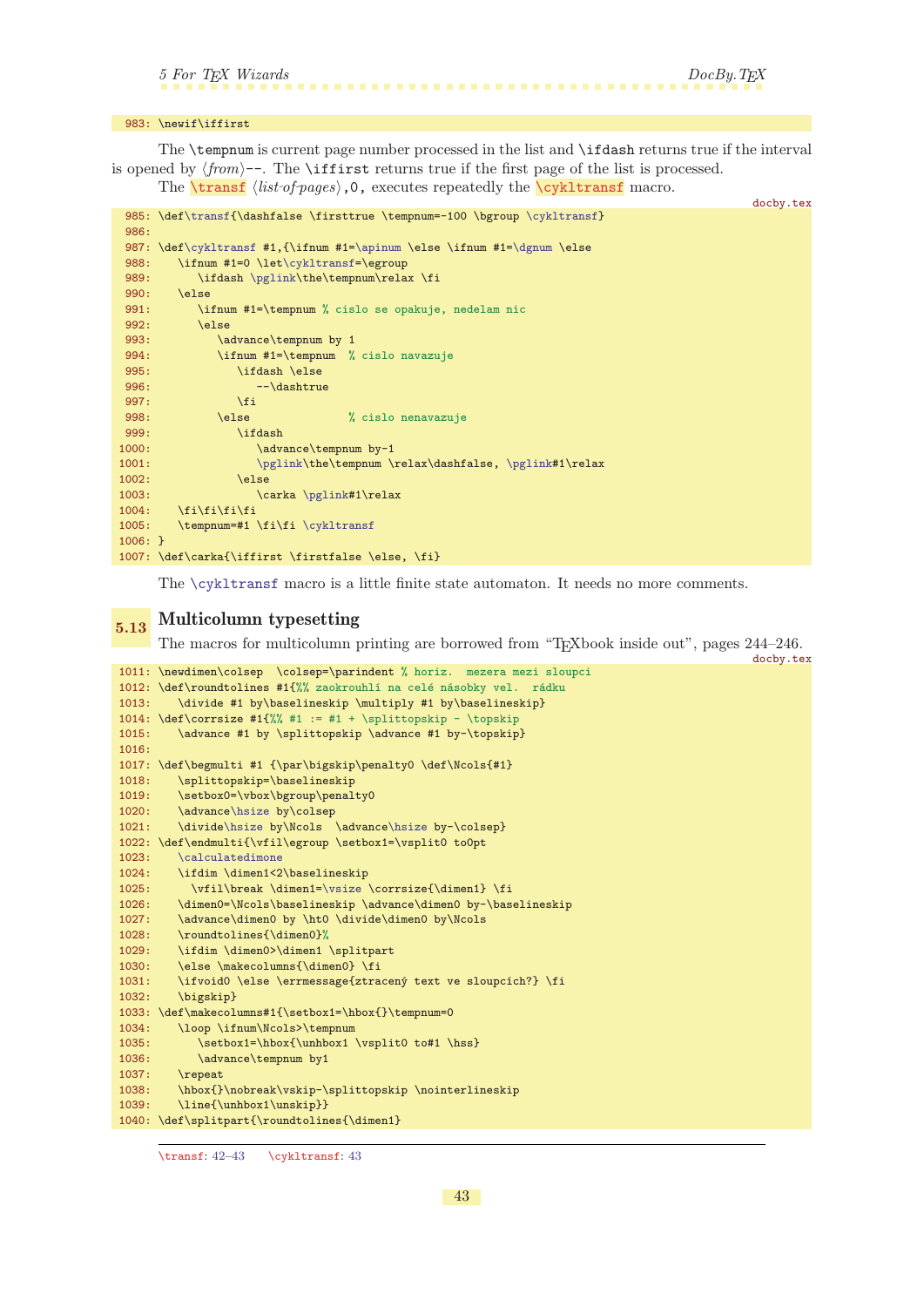```
6 Index DocBy. TEX1041: \makecolumns{\dimen1} \advance\dimen0 by-\dimen1
1042: \vskip 0pt plus 1fil minus\baselineskip \break
```

| 1043: | \dimen1=\vsize \corrsize{\dimen1}         |
|-------|-------------------------------------------|
| 1044: | \ifvoid0 \else                            |
| 1045: | \ifdim \dimen0>\dimen1 \splitpart         |
| 1046: | \else \makecolumns{\dimen0} \fi \fi}% TBN |

<span id="page-43-0"></span>One problem is solved in addition. We check the empty space on the current page before the section title is printed. This work is done by **\calculatedimone** (executed by **[\doindex](#page-38-3)** macro at the line [862\)](#page-38-6). docby.tex

|       | $1047: \def\cal@$                                          |
|-------|------------------------------------------------------------|
| 1048: | \ifdim\pagegoal=\maxdimen\dimen1=\vsize \corrsize{\dimen1} |
| 1049: | \else \dimen1=\pagegoal \advance\dimen1 by-\pagetotal \fi} |

# <span id="page-43-2"></span> $_{5.14}$  The final settings, catcodes

The catcodes are set at the end of the docby.tex file. We add the active category for the " character and we set the \_ as a normal character because this character is mostly used in the identifiers and the catcode 8 of this character causes many problems.

docby.tex

doctor and the

```
1054: \catcode'\_=12
1055: \let\sub{=}\_\def\_{=}\1056: \everymath={\catcode'\_=8 } \everydisplay={\catcode'\_=8 }
```
The  $\overset{\text{def}}{=}$  The  $\overset{\text{def}}{=}$  and  $\overset{\text{def}}{=}$  and  $\overset{\text{def}}{=}$ index prefix).

The active " character separates the "inline verbatim" environment.

|           |                                                                       | <b>QUUDY.LEX</b> |
|-----------|-----------------------------------------------------------------------|------------------|
|           | $1062: \ \text{catcode'} \ = \ \text{active}$                         |                  |
|           | 1063: \let\activegg="                                                 |                  |
|           | 1064: \def"{\leavevmode\hbox\bgroup\mubytein=1\let\leftcomment=\empty |                  |
| 1065:     | \let\returntoBlack=\empty \let\linecomment=\empty \let"=\egroup       |                  |
| 1066:     | \def\par{\errmessage{\string\par\space inside \string"\string"}}%     |                  |
| 1067:     | \setverb\tt\quotehook                                                 |                  |
| $1068:$ } |                                                                       |                  |
|           |                                                                       |                  |

<span id="page-43-3"></span>The  $\langle \text{languageactive} \rangle$  sets the active catcode for the  $\langle \text{char. So}, \text{you can write } \langle \text{text} \rangle$  in "inline" verbatim" and the  $\langle text \rangle$  is printed.

```
docby.tex
\langleactive{\uccode'\~='\<\catcode'\<=13
1071: \uppercase{\def~}##1>{{$\langle$\it##1\/$\rangle$}}}
```
### <span id="page-43-4"></span>6 Index

The control sequences marked by  $(\succ)$  are sequences at user level. Other control sequences are internal in DocBy.TEX. The bold page number points to the place where the sequence is defined and documented, other page numbers point to occurrence of the sequence. The control sequences for users have underlined pagenumber in the list of page numbers. This means the page where the sequence is documented at user level.

| $\ad$ bookmark: 40, $38-39$               | \begtthook: $14, 28$                  |
|-------------------------------------------|---------------------------------------|
| \addtext: 38, 25, 37, 39, 41              | \Black: 17, 15-16, 18-20,             |
| $\rightarrow$ \api: 37, 11, 13, 20-21, 38 | $22, 27, 33, 36-37$                   |
| \apinum: 42, $20-21$ , $43$               | \Blue: 17, 15, 20, 36                 |
| $\rightarrow$ \apitext: 37, 11, 21        | $\rightarrow$ \bookmarks: 40, 7, 36   |
| $\rightarrow$ \author: 19, 12, 4          | \bookmarkshook: 14, $40$              |
| $\bb{b}$ bbbf: 16, 18-19, 21              | \Brown: 17, $18-19$ , $21-22$         |
| $\bb{b}$ if: 16, 18                       | $\text{btt: } 16, 18$                 |
| $\rightarrow$ \begitems: 23, 13           | $\succ$ \bye: 37, 7, 11, 33           |
| $\succ$ begtt: 28, 9, 14, 22, 25, 29      | $\lambda$ calculatedimone: 44, 39, 43 |

\calculatedimone: [39](#page-38-1), [43–](#page-42-1)44 \langleactive: [14](#page-13-1), 44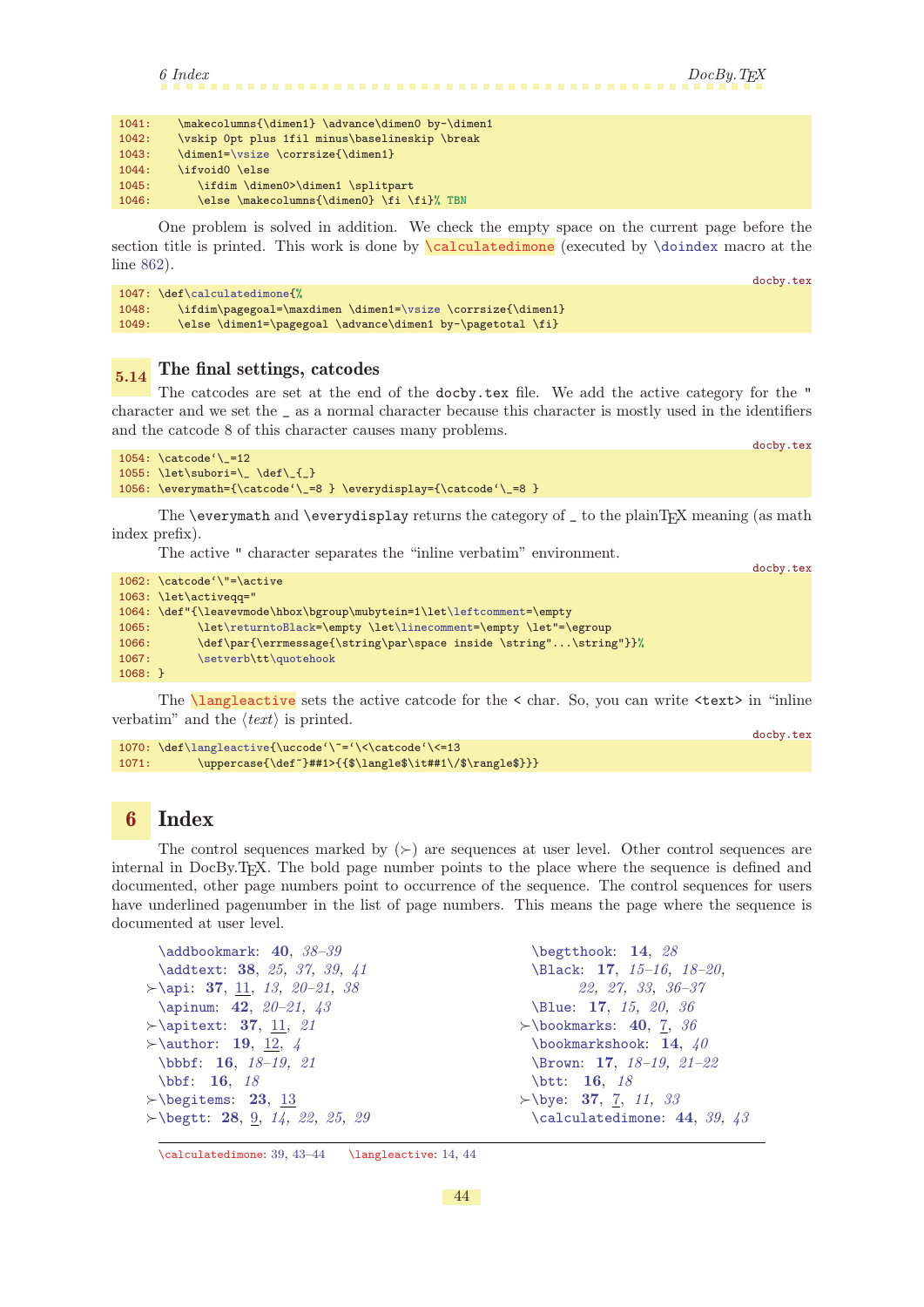$\rightarrow$  [\cbrace](#page-22-16): [23](#page-22-1), [8](#page-7-1)  $\rightarrow$  cite: [36](#page-35-1), [12,](#page-11-1) [9](#page-8-1), [11](#page-10-1), [13](#page-12-1), [37](#page-36-1) [\cnvbookmark](#page-39-8): [40](#page-39-1), [14](#page-13-1) [\currb](#page-39-4): [40](#page-39-1), [38](#page-37-1)[–39](#page-38-1) [\currns](#page-29-6): [30](#page-29-1), [39](#page-38-1)  $\text{currsech: } 40, 38$  $\text{currsech: } 40, 38$  $\text{currsech: } 40, 38$  $\text{currsech: } 40, 38$ [\cykltransf](#page-42-2): [43](#page-42-1) [\dbtitem](#page-22-6): [23](#page-22-1) [\dbtversion](#page-23-3): [24](#page-23-1) [\dbtwarning](#page-22-10): [23](#page-22-1), 24-[27](#page-26-1), [32](#page-31-1), [36](#page-35-1)-37, [39](#page-38-1) [\defsec](#page-22-11): [23](#page-22-1), [28](#page-27-1), [30,](#page-29-1) [36](#page-35-1)[–37](#page-36-1), [40,](#page-39-1) [42](#page-41-1)  $\rightarrow$  [\dg](#page-29-8): [30](#page-29-1), [9](#page-8-1), [6](#page-5-1)[–7](#page-6-1), [10–](#page-9-1)[13,](#page-12-1) [20](#page-19-1)[–21](#page-20-1), [24,](#page-23-1) [31–](#page-30-1)[32](#page-31-1), [38–](#page-37-1)[39](#page-38-1)  $\rightarrow$  [\dgh](#page-29-11): [30](#page-29-1), [9](#page-8-1), [10,](#page-9-1) [13](#page-12-1)  $\rightarrow$  [\dgn](#page-29-10): [30](#page-29-1), [9](#page-8-1), [10,](#page-9-1) [13](#page-12-1) [\dgnum](#page-41-7): [42](#page-41-1), [20](#page-19-1)[–21](#page-20-1), [43](#page-42-1) [\dgpar](#page-29-14): [30](#page-29-1)  $\rightarrow$  [\dl](#page-29-9): [30](#page-29-1), [9,](#page-8-1) [10–](#page-9-1)[11](#page-10-1), [13,](#page-12-1) [20](#page-19-1)[–21](#page-20-1), [29,](#page-28-1) [31–](#page-30-1)[32](#page-31-1), [38–](#page-37-1)[39](#page-38-1)  $\rightarrow$ [\dlh](#page-29-13): [30](#page-29-1), [9](#page-8-1), [10,](#page-9-1) [13](#page-12-1)  $\rightarrow$ [\dln](#page-29-12): [30](#page-29-1), <u>[9](#page-8-1)</u>, [10,](#page-9-1) [13](#page-12-1) [\docbytex](#page-16-10): [17](#page-16-1), [34,](#page-33-1) [40](#page-39-1) [\docsuffix](#page-14-3): [15](#page-14-1), [13](#page-12-1)  $\rightarrow$  [\doindex](#page-38-3): [39](#page-38-1), [7,](#page-6-1) [4,](#page-3-1) [6](#page-5-1), [14,](#page-13-1) [40,](#page-39-1) [44](#page-43-1) [\dopglink](#page-35-3): [36](#page-35-1), [35](#page-34-1)  $\rightarrow$  dotoc: [39](#page-38-1), [7](#page-6-1), [4,](#page-3-1) [14](#page-13-1) [\dotocline](#page-37-7): [38](#page-37-1),  $40$ [\dparam](#page-29-15): [30](#page-29-1), [31](#page-30-1) [\edefsec](#page-22-12): [23](#page-22-1), [30](#page-29-1), 37-[38](#page-37-1), [40,](#page-39-1) [42](#page-41-1)  $\rightarrow$ [\emptynumber](#page-17-5): [18](#page-17-1), [12](#page-11-1), [35](#page-34-1) [\emptysec](#page-23-7): [24](#page-23-1) [\enctextable](#page-23-4): [24](#page-23-1), [25,](#page-24-1) [29,](#page-28-1) [31](#page-30-1)[–32](#page-31-1), [39](#page-38-1)  $\rightarrow$  [\enditems](#page-22-4): [23](#page-22-1), [13](#page-12-1)  $\rightarrow$  [\endnamespace](#page-28-5): [29](#page-28-1), [11,](#page-10-1) [15](#page-14-1) [\endttloop](#page-27-11): [28](#page-27-1), [29](#page-28-1) [\ewrite](#page-29-0): [30](#page-29-1), [29,](#page-28-1) [32](#page-31-1), [35](#page-34-1) [\fif](#page-40-4): [41](#page-40-1)  $\rightarrow$  [\figdir](#page-22-0): [23](#page-22-1), [13](#page-12-1) [\figwidth](#page-21-8): [22](#page-21-1), [23](#page-22-1) [\flword](#page-31-6): [32](#page-31-1), [26](#page-25-1) [\footline](#page-18-4): [19](#page-18-1) [\fword](#page-31-4): [32](#page-31-1), [26](#page-25-1) [\genlongword](#page-29-3): [30](#page-29-1), [32](#page-31-1) [\gobblelast](#page-30-3): [31](#page-30-1) [\gobblerest](#page-32-5): [33](#page-32-1), [34](#page-33-1), [41](#page-40-1) [\Green](#page-16-4): [17](#page-16-1), [15](#page-14-1)[–16](#page-15-1), [36](#page-35-1) [\headline](#page-18-5): [19](#page-18-1), [36](#page-35-1) [\headlinebox](#page-18-9): [19](#page-18-1), [20](#page-19-1) [\headtile](#page-18-8):  $19, 40$  $19, 40$  $19, 40$ [\hsize](#page-15-3): [16](#page-15-1), [13](#page-12-1), [22](#page-21-1), [33](#page-32-1), [39,](#page-38-1) [43](#page-42-1) [\ifAleB](#page-40-0): [41](#page-40-1) [\ifcontinue](#page-24-7): [25](#page-24-1), [26](#page-25-1)[–27,](#page-26-1) [37](#page-36-1)  $\rightarrow$  [\ifig](#page-21-9): [22](#page-21-1), [13,](#page-12-1) [23](#page-22-1)  $\rightarrow$ [\ifirst](#page-24-11): [25](#page-24-1), [7](#page-6-1), [8](#page-7-1)-[9,](#page-8-1) 14-[15](#page-14-1), [21](#page-20-1)-22, [26](#page-25-1) [\ifsavetoc](#page-33-5): **[34](#page-33-1)**, [18](#page-17-1), [35](#page-34-1) [\ifskipping](#page-24-8): [25](#page-24-1), [27–](#page-26-1)[28](#page-27-1)

[\ignoretorelax](#page-37-0): [38](#page-37-1) [\ignoretwo](#page-39-0): [40](#page-39-1), [31,](#page-30-1) [37](#page-36-1), [39](#page-38-1), [42](#page-41-1)  $\rightarrow$ [\iidg](#page-30-7): [31](#page-30-1), [10](#page-9-1), [20,](#page-19-1) [32](#page-31-1)  $\rightarrow$ [\iidgh](#page-31-0): [32](#page-31-1), [10](#page-9-1)  $\rightarrow$ [\iidgn](#page-31-3): [32](#page-31-1), [10](#page-9-1)  $\rightarrow$ [\iidl](#page-30-8): [31](#page-30-1), [10,](#page-9-1) [32](#page-31-1)  $\rightarrow$ [\iidlh](#page-31-2): [32](#page-31-1), [10](#page-9-1)  $\rightarrow$ [\iidln](#page-31-5): [32](#page-31-1), [10](#page-9-1) [\iilink](#page-34-8): [35](#page-34-1) [\iipart](#page-34-5): [35](#page-34-1) [\iisec](#page-33-15): **[34](#page-33-1)**, [35](#page-34-1) [\iisubsec](#page-34-0):  $35, 34$  $35, 34$  $35, 34$ [\iititle](#page-17-8): [18](#page-17-1), [19](#page-18-1)  $\rightarrow$ [\ilabel](#page-27-4): [28](#page-27-1), [9,](#page-8-1) [27](#page-26-1) [\ilabelee](#page-27-5): [28](#page-27-1) [\ilabellist](#page-27-3): [28](#page-27-1), [27](#page-26-1)  $\rightarrow$ [\inchquote](#page-22-18): [23](#page-22-1), [8](#page-7-1) [\indexbuffer](#page-38-2): [39](#page-38-1), [33](#page-32-1), 37-[38,](#page-37-1) [41](#page-40-1)-42 [\indexhook](#page-13-10): [14](#page-13-1), [39](#page-38-1)  $\rightarrow$  inext: [26](#page-25-1), [7,](#page-6-1) 8-[9](#page-8-1), 14-[15,](#page-14-1) 21-[22](#page-21-1) [\inputfilename](#page-24-12): [25](#page-24-1), [21](#page-20-1)[–22,](#page-21-1) [26](#page-25-1)[–27](#page-26-1)  $\succ$ [\ins](#page-14-5): [15](#page-14-1), [4](#page-3-1), [7,](#page-6-1) [13](#page-12-1) [\insinternal](#page-25-10): [26](#page-25-1), [25,](#page-24-1) [27](#page-26-1) [\isAleB](#page-41-0): [42](#page-41-1), [41](#page-40-1) [\isnameprinted](#page-21-2): [22](#page-21-1) [\istocsec](#page-37-8): [38](#page-37-1)  $\rightarrow$ [\item](#page-22-7): [23](#page-22-1), [13](#page-12-1)  $\rightarrow$ [\itemno](#page-22-5): [23](#page-22-1), [13](#page-12-1) [\itsmall](#page-15-11): [16](#page-15-1), [17](#page-16-1)  $\rightarrow$ [\label](#page-35-10): [36](#page-35-1), [12,](#page-11-1) [13](#page-12-1), [31](#page-30-1)-32, [37](#page-36-1)  $\rightarrow$  [\labeltext](#page-35-7): [36](#page-35-1), [13,](#page-12-1) [28](#page-27-1), [35](#page-34-1) [\langleactive](#page-43-3): [44](#page-43-1), [14](#page-13-1) [\lastline](#page-27-2): [28](#page-27-1), [26](#page-25-1)-[27](#page-26-1) [\leftcomment](#page-14-10): [15](#page-14-1), [26,](#page-25-1) [44](#page-43-1) [\linecomment](#page-14-9): [15](#page-14-1), [26,](#page-25-1) [44](#page-43-1)  $\rightarrow$  lineno: [25](#page-24-1), [8,](#page-7-1) [27](#page-26-1)-28 [\linkskip](#page-34-9): [35](#page-34-1), [18](#page-17-1), [36](#page-35-1) [\listofpages](#page-41-6): [42](#page-41-1), [20](#page-19-1)[–21](#page-20-1) [\locword](#page-28-4): [29](#page-28-1), [39](#page-38-1) [\lword](#page-29-2): [30](#page-29-1), [26,](#page-25-1) [29](#page-28-1) [\makelinks](#page-33-16): [34](#page-33-1), [17](#page-16-1)-18, [35](#page-34-1) [\managebrackets](#page-30-4): [31](#page-30-1), [30](#page-29-1) [\maybespace](#page-30-6): [31](#page-30-1) [\mergesort](#page-40-6): [41](#page-40-1), [42](#page-41-1)  $\rightarrow$ [\module](#page-14-2): [15](#page-14-1), [4,](#page-3-1) [10](#page-9-1)-14 [\modulename](#page-14-4): [15](#page-14-1) [\mydotfill](#page-20-0): [21](#page-20-1) [\myldots](#page-20-3): [21](#page-20-1)  $\rightarrow$  [\namespace](#page-28-3): [29](#page-28-1), [11,](#page-10-1) [15](#page-14-1) [\namespacemacro](#page-28-2): [29](#page-28-1), [30](#page-29-1) [\napercarky](#page-41-3): [42](#page-41-1), [41](#page-40-1)  $\times$ [\nb](#page-22-14): [23](#page-22-1), [8](#page-7-1), [11,](#page-10-1) [15](#page-14-1), [30](#page-29-1), [34,](#page-33-1) [36,](#page-35-1) [39](#page-38-1)-40 [\nextdparam](#page-30-0): [31](#page-30-1), [30](#page-29-1)  $\rightarrow$  [\noactive](#page-23-6): [24](#page-23-1), <u>6</u>, [15,](#page-14-1) [25,](#page-24-1) [29](#page-28-1), [32](#page-31-1) [\nobrA](#page-39-10): [40](#page-39-1) [\nobraces](#page-39-9): [40](#page-39-1)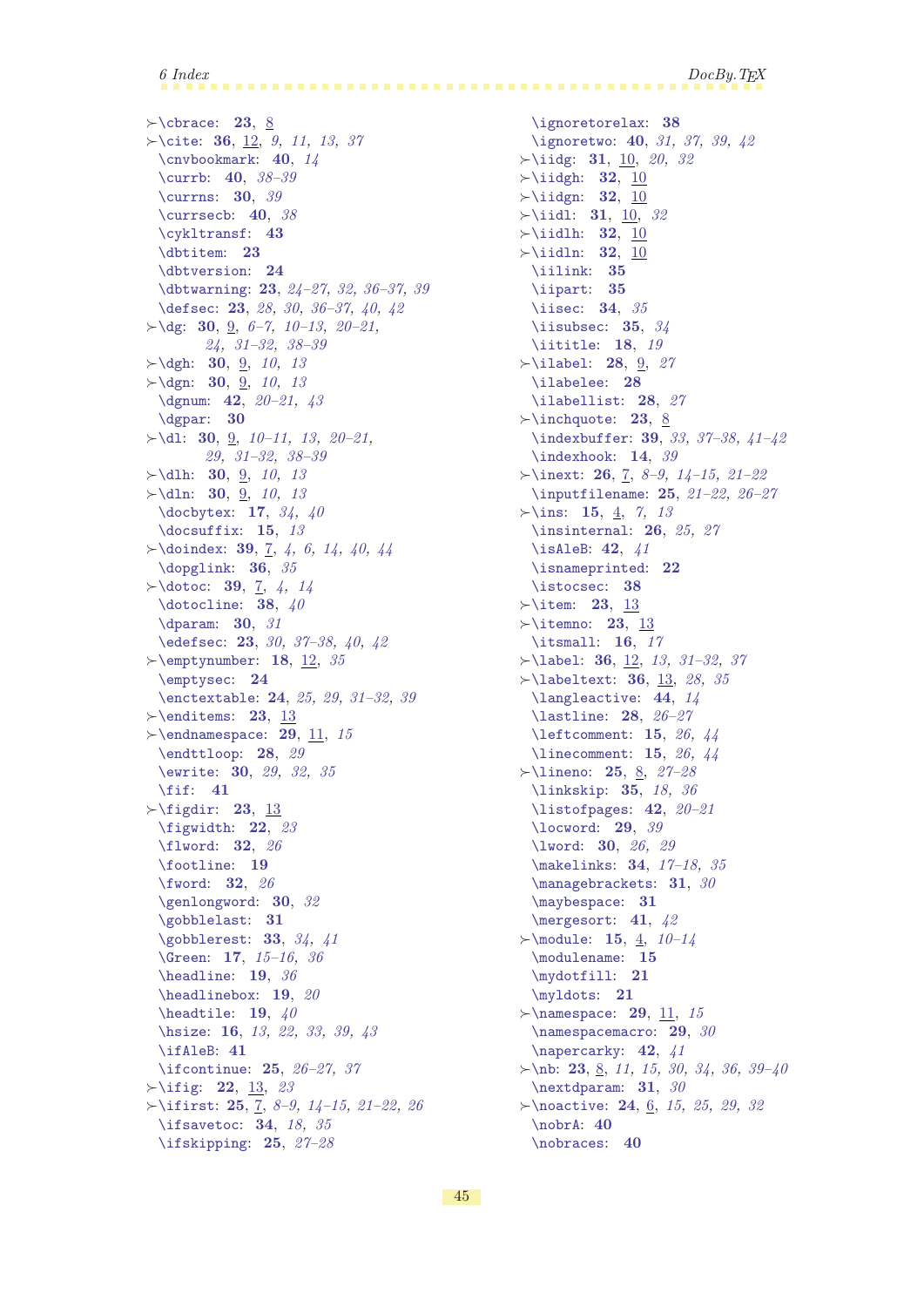$6$  Index  $DocBy. TEX$ 

[\nocontinue](#page-26-2): [27](#page-26-1), [26](#page-25-1) [\noheadline](#page-18-7): [19](#page-18-1), [18](#page-17-1) [\nolastspace](#page-33-13): [34](#page-33-1) [\normalhead](#page-18-6): [19](#page-18-1) [\noswords](#page-25-2): [26](#page-25-1), [25,](#page-24-1) [27](#page-26-1)[–28](#page-27-1) [\nullbuf](#page-40-2): [41](#page-40-1)  $\rightarrow$  [\numref](#page-35-5): [36](#page-35-1), [12](#page-11-1), [13,](#page-12-1) [37](#page-36-1) [\nwidth](#page-15-5): [16](#page-15-1), [19,](#page-18-1) [33](#page-32-1)  $\rightarrow$  [\obrace](#page-22-15): [23](#page-22-1), [8](#page-7-1)  $\rightarrow$  [\onlyactive](#page-24-2): [25](#page-24-1), [7,](#page-6-1) [24](#page-23-1) [\opartname](#page-13-6): [14](#page-13-1),  $40$ [\oriBlack](#page-16-8): [17](#page-16-1), [15](#page-14-1), [20,](#page-19-1) [27](#page-26-1) [\outputhook](#page-13-13): [14](#page-13-1), [15](#page-14-1), [34](#page-33-1) [\oword](#page-24-3): [25](#page-24-1) [\owordbuffer](#page-23-5): [24](#page-23-1), [25](#page-24-1)  $\rangle$ [\part](#page-34-4): [35](#page-34-1), [12,](#page-11-1) [14](#page-13-1) [\partfont](#page-15-12): [16](#page-15-1), [18](#page-17-1) [\partnum](#page-34-2): [35](#page-34-1), [21,](#page-20-1) [40](#page-39-1)  $\rightarrow$  [\percent](#page-22-17): [23](#page-22-1), [8,](#page-7-1) [15](#page-14-1) [\pglink](#page-35-2): [36](#page-35-1), [20–](#page-19-1)[21,](#page-20-1) [35](#page-34-1), [43](#page-42-1)  $\rightarrow$  [\pgref](#page-35-6): [36](#page-35-1), [12](#page-11-1), [13,](#page-12-1) 20-[21](#page-20-1), [37](#page-36-1) [\printbrackets](#page-30-5): [31](#page-30-1), [30](#page-29-1)  $\partial$ : [20](#page-19-1), [31](#page-30-1)-32 [\printdginside](#page-19-3): [20](#page-19-1), [32](#page-31-1) [\printfnote](#page-19-4): [20](#page-19-1), [31–](#page-30-1)[32](#page-31-1) [\printiabove](#page-20-7): [21](#page-20-1), [22](#page-21-1), [26](#page-25-1) [\printibelow](#page-20-9): [21](#page-20-1), [22](#page-21-1), [27](#page-26-1) [\printiline](#page-20-8): [21](#page-20-1), [22](#page-21-1), [27](#page-26-1)-[28](#page-27-1) [\printilineA](#page-27-0): [28](#page-27-1), [26](#page-25-1)[–27](#page-26-1) [\printindexentry](#page-20-4): [21](#page-20-1), [39–](#page-38-1)[40](#page-39-1) [\printpart](#page-17-3): [18](#page-17-1), [35](#page-34-1) [\printpartbelow](#page-17-4): [18](#page-17-1), [35](#page-34-1) [\printsec](#page-16-12): [17](#page-16-1), [18,](#page-17-1) [34](#page-33-1)-35  $\prime$ : [17](#page-16-1), [18,](#page-17-1) 34-[35](#page-34-1) [\printsubsec](#page-17-0): [18](#page-17-1), [35](#page-34-1) [\printsubsecbelow](#page-17-2): [18](#page-17-1), [35](#page-34-1) [\printvabove](#page-21-4): [22](#page-21-1), [28](#page-27-1) [\printvbelow](#page-21-6): [22](#page-21-1), [28](#page-27-1)–[29](#page-28-1) [\printvline](#page-21-5): [22](#page-21-1), [28](#page-27-1)  $\rangle$  projectversion: [19](#page-18-1), [12](#page-11-1) [\ptocentry](#page-20-2): [21](#page-20-1), [37](#page-36-1), 39-[40](#page-39-1) [\ptocline](#page-19-6): [20](#page-19-1), [21,](#page-20-1) [38](#page-37-1) [\ptocsubline](#page-19-7): [20](#page-19-1), [21](#page-20-1), [38](#page-37-1) [\quotehook](#page-13-9): [14](#page-13-1), [44](#page-43-1) [\readiparamwhy](#page-25-3): [26](#page-25-1), [25](#page-24-1) [\readnewline](#page-26-4): [27](#page-26-1), [26](#page-25-1) [\rectangle](#page-16-9): [17](#page-16-1), [18–](#page-17-1)[21](#page-20-1) [\Red](#page-16-2): [17](#page-16-1), [20](#page-19-1), [37](#page-36-1) [\refapiword](#page-37-10): [38](#page-37-1), [37](#page-36-1), [39](#page-38-1) [\refcoef](#page-32-4): [33](#page-32-1), [34,](#page-33-1) [37](#page-36-1)[–38](#page-37-1) [\refdg](#page-37-9): [38](#page-37-1), [21](#page-20-1), [30](#page-29-1)[–32](#page-31-1), [37,](#page-36-1) [39](#page-38-1)–[40](#page-39-1) [\reffile](#page-37-4): [38](#page-37-1), [25](#page-24-1), [29](#page-28-1)[–31](#page-30-1), [33](#page-32-1)[–34,](#page-33-1) [36](#page-35-1)[–37](#page-36-1), [40](#page-39-1), [42](#page-41-1) [\reflabel](#page-35-4): [36](#page-35-1), [37–](#page-36-1)[38](#page-37-1) [\refns](#page-29-4): [30](#page-29-1), [29](#page-28-1), [38](#page-37-1) [\refnsend](#page-29-5): [30](#page-29-1), [38](#page-37-1)

[\reftocline](#page-37-5): [38](#page-37-1), [34–](#page-33-1)[35](#page-34-1), [40](#page-39-1) [\refuseword](#page-41-5): [42](#page-41-1), [25,](#page-24-1) [30](#page-29-1), [37](#page-36-1)[–38](#page-37-1) [\remakebackslash](#page-39-2): [40](#page-39-1), [39](#page-38-1) [\return](#page-40-3): [41](#page-40-1) [\returninsinternal](#page-26-3): [27](#page-26-1), [26](#page-25-1) [\returntoBlack](#page-14-12): [15](#page-14-1), [16](#page-15-1), [26](#page-25-1), [44](#page-43-1) [\rightcomment](#page-14-11): [15](#page-14-1) [\rmsmall](#page-15-10): [16](#page-15-1), [17](#page-16-1), [19](#page-18-1)[–20](#page-19-1), [33](#page-32-1) [\runttloop](#page-27-10): [28](#page-27-1) [\savelink](#page-34-7): [35](#page-34-1), [36](#page-35-1) [\savepglink](#page-35-0): [36](#page-35-1), [19,](#page-18-1) [35,](#page-34-1) [40](#page-39-1) [\scaniparam](#page-25-6): [26](#page-25-1), [25](#page-24-1) [\scaniparamA](#page-25-7): [26](#page-25-1) [\scaniparamB](#page-25-8): [26](#page-25-1) [\scaniparamC](#page-25-9): [26](#page-25-1) [\scannexttoken](#page-27-12): [28](#page-27-1), [29](#page-28-1)  $\succ$ [\sec](#page-33-6): [34](#page-33-1), [12](#page-11-1), [15,](#page-14-1) [17](#page-16-1)-18, [39](#page-38-1) [\seclabel](#page-33-10): **[34](#page-33-1)**, [18](#page-17-1), [35](#page-34-1) [\secnum](#page-33-2): [34](#page-33-1), [18](#page-17-1), [35](#page-34-1)[–36](#page-35-1) [\secparam](#page-33-9): **[34](#page-33-1)**, [18](#page-17-1), [35](#page-34-1) [\secparamA](#page-33-11): [34](#page-33-1) [\secparamB](#page-33-12): [34](#page-33-1) [\sectitle](#page-33-4): [34](#page-33-1), [18](#page-17-1)[–19](#page-18-1), [35](#page-34-1) [\separeright](#page-20-5): [21](#page-20-1) [\setcmykcolor](#page-16-7): [17](#page-16-1) [\setlinecomment](#page-14-7): [15](#page-14-1), [16](#page-15-1) [\setlrcomment](#page-14-8): [15](#page-14-1), [16](#page-15-1) [\setnormalprinting](#page-15-15): [16](#page-15-1), [17,](#page-16-1) [22](#page-21-1) [\setoutline](#page-39-7): [40](#page-39-1) [\setparamC](#page-33-14): [34](#page-33-1) [\setrefchecking](#page-36-4): [37](#page-36-1) [\setsmallprinting](#page-15-13): [16](#page-15-1), [14,](#page-13-1) [17,](#page-16-1) [21–](#page-20-1)[22](#page-21-1) [\setverb](#page-23-0): [24](#page-23-1), [26](#page-25-1), [28,](#page-27-1) [44](#page-43-1)  $\rightarrow$  Skippingfalse: [25](#page-24-1), [8,](#page-7-1) [9](#page-8-1), [28](#page-27-1)  $\rightarrow$ [\skippingtrue](#page-24-10): [25](#page-24-1), [8,](#page-7-1) [28](#page-27-1) [\softinput](#page-22-19): [23](#page-22-1), [24](#page-23-1) [\sortindex](#page-40-5):  $41, 39-40$  $41, 39-40$  $41, 39-40$  $41, 39-40$ [\specfootnote](#page-32-3): [33](#page-32-1), [20](#page-19-1) [\specrule](#page-21-0): [22](#page-21-1), [21](#page-20-1) [\startline](#page-25-4): [26](#page-25-1), [27](#page-26-1) [\startverb](#page-27-9): [28](#page-27-1) [\stopline](#page-25-5): [26](#page-25-1), [27](#page-26-1)  $\rightarrow$ [\subsec](#page-33-7): [34](#page-33-1), [12](#page-11-1), [18](#page-17-1) [\subsecnum](#page-33-3): [34](#page-33-1), [18](#page-17-1), [35](#page-34-1) [\sword](#page-24-0): [25](#page-24-1), [24](#page-23-1), [26,](#page-25-1) 31-[32](#page-31-1), [39](#page-38-1) [\testAleB](#page-41-2): [42](#page-41-1) [\testilabel](#page-27-6): [28](#page-27-1) [\testline](#page-26-0): [27](#page-26-1), [26](#page-25-1) [\thepart](#page-34-3): [35](#page-34-1), [18](#page-17-1), [21,](#page-20-1) [40](#page-39-1) [\titindex](#page-13-2): [14](#page-13-1), [39](#page-38-1)  $\forall$ title: [18](#page-17-1), [12](#page-11-1), [4,](#page-3-1) [19](#page-18-1) [\titmodule](#page-13-4): [14](#page-13-1), [15](#page-14-1) [\tittoc](#page-13-3): [14](#page-13-1), [39](#page-38-1) [\titversion](#page-13-5): [14](#page-13-1), [19](#page-18-1) [\tmpA](#page-33-8): [34](#page-33-1), [18](#page-17-1), [25](#page-24-1)[–26](#page-25-1), [30](#page-29-1)[–31](#page-30-1), [35](#page-34-1) [\tocbuffer](#page-37-6): [38](#page-37-1), [37](#page-36-1), [39](#page-38-1)[–40](#page-39-1)